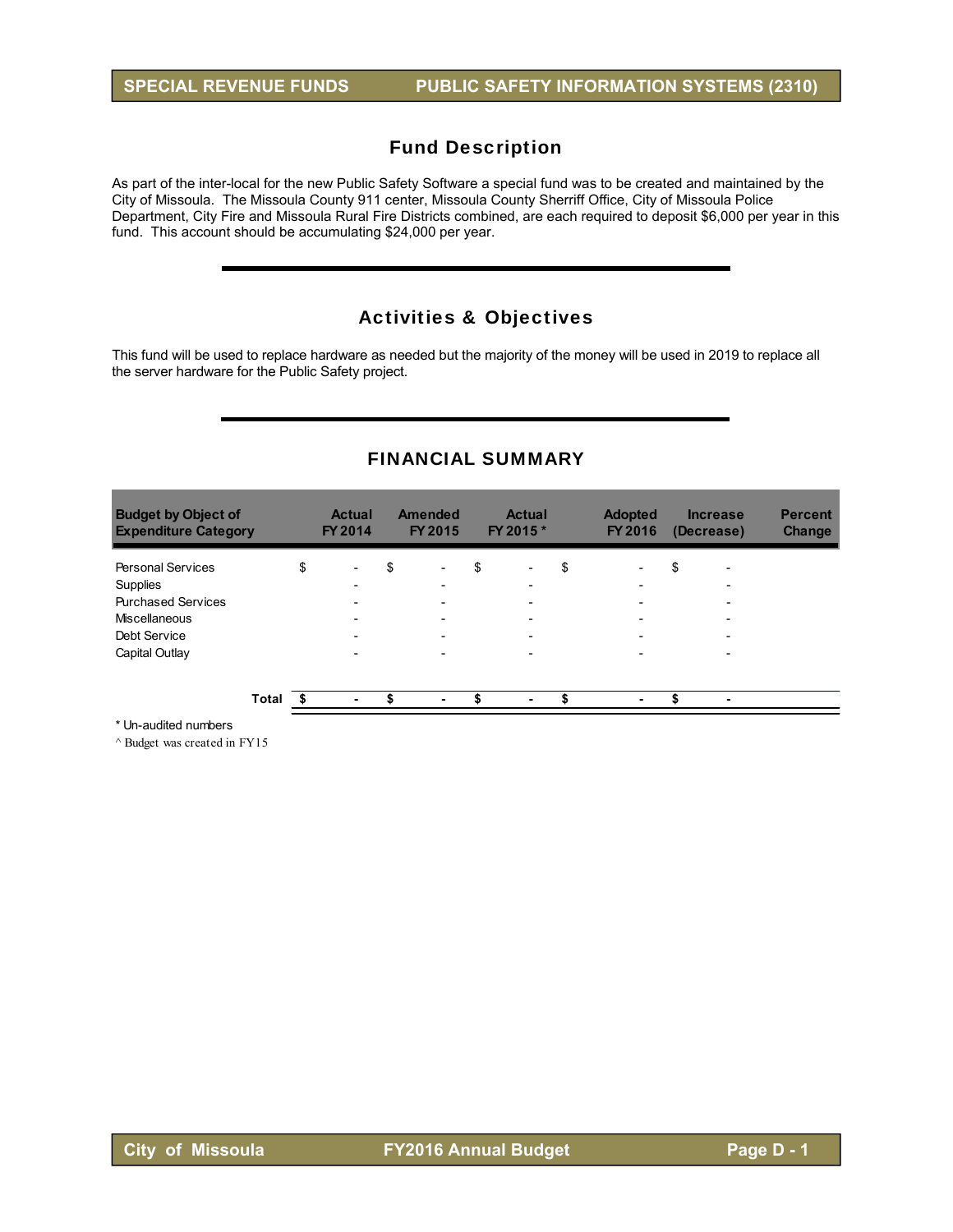The City of Missoula enacted general impact fees for the first time with the adoption of Ordinance # 3250 on May 10, 2004. This ordinance was slated to go into effect on October 1, 2004.

# Activities & Objectives

The purpose and intent of the new ordinance was as follows:

- 1) To establish uniform procedures for the imposition, calculation, collection, expenditure, and administration of development impact fees imposed on new development;
- 2) To assure that new development contributes its fair and proportionate share towards the costs of public facilities reasonably necessitated by such new development;
- 3) To ensure that new development benefits from the provision of the public facilities provided with the proceeds of development impact fees;
- 4) To ensure that impact fees collected pursuant to this Chapter are expended only on public facilities the demand for which is generated by the new development against which the fees are assessed;
- 5) To ensure that impact fees assessed pursuant to this Chapter are proportionate in amount to the degree of impact new development has on public facilities; and
- 6) To ensure that all applicable legal standards and criteria are properly incorporated in these procedures.

The City of Missoula chose not to implement development impact fees at the maximum level identified in the impact fee study conducted by Tischler and Associates.

| <b>Budget by Object of</b><br><b>Expenditure Category</b> |       | <b>Actual</b><br>FY 2014       |    | Amended<br><b>FY 2015</b> | <b>Actual</b><br>FY 2015 *     | <b>Adopted</b><br><b>FY 2016</b> | <b>Increase</b><br>(Decrease)  | <b>Percent</b><br><b>Change</b> |
|-----------------------------------------------------------|-------|--------------------------------|----|---------------------------|--------------------------------|----------------------------------|--------------------------------|---------------------------------|
| <b>Personal Services</b>                                  |       | \$<br>$\overline{\phantom{a}}$ | \$ |                           | \$<br>$\overline{\phantom{a}}$ | \$                               | \$<br>$\overline{\phantom{0}}$ |                                 |
| Supplies                                                  |       |                                |    | $\overline{\phantom{0}}$  |                                | $\overline{\phantom{0}}$         | $\overline{\phantom{0}}$       |                                 |
| <b>Purchased Services</b>                                 |       | 28.910                         |    |                           | 9,383                          |                                  |                                |                                 |
| Miscellaneous                                             |       | 5.628                          |    |                           | $\overline{\phantom{0}}$       |                                  |                                |                                 |
| Debt Service                                              |       |                                |    |                           | 50.179                         |                                  |                                |                                 |
| Capital Outlay                                            |       | 547.590                        |    | 2,416,567                 | 826.233                        | 2.400.000                        | (16, 567)                      | -1%                             |
|                                                           | Total | 582.127                        | S  | 2,416,567                 | \$<br>885,795                  | \$<br>2,400,000                  | (16, 567)                      | $-1%$                           |

# FINANCIAL SUMMARY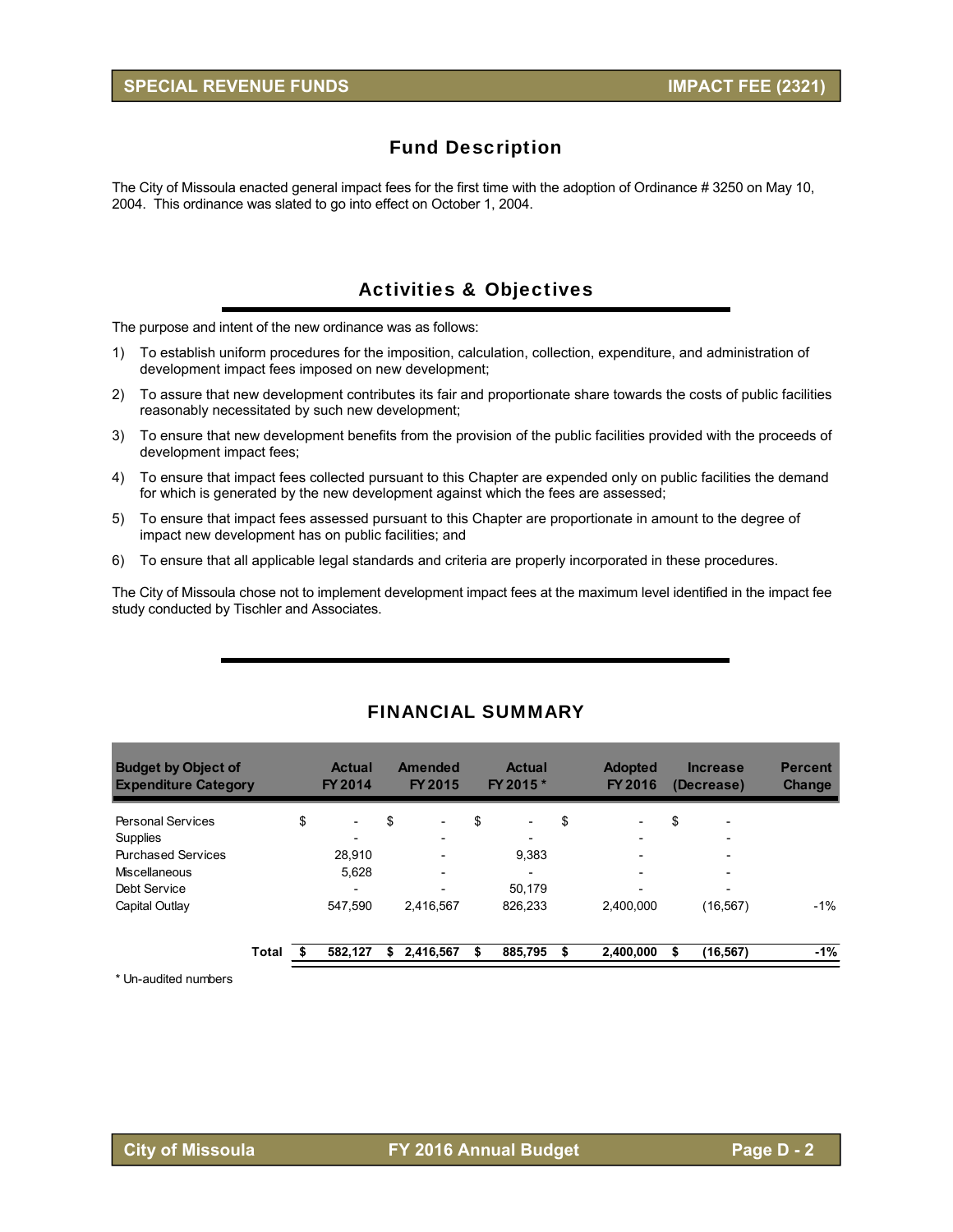This fund is to contract for the construction of the intersection improvements (roundabout) at George Elmer Drive and Cattle Drive. The area developers (44 Ranch and Flynn Ranch) were unable to come to agreement between themselves in order to fulfill both of their respective subdivision conditions.

# Activities & Objectives

A funding agreement for design and construction is planned to be executed with the 44 Ranch developer prior to the beginning of FY14. The construction will most likely be completed in phases with phase 1 constructing the center or splitter islands for the pedestrian crossing of George Elmer Drive in construction season 2015 and the phase 2 or remainder of the roundabout with appurtenances construction being planned for construction by 2016. Phase 1 construction is estimated at \$15,000 and phase 2 estimated at \$50,000.

| <b>Budget by Object of</b><br><b>Expenditure Category</b> |       | <b>Actual</b><br>FY 2014       |    | <b>Amended</b><br>FY 2015 |    | <b>Actual</b><br>FY 2015 * |    | <b>Adopted</b><br>FY 2016 | <b>Increase</b><br>(Decrease)  | <b>Percent</b><br><b>Change</b> |
|-----------------------------------------------------------|-------|--------------------------------|----|---------------------------|----|----------------------------|----|---------------------------|--------------------------------|---------------------------------|
| <b>Personal Services</b>                                  |       | \$<br>$\overline{\phantom{a}}$ | \$ | $\overline{\phantom{a}}$  | \$ | $\overline{\phantom{a}}$   | \$ | $\overline{\phantom{a}}$  | \$<br>$\overline{\phantom{0}}$ |                                 |
| Supplies                                                  |       | $\overline{\phantom{0}}$       |    | $\overline{\phantom{0}}$  |    | $\overline{\phantom{0}}$   |    | $\overline{\phantom{0}}$  | $\overline{\phantom{0}}$       |                                 |
| <b>Purchased Services</b>                                 |       | $\overline{\phantom{0}}$       |    | 15,000                    |    |                            |    | 15,000                    | $\overline{\phantom{0}}$       | 0%                              |
| Miscellaneous                                             |       |                                |    | $\overline{\phantom{0}}$  |    |                            |    | $\overline{\phantom{0}}$  |                                |                                 |
| Debt Service                                              |       |                                |    |                           |    |                            |    |                           |                                |                                 |
| Capital Outlay                                            |       |                                |    |                           |    |                            |    |                           |                                |                                 |
|                                                           |       |                                |    |                           |    |                            |    |                           |                                |                                 |
|                                                           | Total | ٠                              | S  | 15,000                    | S  | ۰                          | S  | 15,000                    | \$                             | 0%                              |

## FINANCIAL SUMMARY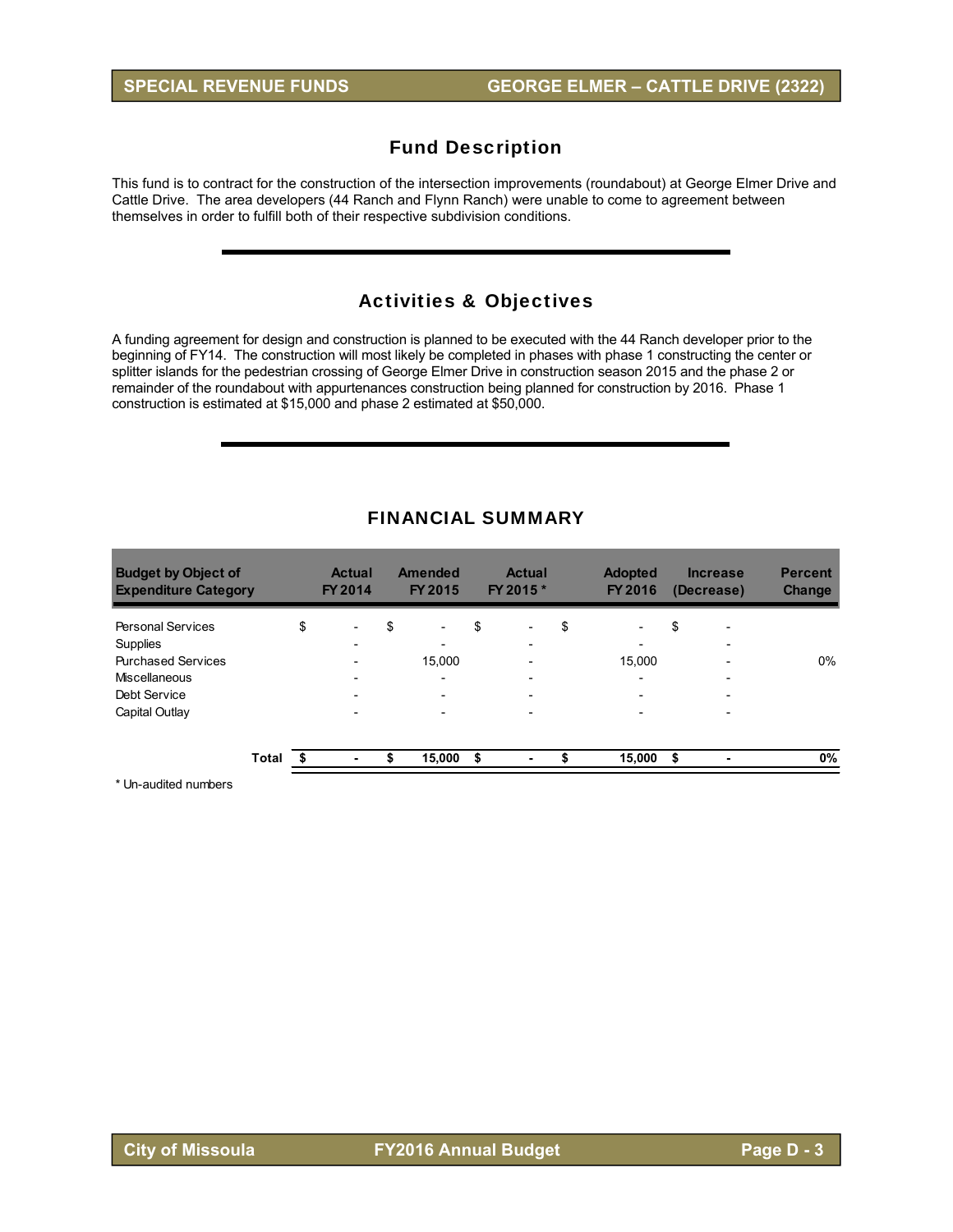The goals of the public art fund are to develop a formal structure through which the creation, development and maintenance of public art may be realized. To further public accessibility to the arts through educational programs, dissemination of information, development of public art projects, development of public art funding sources and by serving an advisory/advocacy role with public art sponsors and media.

# Activities & Objectives

On July 1, 2003 the Public Art Ordinance #3221 went into effect. This Ordinance established a mechanism to fund and maintain public art within the City of Missoula. The Mayor is responsible for directing this program and has established a Public Art Committee that provides advice and recommendations on public art to the City Council. The Percent for Art Program focuses on both outside and inside, new and remodeled City owned public spaces. The art may serve a function, express a theme or commemorate an important person.

The Public Art Fund receives one percent (1%) of eligible construction costs of the City of Missoula's Capital Improvement projects (CIP) costing \$100,000 or more. The following are considered exemptions from the Percent for Art Program:

- a) Projects for water, storm-water or wastewater facility, except for office buildings;
- b) Street construction and repair, inclusive of the public right of way improvements, such as curb, sidewalk and traffic control facilities and landscaping; and maintenance projects.

These exemptions do not preclude the department from proposing and including funding for art in any of their projects. City departments are encouraged to include art to some degree in any of these exempted categories.

| <b>Budget by Object of</b><br><b>Expenditure Category</b> |       |    | <b>Actual</b><br><b>FY 2014</b> | <b>Amended</b><br>FY 2015      | <b>Actual</b><br>FY 2015 *     | <b>Adopted</b><br><b>FY 2016</b> |    | <b>Increase</b><br>(Decrease) | <b>Percent</b><br><b>Change</b> |
|-----------------------------------------------------------|-------|----|---------------------------------|--------------------------------|--------------------------------|----------------------------------|----|-------------------------------|---------------------------------|
| <b>Personal Services</b>                                  |       | \$ | $\overline{\phantom{a}}$        | \$<br>$\overline{\phantom{0}}$ | \$<br>$\overline{\phantom{0}}$ | \$<br>$\overline{\phantom{a}}$   | \$ |                               |                                 |
| Supplies                                                  |       |    | -                               |                                |                                | $\overline{\phantom{a}}$         |    |                               |                                 |
| <b>Purchased Services</b>                                 |       |    | 1.541                           | 3.000                          | 2.342                          | 7.350                            |    | 4.350                         | 145%                            |
| Miscellaneous                                             |       |    | $\overline{\phantom{0}}$        | 24,256                         | $\overline{\phantom{0}}$       | $\overline{\phantom{a}}$         |    | (24, 256)                     | $-100%$                         |
| Debt Service                                              |       |    | $\overline{\phantom{0}}$        | -                              | $\overline{\phantom{0}}$       | $\overline{\phantom{a}}$         |    | $\overline{\phantom{0}}$      |                                 |
| Capital Outlay                                            |       |    | 7.000                           | 5.615                          | 40.703                         | 5.615                            |    |                               | $0\%$                           |
|                                                           | Total | S  | 8,541                           | \$<br>32,871                   | \$<br>43,045                   | \$<br>12.965                     | S  | (19,906)                      | $-61%$                          |

# FINANCIAL SUMMARY

\* Un-audited numbers

#### **Restricted Funds for future projects:**

- Art Project for Pineview Park Activity budget equals: **\$ 5,615**
- Art Placard to be placed on un-named art projects Activity budget equals: **\$ 3,000**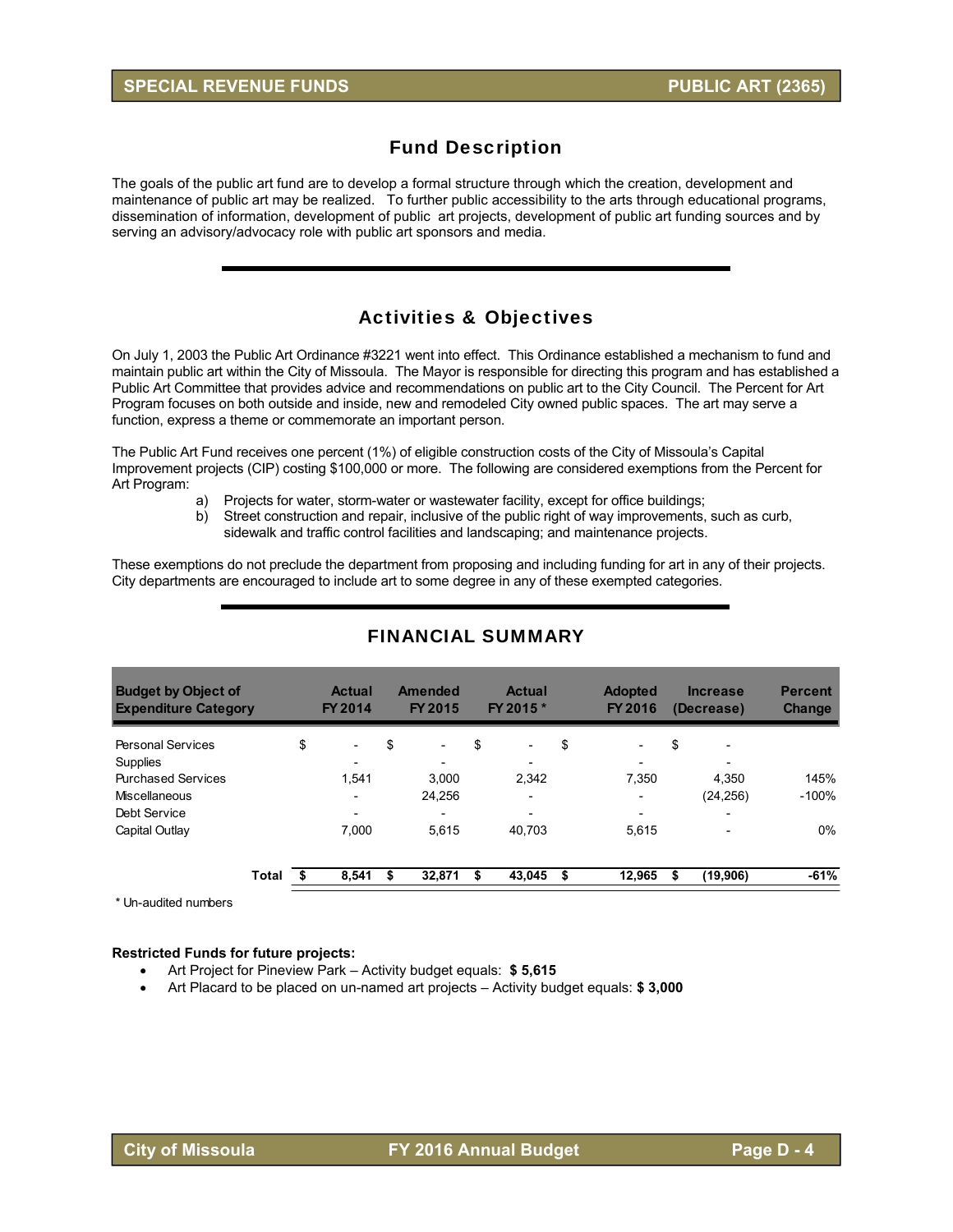The City has the authority to levy a special levy in addition to the All Purpose Levy for the costs of an employee health insurance plan. The City's health insurance plan is a self-insurance with the City paying claims costs up to a certain level. This fund received the tax revenues from the levy and transfers the funds to the general fund to offset the cost of health insurance.

# Activities & Objectives

Currently, the City of Missoula levies the dollar amount set by the caps, which is set at 9.10 mills. Additional dollars and mills are levied permissively under the 2372 Permissive Medical Levy Fund.

| <b>Budget by Object of</b><br><b>Expenditure Category</b> |              | <b>Actual</b><br>FY 2014       |    | Amended<br><b>FY 2015</b> |    | <b>Actual</b><br>FY 2015 * | <b>Adopted</b><br><b>FY 2016</b> | <b>Increase</b><br>(Decrease)  | <b>Percent</b><br><b>Change</b> |
|-----------------------------------------------------------|--------------|--------------------------------|----|---------------------------|----|----------------------------|----------------------------------|--------------------------------|---------------------------------|
| <b>Personal Services</b>                                  |              | \$<br>$\overline{\phantom{0}}$ | \$ | $\overline{\phantom{0}}$  | \$ | $\overline{\phantom{0}}$   | \$<br>$\overline{\phantom{0}}$   | \$<br>$\overline{\phantom{0}}$ |                                 |
| <b>Supplies</b>                                           |              | -                              |    |                           |    |                            | $\overline{\phantom{0}}$         |                                |                                 |
| <b>Purchased Services</b>                                 |              | $\overline{\phantom{0}}$       |    |                           |    | $\overline{\phantom{0}}$   | $\overline{\phantom{0}}$         | $\overline{\phantom{0}}$       |                                 |
| Miscellaneous                                             |              | 1,358,338                      |    | 1.324.945                 |    | 1,325,148                  | 4,462                            | (1,320,483)                    | $-100%$                         |
| Debt Service                                              |              | -                              |    |                           |    |                            | $\overline{\phantom{0}}$         |                                |                                 |
| Capital Outlay                                            |              |                                |    |                           |    |                            |                                  |                                |                                 |
|                                                           | <b>Total</b> | 1.358.338                      | S  | 1,324,945                 | S  | 1,325,148                  | \$<br>4,462                      | \$(1,320,483)                  | $-100%$                         |

## FINANCIAL SUMMARY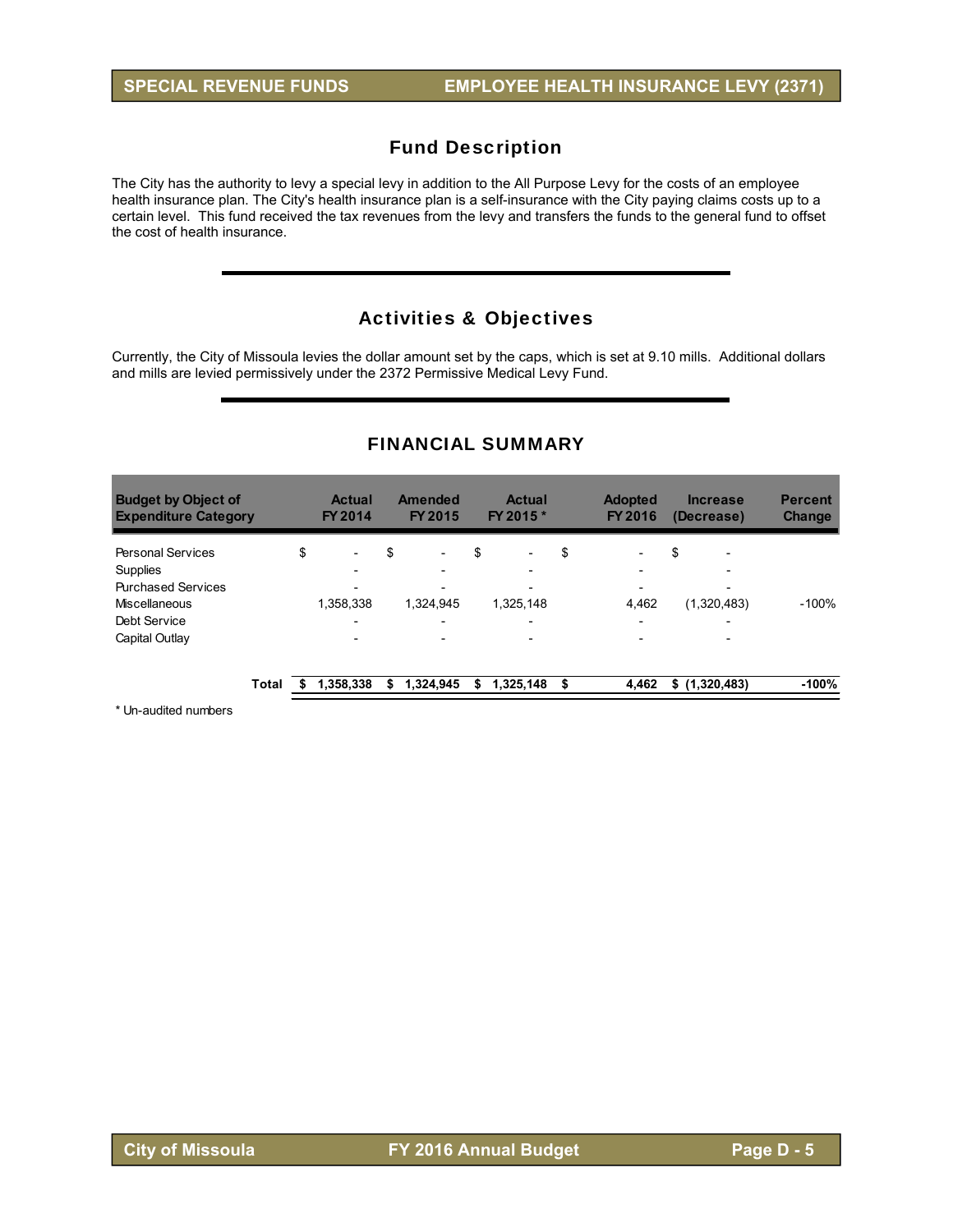The City has the authority to levy a special levy in addition to the All Purpose Levy for the costs of an employee health insurance plan. The City's health insurance plan is a self-insurance with the City paying claims costs up to a certain level. This fund received the tax revenues from the levy and transfers the funds to the general fund to offset the cost of health insurance.

# Activities & Objectives

The levy in FY16 is 39.49 mills compared with the FY15 levy of 30.43 mills.

# FINANCIAL SUMMARY

| <b>Budget by Object of</b><br><b>Expenditure Category</b> |              | <b>Actual</b><br><b>FY 2014</b> |    | Amended<br><b>FY 2015</b> | <b>Actual</b><br>FY 2015 *     |    | <b>Adopted</b><br>FY 2016 |    | <b>Increase</b><br>(Decrease) | <b>Percent</b><br><b>Change</b> |
|-----------------------------------------------------------|--------------|---------------------------------|----|---------------------------|--------------------------------|----|---------------------------|----|-------------------------------|---------------------------------|
| <b>Personal Services</b>                                  |              | \$<br>$\overline{\phantom{0}}$  | \$ | $\overline{\phantom{0}}$  | \$<br>$\overline{\phantom{a}}$ | \$ | $\overline{\phantom{0}}$  | \$ | $\overline{\phantom{a}}$      |                                 |
| Supplies                                                  |              | $\overline{\phantom{0}}$        |    | -                         |                                |    | $\overline{\phantom{0}}$  |    |                               |                                 |
| <b>Purchased Services</b>                                 |              |                                 |    |                           |                                |    |                           |    | $\overline{\phantom{0}}$      |                                 |
| Miscellaneous                                             |              | 3,044,812                       |    | 2.971.522                 | 2,971,528                      |    | 4.405.445                 |    | 1,433,923                     | 48%                             |
| Debt Service                                              |              | $\overline{\phantom{0}}$        |    | $\overline{\phantom{0}}$  |                                |    | $\overline{\phantom{0}}$  |    | $\overline{\phantom{0}}$      |                                 |
| Capital Outlay                                            |              | $\overline{\phantom{0}}$        |    | $\overline{\phantom{0}}$  | $\overline{\phantom{0}}$       |    | $\overline{\phantom{0}}$  |    | -                             |                                 |
|                                                           | <b>Total</b> | 3,044,812                       | S  | 2,971,522                 | \$<br>2,971,528                | S  | 4,405,445                 | S  | 1,433,923                     | 48%                             |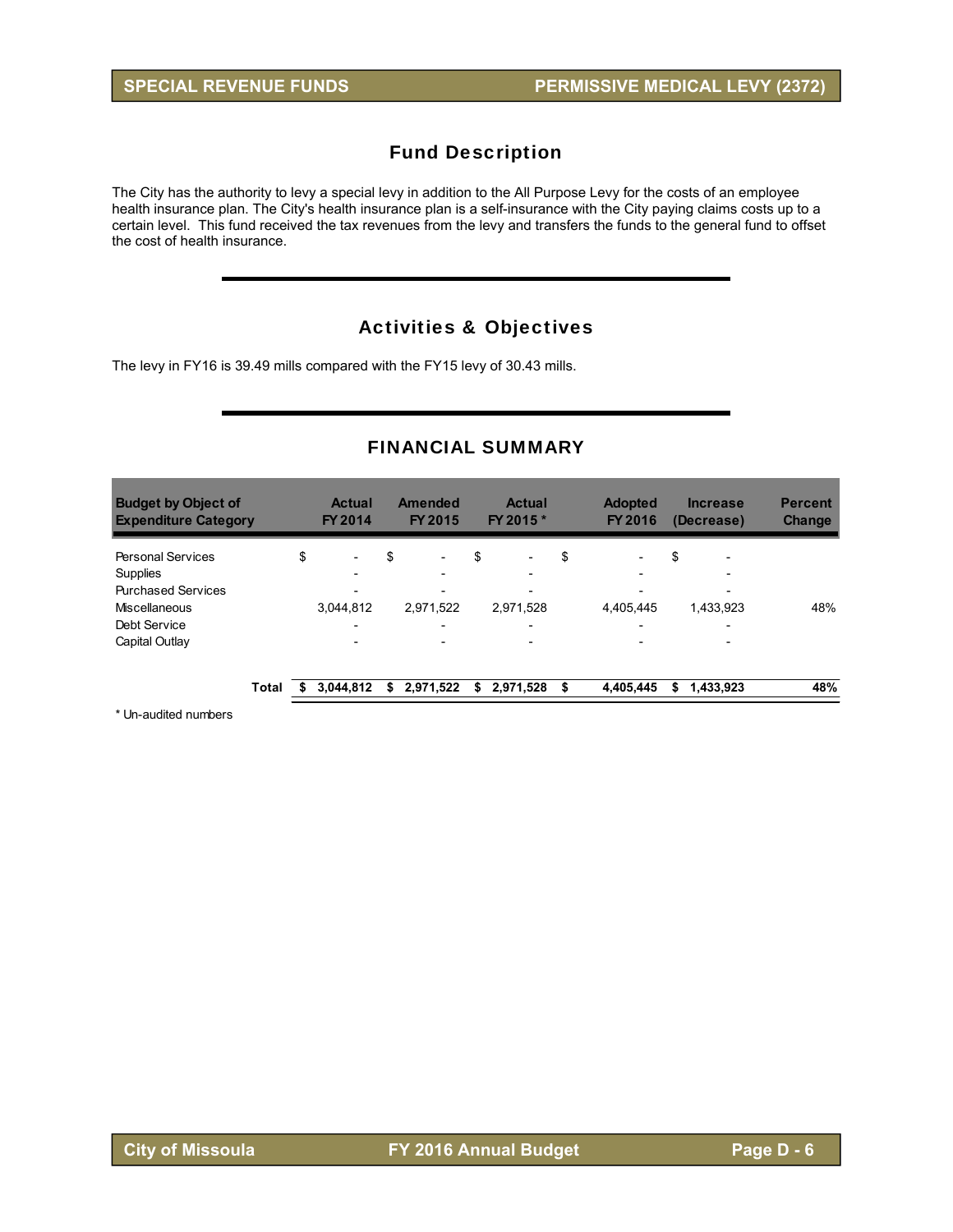The City adopted a 15 year non-exclusive franchise ordinance, Ordinance #3237, beginning on December 1, 2003 with Bresnan Communications covering the cable system in the Missoula Valley. Bresnan Communications sold to Cable Vision and Cable Vision was sold to Charter Communications in the spring of 2013. The City will receive 5% of the gross revenues of Charter plus twenty nine cents per month per customer for capital equipment replacement.

## Activities & Objectives

\$680,000 of franchise fees from Charter Communications are projected and budgeted. The decrease in Charter's remittances in the past was related primarily to market decreases. The FY16 budget assumes little to no growth.

Pursuant to a contract pending with the City, Missoula Community Access Television (MCAT) is budgeted to receive \$442,000 in FY 16.

|             |                                      | FY 2016   | FY 2015   |
|-------------|--------------------------------------|-----------|-----------|
| 350 Account | Cable TV Negotiator/Consultant       | \$5,000   | \$5,000   |
| 370 Account | Travel to training workshops         | 1.000     | 1,000     |
| 380 Account | Training on new regulations          | 1.000     | 1,000     |
| 390 Account |                                      |           |           |
| 500 Account |                                      |           |           |
| 700 Account | <b>MCAT Operations Contribution</b>  | 440.000   | 440.000   |
| 820 Account | <b>Transfer to General Fund</b>      | 251,433   | 244.110   |
| 840 Account | Contingency – decided by Council     | 0         |           |
| 940 Account | Capital-Replacement & Second Channel | 37,567    | 44,890    |
|             | Total                                | \$736,000 | \$736,000 |
|             |                                      |           |           |

#### **OBJECTIVES:**

1. Monitor and take appropriate actions to implement any legislative changes to cable television regulations

| <b>Budget by Object of</b><br><b>Expenditure Category</b> |       | <b>Actual</b><br>FY 2014       | Amended<br><b>FY 2015</b>      | <b>Actual</b><br>FY 2015 *     |    | <b>Adopted</b><br>FY 2016 | <b>Increase</b><br>(Decrease)  | <b>Percent</b><br><b>Change</b> |
|-----------------------------------------------------------|-------|--------------------------------|--------------------------------|--------------------------------|----|---------------------------|--------------------------------|---------------------------------|
| Personal Services                                         |       | \$<br>$\overline{\phantom{a}}$ | \$<br>$\overline{\phantom{a}}$ | \$<br>$\overline{\phantom{a}}$ | \$ | $\overline{\phantom{a}}$  | \$<br>$\overline{\phantom{a}}$ |                                 |
| <b>Supplies</b>                                           |       |                                |                                |                                |    | $\overline{\phantom{0}}$  |                                |                                 |
| <b>Purchased Services</b>                                 |       | 193                            | 7.000                          | 2.472                          |    | 7.000                     | $\overline{\phantom{0}}$       | 0%                              |
| Miscellaneous                                             |       | 712.018                        | 684.110                        | 712.454                        |    | 691.433                   | 7.323                          | 1%                              |
| Debt Service                                              |       | -                              | $\overline{\phantom{a}}$       | $\overline{\phantom{a}}$       |    | $\overline{\phantom{0}}$  | $\overline{\phantom{0}}$       |                                 |
| Capital Outlay                                            |       | 101.033                        | 44.890                         | 45.162                         |    | 37.567                    | (7, 323)                       | $-16%$                          |
|                                                           | Total | 813.244                        | 736.000                        | 760.088                        | S  | 736.000                   | \$                             | $0\%$                           |

## FINANCIAL SUMMARY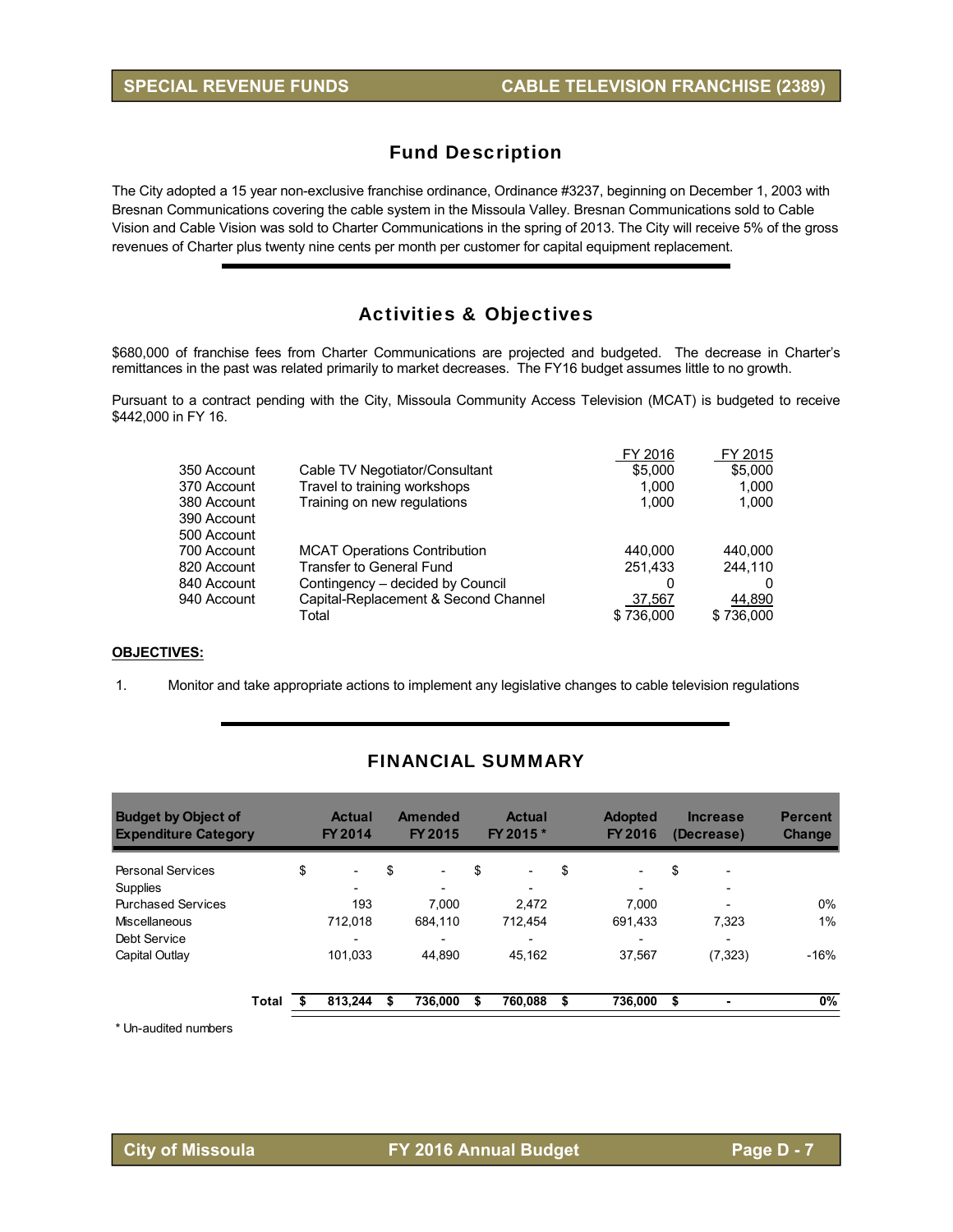Pursuant to Section 44-12-206 Montana Codes Annotated the City is entitled to receive property, money from sales of seized property, cash payments resulting from Justice of the Peace verdicts, and seized cash from drug related crimes provided that it has a Drug Forfeiture Fund. Money received in this fund has to be spent on drug related expenditures.

# Activities & Objectives

1. To support enforcement of drug laws within the Missoula community as well as providing drug-related training to department personnel.

2. Possible Equipment and Capital purchase could include:

| Supplies                  | \$6,500  |
|---------------------------|----------|
| <b>Purchased Services</b> | \$8,300  |
| Miscellaneous             | \$1,000  |
| Capital Outlay            | \$12,000 |
| Total                     | \$27,800 |
|                           |          |

#### FINANCIAL SUMMARY

| <b>Budget by Object of</b><br><b>Expenditure Category</b> |       | <b>Actual</b><br>FY 2014       |    | <b>Amended</b><br><b>FY 2015</b> | <b>Actual</b><br>FY 2015 *     | <b>Adopted</b><br>FY 2016      | <b>Increase</b><br>(Decrease)  | <b>Percent</b><br><b>Change</b> |
|-----------------------------------------------------------|-------|--------------------------------|----|----------------------------------|--------------------------------|--------------------------------|--------------------------------|---------------------------------|
| <b>Personal Services</b>                                  |       | \$<br>$\overline{\phantom{0}}$ | \$ | -                                | \$<br>$\overline{\phantom{0}}$ | \$<br>$\overline{\phantom{0}}$ | \$<br>$\overline{\phantom{0}}$ |                                 |
| Supplies                                                  |       | 14.616                         |    | 6.500                            | 19.159                         | 6.500                          |                                | 0%                              |
| <b>Purchased Services</b>                                 |       | 3,725                          |    | 8.300                            | (278)                          | 8.300                          |                                | 0%                              |
| Miscellaneous                                             |       | $\overline{\phantom{0}}$       |    | 1.000                            | $\overline{\phantom{0}}$       | 1.000                          |                                | 0%                              |
| Debt Service                                              |       | $\overline{\phantom{0}}$       |    | -                                | $\overline{\phantom{0}}$       | $\overline{\phantom{a}}$       | $\overline{\phantom{0}}$       |                                 |
| Capital Outlay                                            |       |                                |    | 12.000                           |                                | 12.000                         |                                | 0%                              |
|                                                           | Total | 18.341                         | S  | 27,800                           | \$<br>18,881                   | \$<br>27,800                   | \$                             | $0\%$                           |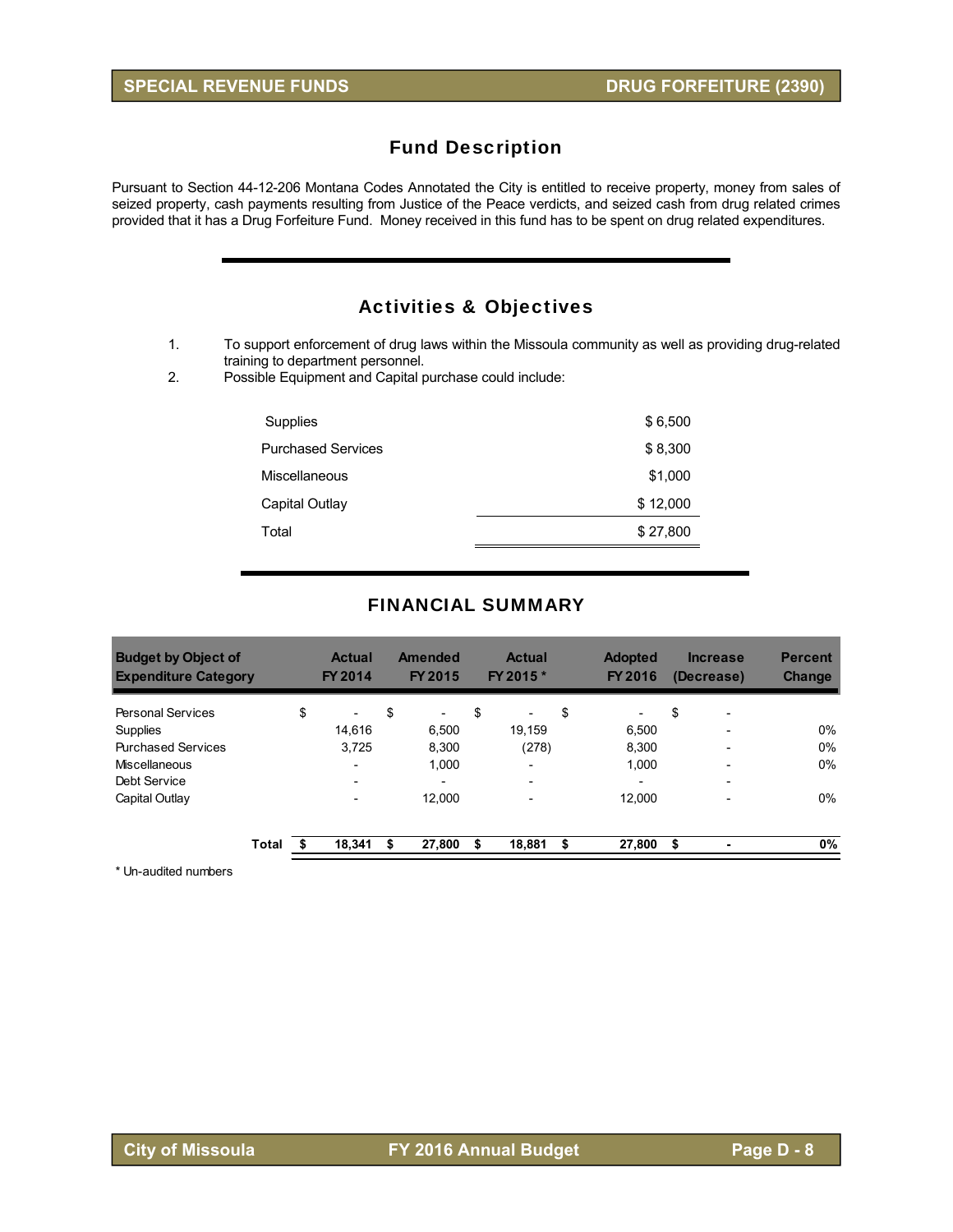This fund is to aid qualified landlords for rehabilitation work, in an effort to improve the rental housing stock in Missoula. In addition, this fund will be used to assist low to moderate income individuals.

# Activities & Objectives

The program income appropriations will be used to provide assistance to low and moderate income persons under the State of Montana CDBG Program Income Guidelines.

| <b>Budget by Object of</b><br><b>Expenditure Category</b> |       |    | <b>Actual</b><br>FY 2014                             | <b>Amended</b><br><b>FY 2015</b>  | <b>Actual</b><br>FY 2015 *     |    | <b>Adopted</b><br><b>FY 2016</b> | <b>Increase</b><br>(Decrease)        | <b>Percent</b><br><b>Change</b> |
|-----------------------------------------------------------|-------|----|------------------------------------------------------|-----------------------------------|--------------------------------|----|----------------------------------|--------------------------------------|---------------------------------|
| <b>Personal Services</b>                                  |       | \$ | $\overline{\phantom{0}}$                             | \$<br>$\overline{\phantom{a}}$    | \$<br>$\overline{\phantom{0}}$ | \$ | $\overline{\phantom{a}}$         | \$<br>$\overline{\phantom{a}}$       |                                 |
| Supplies<br><b>Purchased Services</b>                     |       |    | $\overline{\phantom{0}}$<br>$\overline{\phantom{0}}$ | $\overline{\phantom{0}}$<br>2.103 | -<br>-                         |    | $\overline{\phantom{0}}$<br>250  | $\overline{\phantom{a}}$<br>(1, 853) | $-88%$                          |
| <b>Miscellaneous</b>                                      |       |    | (6)                                                  | $\overline{\phantom{0}}$          |                                |    | $\overline{\phantom{0}}$         | $\overline{\phantom{a}}$             |                                 |
| Debt Service                                              |       |    | $\overline{\phantom{0}}$                             | $\overline{\phantom{0}}$          | $\overline{\phantom{0}}$       |    | $\overline{\phantom{a}}$         | $\overline{\phantom{0}}$             |                                 |
| Capital Outlay                                            |       |    |                                                      |                                   | -                              |    | $\overline{\phantom{0}}$         |                                      |                                 |
|                                                           | Total | S. | (6)                                                  | \$<br>2,103                       | \$<br>۰                        | S  | 250                              | (1, 853)                             | -88%                            |

# FINANCIAL SUMMARY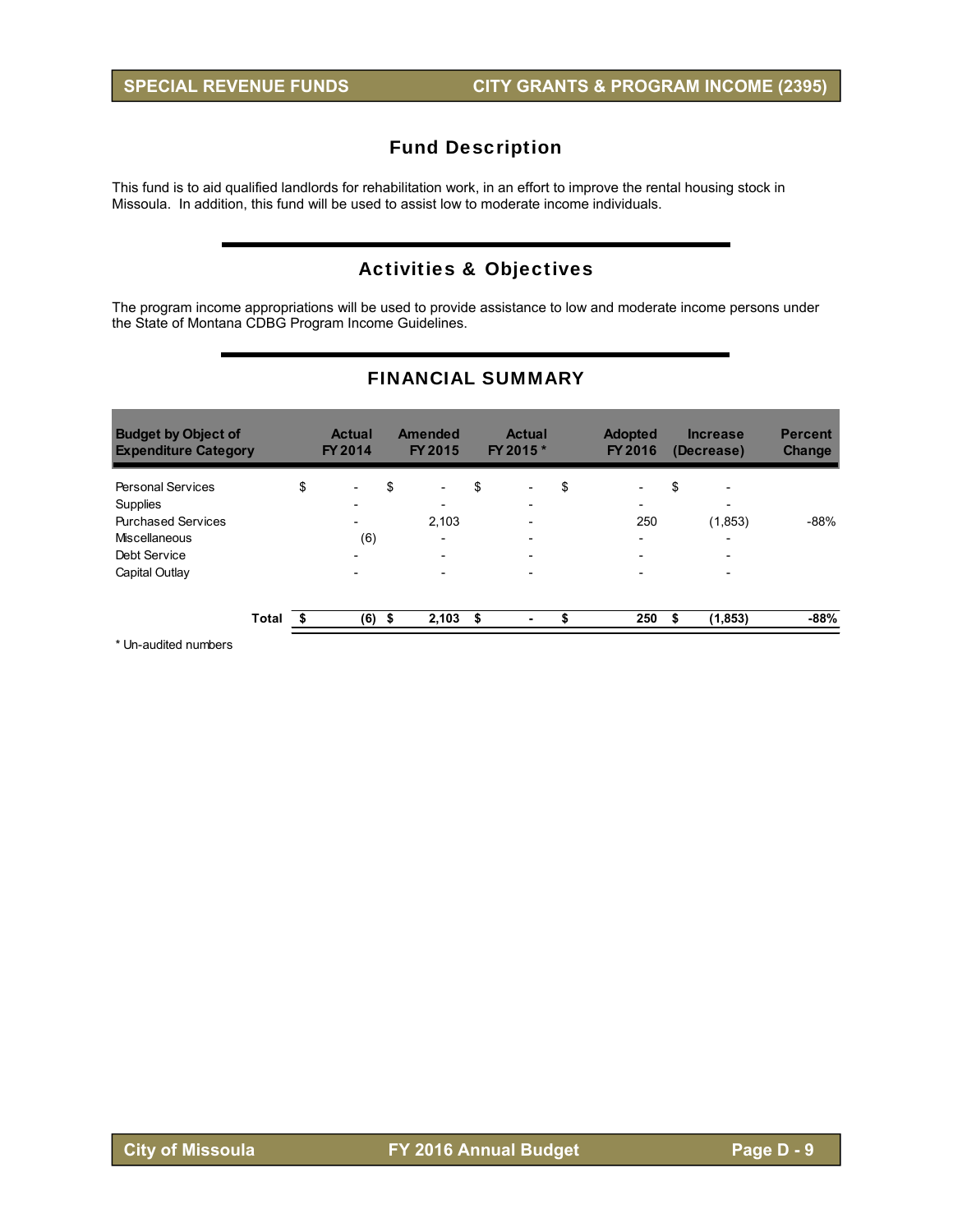The City, through the Uniform Building Code (UBC) has the authority to levy a special assessment on property where a building on the property has been declared a danger in need of abatement. The UBC requires that a separate fund be established to account for the costs of steps taken to abate a danger or demolish a building. The City Council may then levy a special assessment upon this property to recover its costs. This fund receives advances from the general fund to do the demolition, collects the lien assessment, and returns the money back to the general fund after collection of the assessment.

# Activities & Objectives

\$15,000 is appropriated in possible abatements. Advances come from the general fund and after collection of assessments, the money will be returned to the general fund.

| <b>Budget by Object of</b><br><b>Expenditure Category</b> |       | <b>Actual</b><br>FY 2014       | <b>Amended</b><br><b>FY 2015</b> | <b>Actual</b><br>FY 2015 * | <b>Adopted</b><br><b>FY 2016</b> |      | <b>Increase</b><br>(Decrease) | <b>Percent</b><br><b>Change</b> |
|-----------------------------------------------------------|-------|--------------------------------|----------------------------------|----------------------------|----------------------------------|------|-------------------------------|---------------------------------|
| <b>Personal Services</b>                                  |       | \$<br>$\overline{\phantom{0}}$ | \$<br>-                          | \$                         | \$<br>$\overline{\phantom{a}}$   | \$   | $\overline{\phantom{0}}$      |                                 |
| Supplies                                                  |       | $\overline{\phantom{0}}$       | $\overline{\phantom{0}}$         | -                          | $\overline{\phantom{0}}$         |      | $\overline{\phantom{0}}$      |                                 |
| <b>Purchased Services</b>                                 |       | $\overline{\phantom{0}}$       | $\overline{\phantom{0}}$         |                            | $\overline{\phantom{a}}$         |      | $\overline{\phantom{0}}$      |                                 |
| <b>Miscellaneous</b>                                      |       |                                | 15.000                           |                            | 15.000                           |      |                               | 0%                              |
| Debt Service                                              |       | $\overline{\phantom{0}}$       | $\overline{\phantom{0}}$         | $\overline{\phantom{0}}$   | $\overline{\phantom{0}}$         |      | $\overline{\phantom{0}}$      |                                 |
| Capital Outlay                                            |       | $\overline{\phantom{0}}$       | $\overline{\phantom{0}}$         |                            | $\overline{\phantom{a}}$         |      | $\overline{\phantom{0}}$      |                                 |
|                                                           | Total | ۰                              | \$<br>15,000                     | \$<br>۰                    | 15,000                           | - \$ |                               | 0%                              |

## FINANCIAL SUMMARY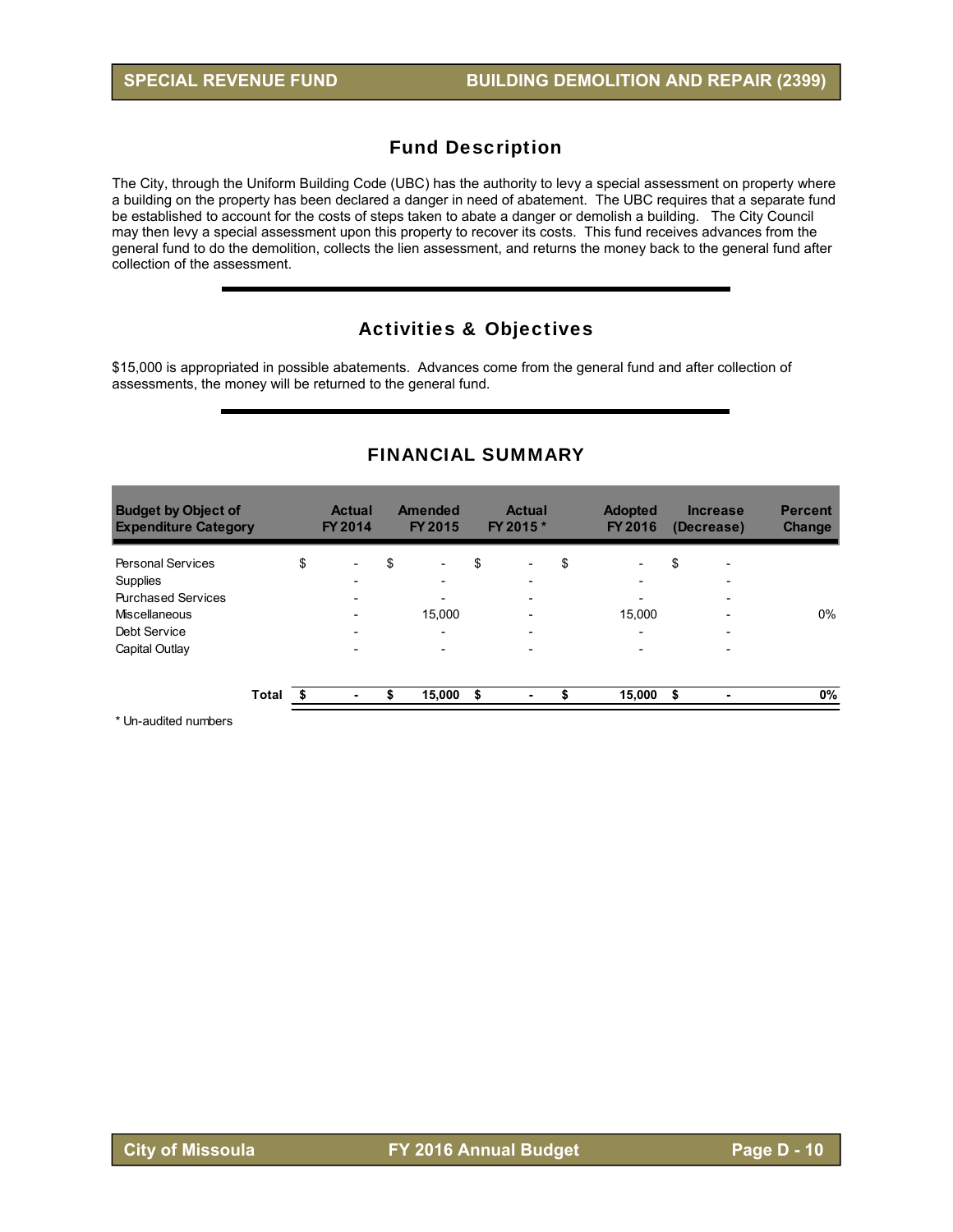The purpose of this fund is to pay 90% of the utility bills for the City's street lighting districts. The City assesses itself for 10% of this utility cost to handle the additional lighting needed at intersections.

# Activities & Objectives

Property owners in the City's street lighting districts are assessed each year for the cost of the utility bills for operating the lights in the districts.

| <b>Budget by Object of</b><br><b>Expenditure Category</b> |       | <b>Actual</b><br><b>FY 2014</b> |    | <b>Amended</b><br>FY 2015 | <b>Actual</b><br>FY 2015 *     | <b>Adopted</b><br>FY 2016      |    | <b>Increase</b><br>(Decrease) | <b>Percent</b><br><b>Change</b> |
|-----------------------------------------------------------|-------|---------------------------------|----|---------------------------|--------------------------------|--------------------------------|----|-------------------------------|---------------------------------|
| <b>Personal Services</b>                                  |       | \$<br>$\overline{\phantom{a}}$  | \$ | $\overline{\phantom{a}}$  | \$<br>$\overline{\phantom{0}}$ | \$<br>$\overline{\phantom{a}}$ | \$ | $\overline{\phantom{a}}$      |                                 |
| Supplies                                                  |       |                                 |    |                           |                                | $\overline{\phantom{0}}$       |    |                               |                                 |
| <b>Purchased Services</b>                                 |       | 330.690                         |    | 345.357                   | 339.674                        | 350.076                        |    | 4,719                         | 1%                              |
| Miscellaneous                                             |       | $\overline{\phantom{0}}$        |    | $\overline{\phantom{0}}$  | -                              | $\overline{\phantom{0}}$       |    |                               |                                 |
| Debt Service                                              |       | $\overline{\phantom{a}}$        |    | $\overline{\phantom{0}}$  | $\overline{\phantom{a}}$       | $\overline{\phantom{0}}$       |    | $\overline{\phantom{0}}$      |                                 |
| Capital Outlay                                            |       | $\overline{\phantom{a}}$        |    | $\overline{\phantom{0}}$  | -                              | $\overline{\phantom{0}}$       |    | $\overline{\phantom{0}}$      |                                 |
|                                                           | Total | 330.690                         | S  | 345.357                   | 339,674                        | \$<br>350.076                  | S  | 4,719                         | 1%                              |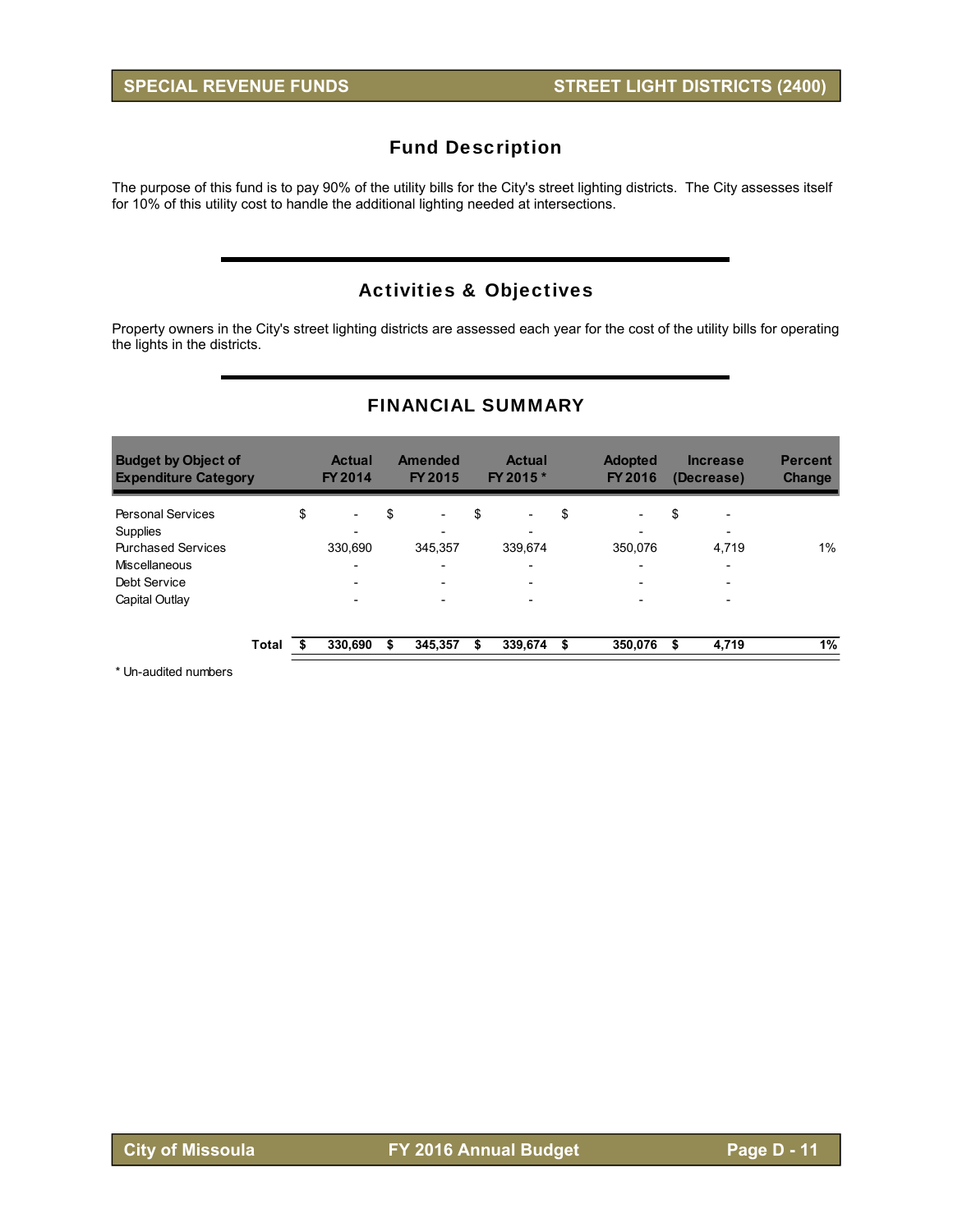The purpose of this fund is to pay for the services associated with the maintenance and care of Street Maintenance District #1. These services include weekly flushing of the streets and pickup of street rubbish from containers within the right-of-way

# Activities & Objectives

The costs associated with this district are actually expended out of the General Fund. Annually the assessments collected by this fund are transferred into the General Fund to offset those costs.

| <b>Budget by Object of</b><br><b>Expenditure Category</b> |       | <b>Actual</b><br><b>FY 2014</b> | <b>Amended</b><br><b>FY 2015</b> | <b>Actual</b><br>FY 2015 *     | <b>Adopted</b><br>FY 2016      | <b>Increase</b><br>(Decrease) | <b>Percent</b><br><b>Change</b> |
|-----------------------------------------------------------|-------|---------------------------------|----------------------------------|--------------------------------|--------------------------------|-------------------------------|---------------------------------|
| <b>Personal Services</b>                                  |       | \$<br>$\overline{\phantom{a}}$  | \$<br>$\overline{\phantom{0}}$   | \$<br>$\overline{\phantom{a}}$ | \$<br>$\overline{\phantom{0}}$ | \$<br>$\overline{a}$          |                                 |
| <b>Supplies</b>                                           |       | $\overline{\phantom{0}}$        |                                  | $\overline{\phantom{a}}$       | $\overline{\phantom{0}}$       |                               |                                 |
| <b>Purchased Services</b>                                 |       | 19.554                          | 32.014                           | 20,141                         | 32.014                         | -                             | $0\%$                           |
| Miscellaneous                                             |       | 27.281                          | 27.281                           | 27.281                         | 27.281                         |                               | $0\%$                           |
| Debt Service                                              |       | $\overline{\phantom{a}}$        | $\overline{\phantom{a}}$         | $\overline{\phantom{a}}$       | -                              | $\overline{\phantom{0}}$      |                                 |
| Capital Outlay                                            |       |                                 |                                  |                                |                                |                               |                                 |
|                                                           | Total | 46,835                          | 59,295                           | 47,422                         | \$<br>59,295                   | \$                            | 0%                              |

## FINANCIAL SUMMARY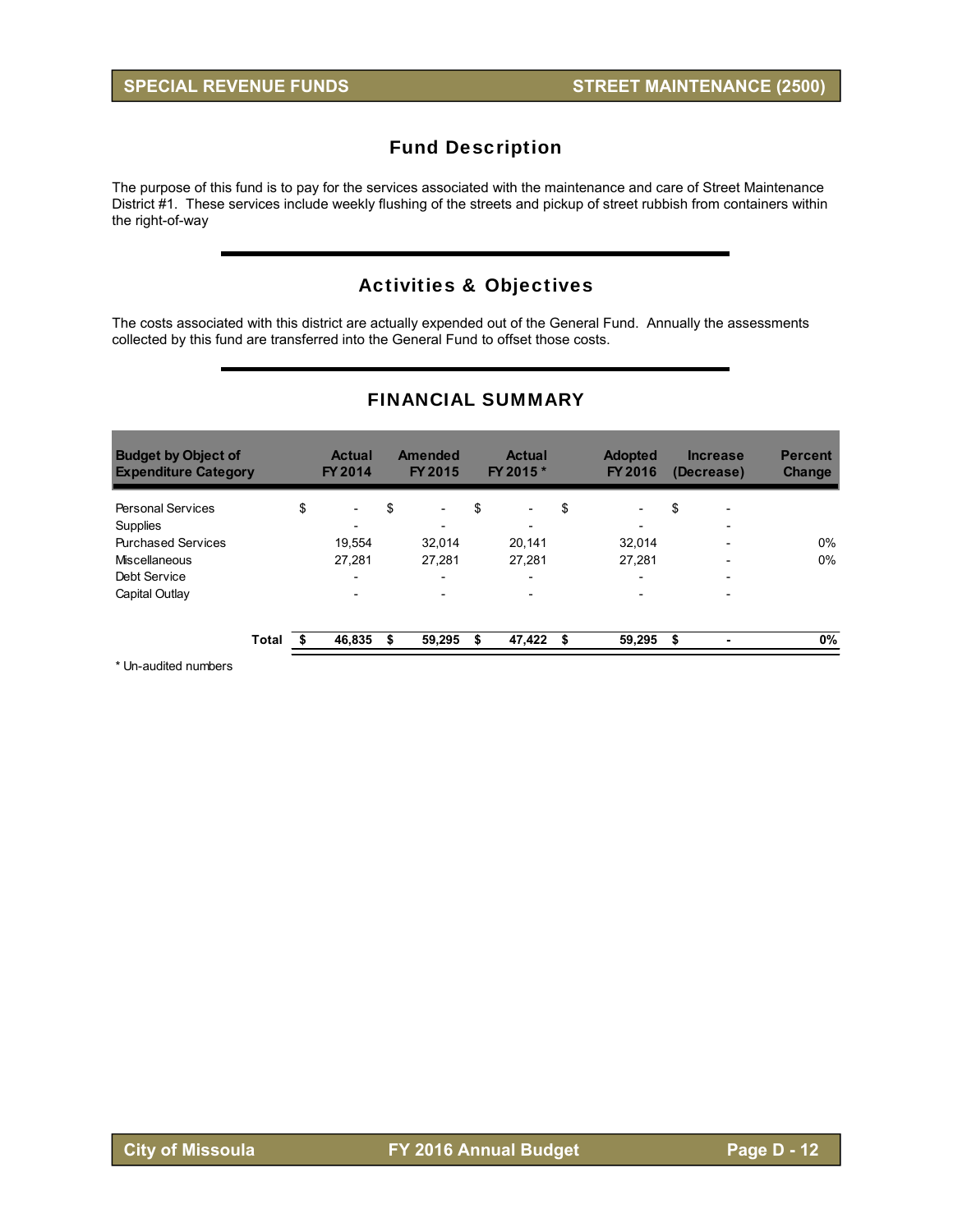# Program Description – Work-plan

This program encompasses a City-wide road district entitled "CITY OF MISSOULA ROAD DISTRICT NUMBER 1" designed to maintain the current level of service as provided to all city residents. The assessment is used for the purpose of funding the purchase of materials necessary for ongoing maintenance, repair, improvement, construction, and reconstruction of city streets, alleys, parking lots, storm water facilities, and other public facilities located in the public right-of-way and/or within public easements.

The assessment funds a portion (\$621,703) of the materials necessary to implement the City's year-round street maintenance operations and transportation related Capital Improvements Program, specifically CIP S-15 Street Improvements Major Maintenance. The street improvements CIP encompass a combination of: 1) Reconstruction of completely deteriorated streets; 2) Overlays on the streets showing the most duress; and 3) Chip sealing to prolong the life of the streets that have only moderate deterioration.

The assessment also funds a portion (\$60,000) of the cost of sidewalk improvements on city streets, specifically assistance for residential owner occupied property for a portion of the costs of installing American with Disabilities Act (ADA) compliant curb ramps. In addition this assessment also funds a portion (\$ 607,303) of CIP S-16 Annual Sidewalk Installation Replacement Program. This program systematically replaces hazardous and deteriorated sidewalks and installs curb ramps throughout the existing sidewalk system of Missoula, and installs new curbs and sidewalks where there are none.

# City Strategic Plan & Department's Implementation Strategy

Goal # 1 Fiscal Sustainability

- Strategy: We will maintain or improve the level of service to citizens.
	- o The City-wide road district funds a portion of the materials budget to maintain the current level of service as provided to all city residents.
- Strategy: We will work toward sustaining and diversifying fiscal resources.

The road district provides financial assistance to property owners for ADA curb ramps as an additional financial resource to reduce sidewalk installation assessment costs. Staff will develop and implement guidelines for using this additional money to assist property owners.

#### FINANCIAL SUMMARY

| <b>Budget by Object of</b><br><b>Expenditure Category</b> |       |    | <b>Actual</b><br>FY 2014 |    | <b>Amended</b><br>FY 2015 | <b>Actual</b><br>FY 2015 * | <b>Adopted</b><br><b>FY 2016</b> | <b>Increase</b><br>(Decrease) | <b>Percent</b><br>Change |
|-----------------------------------------------------------|-------|----|--------------------------|----|---------------------------|----------------------------|----------------------------------|-------------------------------|--------------------------|
| <b>Personal Services</b>                                  |       | \$ | 20.717                   | \$ | 31.875                    | \$<br>(767) \$             | 159.787                          | \$<br>127.912                 | 401%                     |
| Supplies                                                  |       |    | 176.916                  |    | 187.337                   | 167.828                    | 196.030                          | 8.693                         | 5%                       |
| <b>Purchased Services</b>                                 |       |    | 20.000                   |    | 20.000                    | 1.260                      | 99.300                           | 79.300                        | 397%                     |
| <b>Miscellaneous</b>                                      |       |    | 75.824                   |    | 185.201                   | 596.627                    | 322.496                          | 137.295                       | 74%                      |
| Debt Service                                              |       |    | 1.289                    |    | 250.796                   | 517.461                    | 467.005                          | 216.209                       | 86%                      |
| Capital Outlay                                            |       |    | 85.277                   |    | 677.467                   | 675.988                    | 478,000                          | (199, 467)                    | $-29%$                   |
|                                                           | Total | S  | 380.025                  | S  | 1,352,676                 | \$<br>1,958,396            | \$<br>1,722,618                  | \$<br>369.942                 | 27%                      |
| $*$ Lin qudited pumbers                                   |       |    |                          |    |                           |                            |                                  |                               |                          |

Un-audited numbers

## **2016 Budget Highlights**

#### **New request**s:

- **Subsidy for IBEW Union certifications** Funds approved \$4,176
- **Subsidy to provide administrative and storm water program services**  Funds approved: \$ \$97,013
- **Additional funding for crack sealing street surfaces** Funds approved \$ 63,448
- **Subsidy for street overlay asphalt** Funds approved \$ 100,000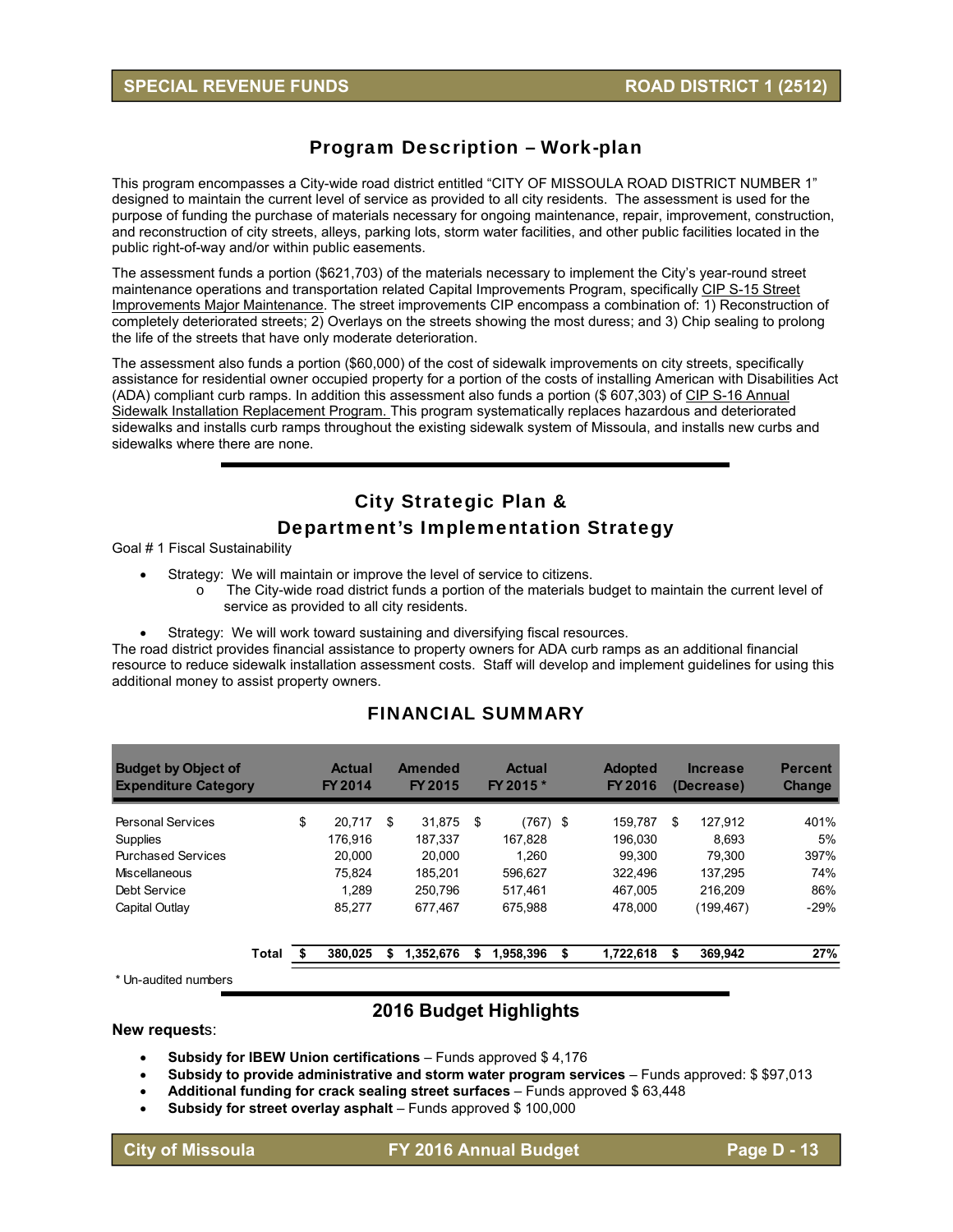## Program Description – Work plan

This program encompasses a city-wide park district entitled "CITY OF MISSOULA PARK DISTRICT NUMBER 1" designed to maintain the base level of service (FY09) provided to all city residents. An annual assessment will be established for the purpose of funding and/or financing costs associated with providing services including but not limited to: (1) Maintenance, repair, replacement, upkeep, installation, improvement, operational enhancement, construction, reconstruction, acquisition of land and/or (2) Implementation of measures required to maintain public health safety or meet legal or regulatory requirements, and/or (3)Purchasing, replacing and/or maintaining equipment, tools or vehicles used to carry out the functions described herein, and/or (4) Any other functions, labor, supplies and/or materials necessary for management and maintenance of City-owned facilities, lands and equipment under the responsibility and care of the City of Missoula Parks and Recreation Department including but not limited to: Public Parks and Park areas (as described in the master Parks and Recreation plan for the greater Missoula area, Recreation facilities, trails, open space (as defined by the City of Missoula Urban Area Open Space Plan), urban forest, medians, boulevards, pathways, sidewalks, public easements and other facilities located in the City and/or owned by the City; and providing for other matters properly relating thereto.

# City Strategic Plan & Department's Implementation Strategy

Missoula Parks and Recreations' guiding Mission is to enhance the quality of life in our community by: Promoting Health and Wellness, Protecting the Environment; Educating and Enhancing the lives of Citizens through-out our Community by providing and maintaining diverse, accessible, and scenic parks, open spaces, and trails and numerous recreational opportunities.

#### **Goal #2: Harmonious Natural and Built Environment**

Through implementation of approved community plans such as the Master Park Plan, Transportation and NMT Plans, and Open Space Plans, plus best practice in design, Parks and Recreation will meet the needs and demands of citizens for alternative transportation, clean air, clean water, and environmental stewardship.

- 1. Strategy: implementation of approved community plans:
	- o Urban Forestry Management Plan adopted April 2015
	- o ROW Design standards medians, boulevards, trees adopt FY 2016
- 2. Strategy: reflect values of sustaining and improving our conservation lands within and on the edge of the urban area for the benefit of citizens and wildlife.
	- o Develop management plan for:
		- Clark Fork River management plan for recreation Hellgate Canyon to Russell Street
- 3. Strategy: reflect values of sustainability in transportation and building design
	- o Emphasize bike and pedestrian connectivity to increase mode shift
	- o Incorporating LEED® principals in design of Fort Missoula Regional Park project
- 4. Strategy: enhance the quality of our green infrastructure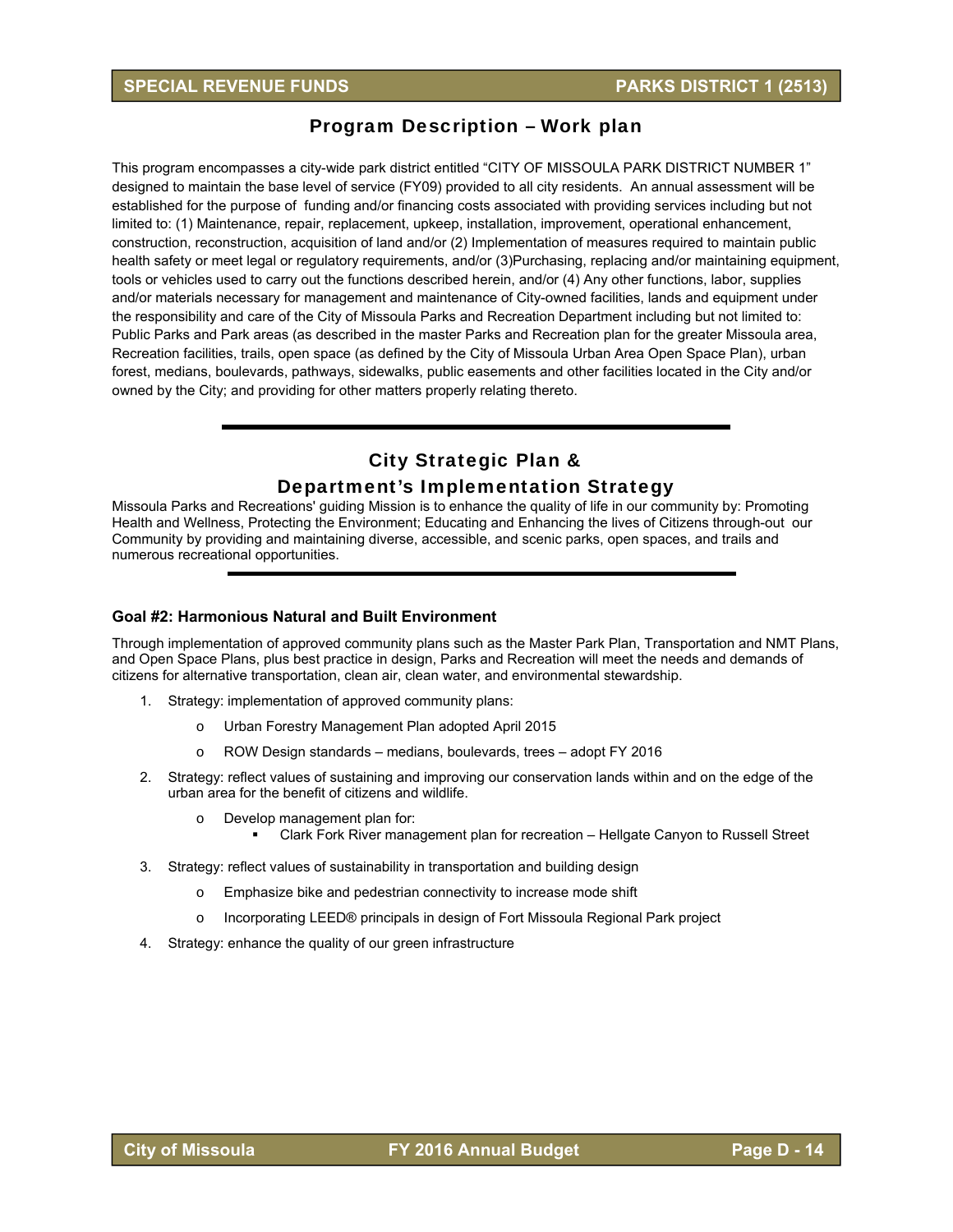## **SPECIAL REVENUE FUNDS PARKS DISTRICT 1 (2513)**

| <b>Budget by Object of</b><br><b>Expenditure Category</b> |       | <b>Actual</b><br><b>FY 2014</b> | Amended<br><b>FY 2015</b> | <b>Actual</b><br>FY 2015 * | <b>Adopted</b><br><b>FY 2016</b> | <b>Increase</b><br>(Decrease) | <b>Percent</b><br><b>Change</b> |
|-----------------------------------------------------------|-------|---------------------------------|---------------------------|----------------------------|----------------------------------|-------------------------------|---------------------------------|
| <b>Personal Services</b>                                  |       | \$<br>51.549                    | \$<br>112.951             | \$<br>77.077               | \$<br>224.685                    | \$<br>111.734                 | 99%                             |
| <b>Supplies</b>                                           |       | 160.675                         | 169.626                   | 167.963                    | 174.527                          | 4.901                         | 3%                              |
| <b>Purchased Services</b>                                 |       | 192.396                         | 288.644                   | 265.007                    | 279.536                          | (9, 108)                      | $-3%$                           |
| Miscellaneous                                             |       | 242                             |                           |                            | $\overline{\phantom{0}}$         |                               |                                 |
| Debt Service                                              |       | 972                             | 57.998                    | 196.158                    | 222,532                          | 164.534                       | 284%                            |
| Capital Outlay                                            |       | 34.387                          | 30.000                    | 57.834                     | 30.000                           |                               | $0\%$                           |
|                                                           | Total | 440.221                         | 659.219                   | 764.039                    | 931.280                          | 272.061                       | 41%                             |

## FINANCIAL SUMMARY

\* Un-audited numbers

#### **FY 2016 Budget Highlights**

The approved increase in Park District 1 funding for FY16 will provide for improvement in core parks and greenways maintenance services particularly where those services were reduced in past years. Priorities include but are not limited to:

#### **CLM \$135,302**

#### **Research Specialist/Assistant will assist and/or manage existing and new research projects, such as:**

- A comprehensive recreational use study. Study will help us learn about recreational use patterns, compliance / posted regulations and get input from trail users concerning management of our open space.
- Basic monitoring of vegetation management efforts. For example, monitor % of successful establishment of saplings used in restoration. Monitor efficacy and non-target impacts of herbicide spraying (especially new herbicides or old herbicides on new plants). Monitor success of restoration of disturbed areas (for example; trails construction/rehab, Norway maple removals in Greenough). This basic monitoring will be very useful for adjusting timing/species/protocols for vegetation management, making the Parks Department more efficient and effective.
- Long-term cushion plant monitoring. Monitor plant changes in cushion plant communities on the N. Hills and Mt. Jumbo. • Maintenance of multiple photo points across multiple properties. • Using native annuals as a cover crop to restore areas invaded by cheat grass. Learning objective: novel approaches and new techniques to restore cheat grass infested rangeland
- Mitchell's long-term plant community monitoring on the N. Hills and Mt. Sentinel. Last year we reestablished several transects which were installed by a graduate student in 1955. Learning Objective: compare local changes in plant community composition (since 1955) and track changes into the future. This is essential information for us to describe and predict what plants we need to reestablish on site and/or to redefine our goals based on what can grow on site.
- In 2015, the community drafted and the City adopted a 10-year strategic plan for the Moon Randolph Homestead (MRH). Basic maintenance and several large-scale historic restoration projects were identified as priorities in this plan. Currently, a significant amount of staff resources at the NMCDC are spent fundraising for basic maintenance of the MRH. This request would fund minimal basic maintenance of a valuable cultural asset allowing NMCDC staff time to pursue funding for larger historic preservation projects. The Conservation Lands Program of the Missoula Parks and Recreation Department will provide oversight of all program budget expenditures.

#### **Park Maintenance \$249,969**

 Focus on deferred turf care, proper irrigation, fertilization, aeration, weed control and top dressing of the Parks system turf areas. Areas which were cut to reallocate available funds to fuel & utilities or to adjust for reduced budget.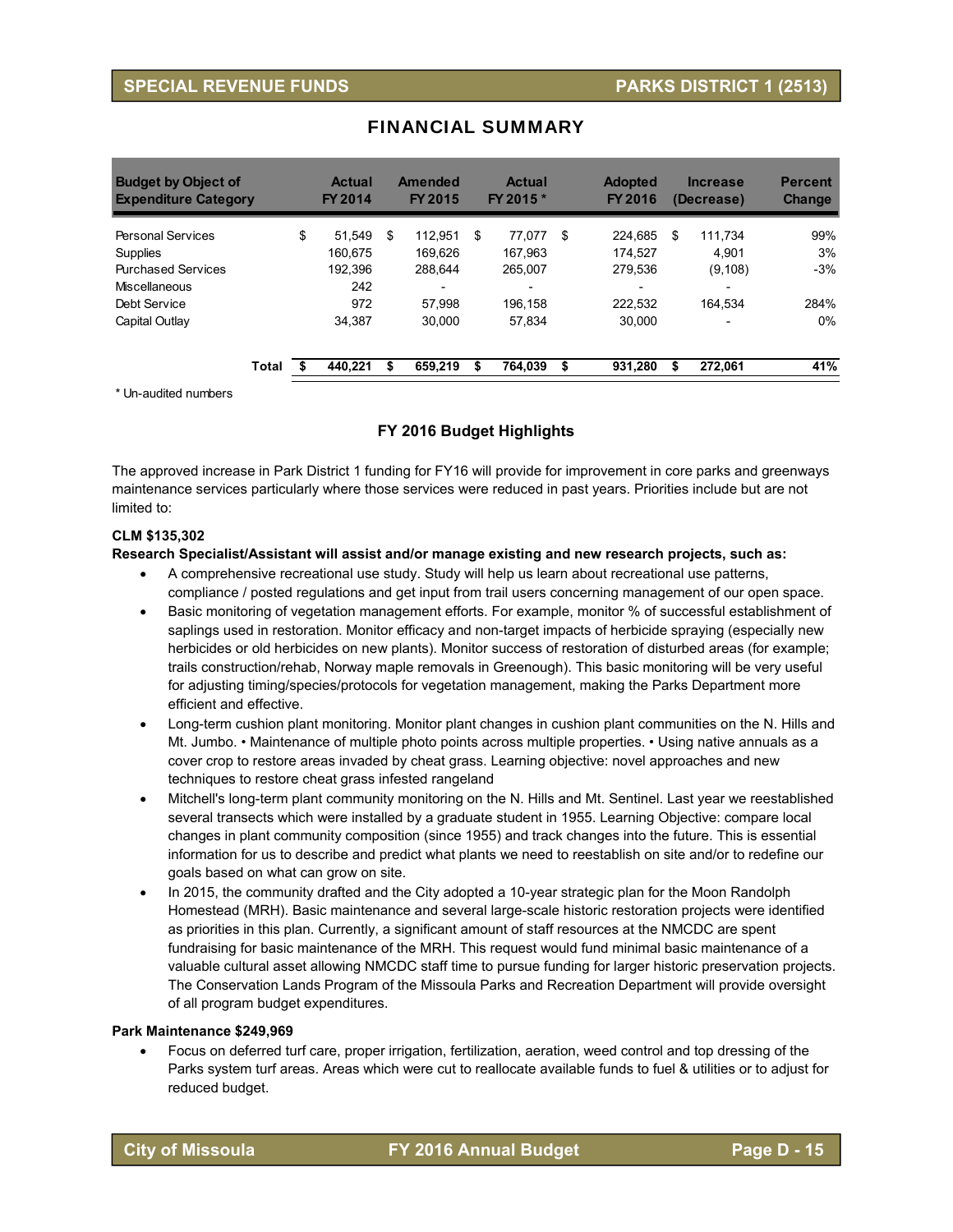## **SPECIAL REVENUE FUNDS PARKS DISTRICT 1 (2513)**

- Routine maintenance of playgrounds, asphalt, park infrastructure to ensure safety and proper upkeep of the systems assets. • Provide alternate restroom facilities in areas lacking and or to extend the facility's seasons.
- Help to address additional and new developed parks that came on line during the recession and the City has been unable to fund operations: 44 Ranch, Maloney Ranch, White Pine Park, and Silver Park.
- Fertilization, aeration and weed treatment of sports and general turf areas throughout the system with emphasis on Caras Park, Playfair Park, and McCormick Park and other sports fields.
- Install mulching kits on remaining mowing equipment for more sustainable turf health and quality, weed control, and water conservation.
- Playground maintenance, especially fall zone upkeep, at Pineview, Bonner, Maloney, Franklin, Lafray, Rose Memorial, Westside, McLeod and McCormick parks.
- Various irrigation system maintenance repairs including identified challenges at Nicole, Garland, and Sacajawea parks.
- Pothole and minor pavement repairs and maintenance of McCormick Park parking lot.
- Fence repairs at sports ball field complexes.
- Repainting of basketball and tennis court lines at various sites, funds permitting.

#### **Urban Forestry, Greenways & Horticulture \$215,751**

These funds will be utilized to perform maintenance on right of ways, medians and trails which have not been funded in previous years.

- Turf cares, plant bed vegetation, weed control and general upkeep of areas has been from funds tapped from other programs. Funds are needed to ensure maintenance resources are adequate to revitalize and sustain these existing community assets.
- Increased frequency of maintenance for landscaped rights-of-way to better keep up with weed growth, with an emphasis on Reserve Street Medians, Higgins Street Roundabout, and 39th Street medians. Pothole and minor pavement repairs and maintenance for asphalt commuter trails. This year will add two (2) Forestry Workers (FWs) at 0.8333 FTE to create two tree maintenance crews. Based upon the recent tree census, there are over 24,400 street and park trees to maintain. An estimated 5,000 additional trees will be added to the inventory of city owned trees as additional inventory work is done. This additional staffing will be used to implement Phase 1 of the urban forest management plan. Two tree maintenance crews will allow removals to continue, while implementing programs such as street chip seal, and sign and signal clearance pruning programs to be completed by urban forestry staff. The Forestry Worker schedules will be set to match those of existing ATAs. This schedule will provide at least three (3) forestry staff on a year-round basis.

#### **Parks Asset Management Program \$70,000**

- Completion of the R McDonald Riverfront Trail paving at the Clark Fork Natural Park enhances the commuter potential and ADA access at Missoula's busiest section of trail. Asphalt surfaces allow for much improved snow and ice removal and significantly reduce mud. (\$6250)
- Repair of damaged trails, damaged or vandalized playground, and/or the repair of shelters allows the Department to mitigate potential safety and liability concerns. (\$23,750)
- Implementation Plan for Cyclical Maintenance of Infrastructure -Funds will be utilized in the development of a long-range plan to address developed park infrastructure and amenities that require major work or replacement due to:
- Public safety concerns, age, condition, code compliance, and to sustainably manage park maintenance costs. Funds will primarily be used to hire consultants that can provide accurate costing information and support a public involvement process. (~\$40K)

In summary, the funds in Greenways and Horticulture and Park Maintenance, brings the Department close to FY09 funding levels in routine park maintenance. A number of parks, trails, conservation lands, and ROW improvements have been added during this time making the added park district funding critically important to maintaining a system that contributes significantly to Missoula resident's quality of life, as well as our community's economic and environmental sustainability.

The new and additional funds dedicated to our aged Urban Forest have been extremely beneficial as we begin to address the most deficient areas and trees. The new conservation lands researcher has been a good investment in our ability to practice adaptive and best practices management of these lands.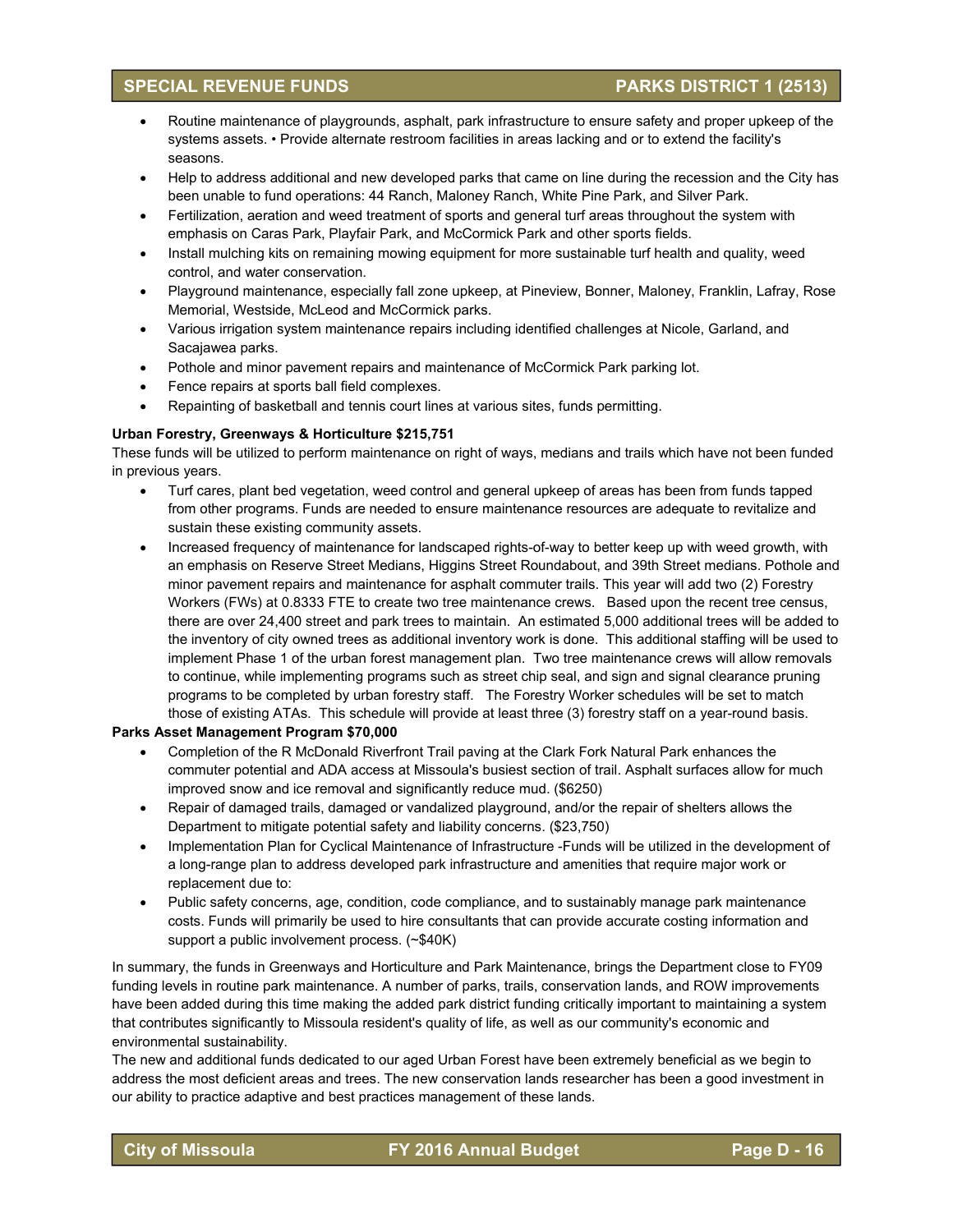# Program Description – (2820)

This fund is set up to receive and distribute gasoline tax revenues from the State. Pursuant to M.C.A. § 15-70-202, expenditures from this fund are restricted to labor and materials for street improvements and cannot be used for equipment purchases.

# Activities and Objectives

#### **Direct Expenditures for FY 2016:**

| <b>TOTAL FUND EXPENDITURES:</b>               | 937,100   |             |
|-----------------------------------------------|-----------|-------------|
| <b>Total Interfund Transfers:</b>             | \$564,000 |             |
| Transfer to 1000,320 fund for labor costs     | \$564,000 | Account 820 |
| Interfund transfers for FY 2016:              |           |             |
| <b>Total Direct Expenditures:</b>             | 373.100   |             |
| Chip seal aggregate                           | 123.000   | Account 930 |
| Sand (winter street sanding)                  | \$23,000  | Account 930 |
| Chip seal emulsified asphalt and distribution | 122.100   | Account 930 |
| Asphalt for street paving                     | 105.000   | Account 930 |

## FINANCIAL SUMMARY

| <b>Actual</b><br>FY 2014       | <b>FY 2015</b>           |                | <b>Actual</b>            |           | <b>Adopted</b><br>FY 2016 |     |                          | <b>Percent</b><br><b>Change</b> |
|--------------------------------|--------------------------|----------------|--------------------------|-----------|---------------------------|-----|--------------------------|---------------------------------|
| \$<br>$\overline{\phantom{a}}$ | \$<br>-                  | \$             | $\overline{\phantom{a}}$ | \$        | $\overline{\phantom{a}}$  | \$  | $\overline{\phantom{0}}$ |                                 |
| $\overline{\phantom{0}}$       | $\overline{\phantom{0}}$ |                |                          |           | $\overline{\phantom{a}}$  |     |                          |                                 |
| 36.974                         |                          |                |                          |           |                           |     |                          |                                 |
| 564.000                        | 564.000                  |                | 564.020                  |           | 564.000                   |     |                          | 0%                              |
|                                | -                        |                |                          |           | $\overline{\phantom{0}}$  |     |                          |                                 |
| 627,372                        | 373.100                  |                | 348.117                  |           | 373.100                   |     |                          | 0%                              |
| 1.228.346                      | \$<br>937.100            | \$             | 912.136                  | \$        | 937,100                   | -\$ |                          | 0%                              |
|                                |                          | <b>Amended</b> |                          | FY 2015 * |                           |     |                          | <b>Increase</b><br>(Decrease)   |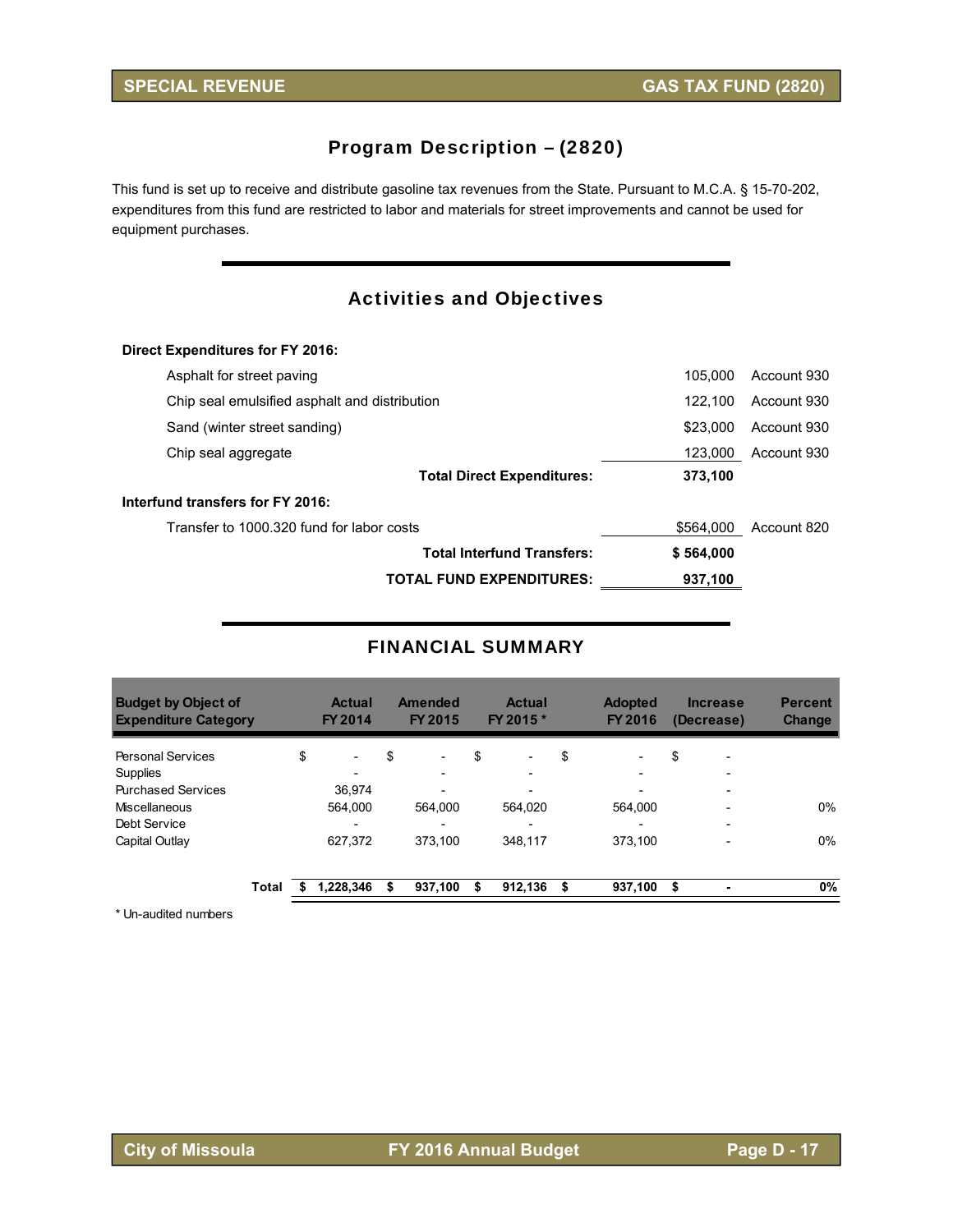Department of Justice, Bureau of Justice Assistance Edward Byrne Memorial Grants is awarded annually to the City of Missoula.

# Activities & Objectives

#### **Department of Justice Edward Byrne Memorial JAG Grant XI –** Anticipated budget equals **\$24,590**

The Justice Assistance Grants are the newest grant and will provide a half-time property clerk and other programs for the Missoula County Sheriff Department as well as provide funding numerous programs within the City of Missoula Police Department. The City of Missoula will reimburse the County of Missoula for their expenses as outlined in the grant award document.

The Edward Byrne Memorial Discretionary Grants Program furthers the Department's mission by assisting state and local jurisdictions in improving the criminal justice system and assisting communities in preventing drug abuse and crime.

#### **COPS Hiring 2014** – Activity Budget equals **\$42,000**

The "COPS Hiring Recovery Program" (CHRP) provides funding directly to law enforcement agencies to hire and/or rehire career law enforcement officers in an effort to create and preserve jobs, and to increase their community policing capacity and crime prevention efforts.

| <b>Budget by Object of</b><br><b>Expenditure Category</b> | <b>Actual</b><br>FY 2014 | Amended<br><b>FY 2015</b> | <b>Actual</b><br>FY 2015 * |     | <b>Adopted</b><br><b>FY 2016</b> |   | <b>Increase</b><br>(Decrease) | <b>Percent</b><br><b>Change</b> |
|-----------------------------------------------------------|--------------------------|---------------------------|----------------------------|-----|----------------------------------|---|-------------------------------|---------------------------------|
| <b>Personal Services</b>                                  | \$<br>92.717             | \$<br>98.000              | \$<br>69.133               | -\$ | 42.000                           | S | (56,000)                      | $-57%$                          |
| Supplies                                                  | 46.525                   | 16.920                    | 19.670                     |     | -                                |   | (16,920)                      | $-100\%$                        |
| <b>Purchased Services</b>                                 | 17.803                   | 43.053                    | 26.055                     |     | $\overline{\phantom{0}}$         |   | (43,053)                      | $-100%$                         |
| Miscellaneous                                             | 20.061                   | $\overline{\phantom{0}}$  | 8                          |     | 24.590                           |   | 24.590                        |                                 |
| Debt Service                                              | $\overline{\phantom{a}}$ | $\overline{\phantom{0}}$  | -                          |     | $\overline{\phantom{a}}$         |   | $\overline{\phantom{0}}$      |                                 |
| Capital Outlay                                            |                          | 27.899                    | 13.795                     |     | $\overline{\phantom{0}}$         |   | (27, 899)                     | $-100%$                         |
| Total                                                     | 177,106                  | 185,872                   | \$<br>128,662              | \$  | 66.590                           |   | (119, 282)                    | $-64%$                          |

## FINANCIAL SUMMARY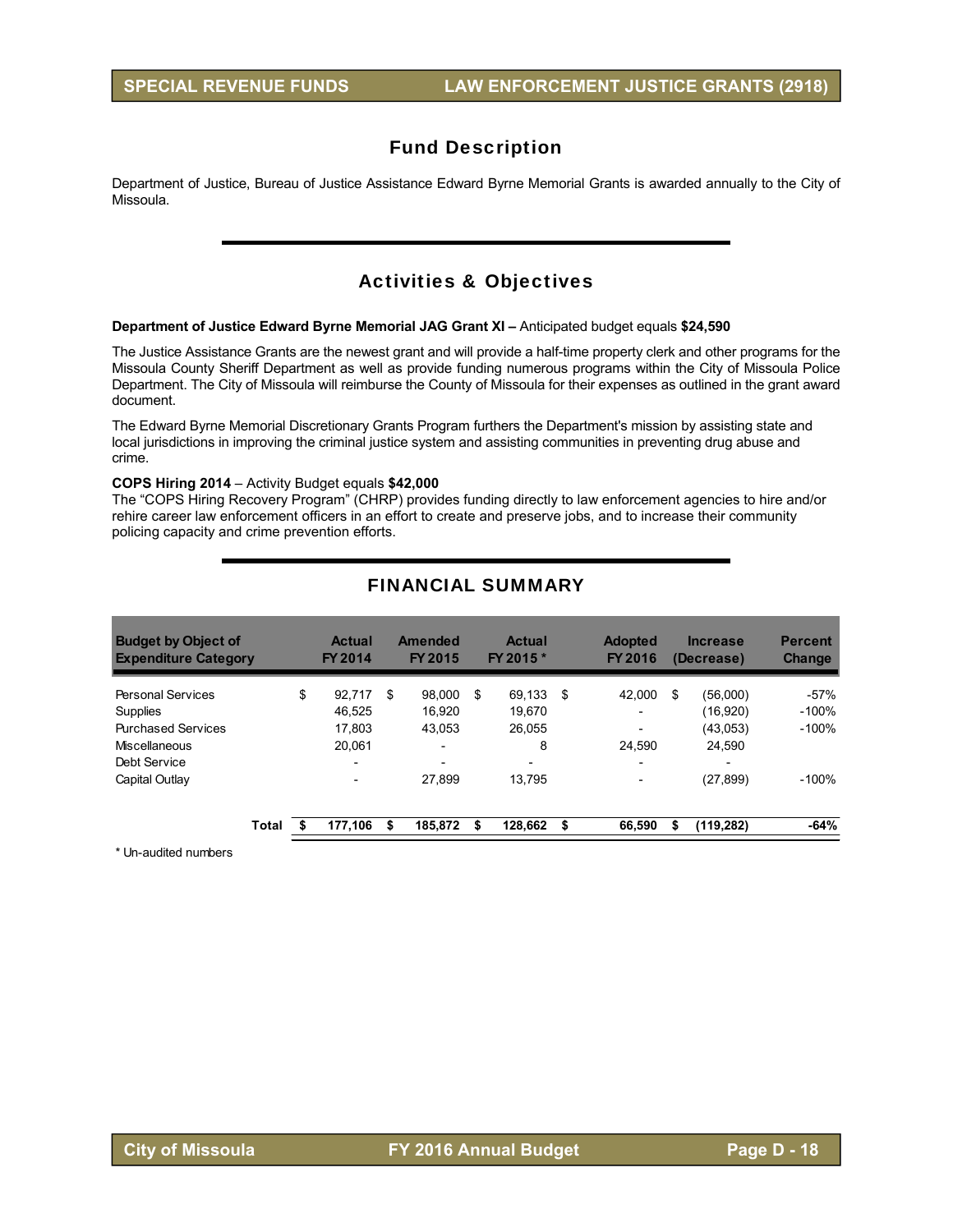The City of Missoula is the fiscal agent for a Federal, State, County and Municipal task force called the High Intensity Drug Trafficking Area Task Force. The 2919 fund is set up for forfeiture of assets and is a shared account pro-rated to Missoula County Attorney and Sheriff, City of Missoula and the HIDTA Task Force operations account.

Expenditure of these forfeiture funds is controlled by state and federal statutes restricting expenditures to drug-related investigations and training. Expenditures include equipment, training and supplies, grants to local substance abuse prevention programs as well as District Court Youth Drug Court.

## Activities & Objectives

**HIDTA Forfeiture Fund** – Activity budget equals **\$192,300** 

#### **TOTAL FUND EXPENDITURES EQUALS \$ 192,300**

| <b>Budget by Object of</b><br><b>Expenditure Category</b> |       | <b>Actual</b><br>FY 2014       |    | Amended<br>FY 2015 | <b>Actual</b><br>FY 2015 * | <b>Adopted</b><br>FY 2016 |      | <b>Increase</b><br>(Decrease) | <b>Percent</b><br><b>Change</b> |
|-----------------------------------------------------------|-------|--------------------------------|----|--------------------|----------------------------|---------------------------|------|-------------------------------|---------------------------------|
| <b>Personal Services</b>                                  |       | \$<br>$\overline{\phantom{0}}$ | \$ | 16,350             | \$                         | \$<br>16.350              | - \$ | $\overline{\phantom{0}}$      | $0\%$                           |
| Supplies                                                  |       | 16.362                         |    | 1.000              | 14.361                     | 1.000                     |      | $\overline{\phantom{0}}$      | $0\%$                           |
| <b>Purchased Services</b>                                 |       | 3.904                          |    | 13.250             | 3.563                      | 13.250                    |      | $\overline{\phantom{0}}$      | $0\%$                           |
| Miscellaneous                                             |       | 568.785                        |    | 111.700            | 80.825                     | 111.700                   |      |                               | $0\%$                           |
| Debt Service                                              |       | $\overline{\phantom{0}}$       |    |                    | $\overline{\phantom{0}}$   | $\overline{\phantom{0}}$  |      |                               |                                 |
| Capital Outlay                                            |       | $\overline{\phantom{0}}$       |    | 50.000             |                            | 50,000                    |      |                               | $0\%$                           |
|                                                           | Total | 589,052                        | S  | 192.300            | 98.749                     | 192.300                   | \$   |                               | 0%                              |

#### FINANCIAL SUMMARY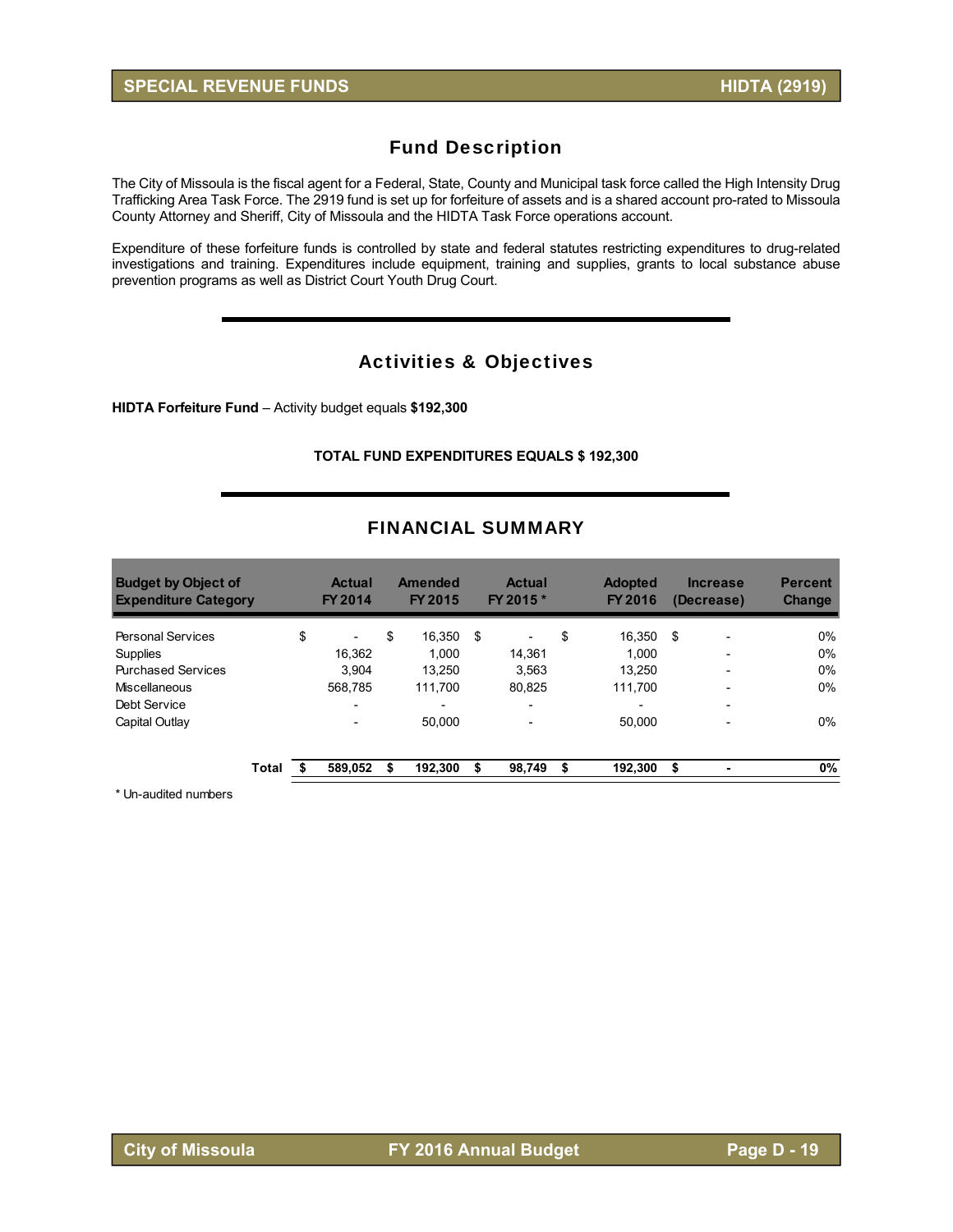The purpose of the Community Development Block Grant (CDBG) Program Income account is to receive re-payment from CDBG-Entitlement assisted projects, and then use the funds collected to assist additional CDBG-eligible activities.

# Activities & Objectives

Each year, the City of Missoula awards CDBG funding to community development projects. Program Income funds will be used to support one of the CDBG-eligible projects selected for funding as part of this process.

| <b>Budget by Object of</b><br><b>Expenditure Category</b> |       | <b>Actual</b><br>FY 2014       | <b>Amended</b><br><b>FY 2015</b> |    | <b>Actual</b><br>FY 2015 * |     | <b>Adopted</b><br>FY 2016 | <b>Increase</b><br>(Decrease)  | <b>Percent</b><br><b>Change</b> |
|-----------------------------------------------------------|-------|--------------------------------|----------------------------------|----|----------------------------|-----|---------------------------|--------------------------------|---------------------------------|
| <b>Personal Services</b>                                  |       | \$<br>$\overline{\phantom{a}}$ | \$<br>$\overline{\phantom{a}}$   | \$ | $\overline{\phantom{0}}$   | \$  | -                         | \$<br>$\overline{\phantom{0}}$ |                                 |
| Supplies                                                  |       |                                |                                  |    | $\overline{\phantom{a}}$   |     | $\overline{\phantom{0}}$  | $\overline{\phantom{0}}$       |                                 |
| <b>Purchased Services</b>                                 |       |                                | 14,383                           |    | $\overline{\phantom{a}}$   |     | 14.383                    | $\overline{\phantom{0}}$       | 0%                              |
| Miscellaneous                                             |       | 42.105                         | $\overline{\phantom{0}}$         |    | 14.383                     |     | $\overline{\phantom{a}}$  | $\overline{\phantom{0}}$       |                                 |
| Debt Service                                              |       | $\overline{\phantom{0}}$       | -                                |    | $\overline{\phantom{a}}$   |     | $\overline{\phantom{0}}$  | $\overline{\phantom{0}}$       |                                 |
| Capital Outlay                                            |       | $\overline{\phantom{0}}$       | $\overline{\phantom{0}}$         |    | $\overline{\phantom{a}}$   |     | $\overline{\phantom{a}}$  | $\overline{\phantom{0}}$       |                                 |
|                                                           | Total | 42,105                         | \$<br>14,383                     | S  | 14,383                     | \$. | 14,383                    | \$                             | 0%                              |

## FINANCIAL SUMMARY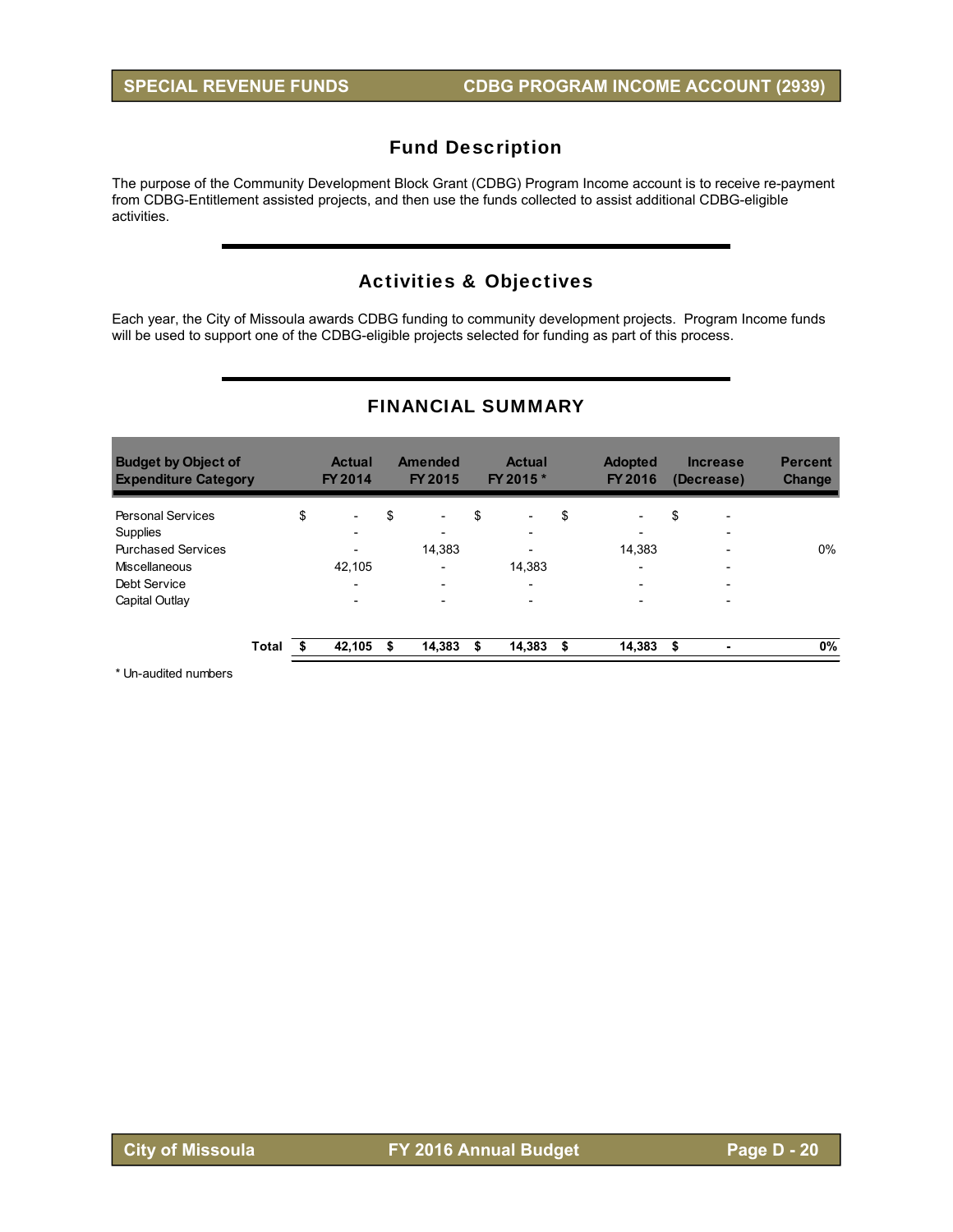The purpose of the Community Development Block Grant Fund is to handle transactions related to Community Development Block Grants that are awarded to the City.

# Activities & Objectives

**2016 Grants and Community Programs Admin Fees** – Activity budget equals **\$106,591**  Grant support of administration fees.

**Projects –** Projects to be determined budget equals **\$457,664** 

## FINANCIAL SUMMARY

| <b>Budget by Object of</b><br><b>Expenditure Category</b> |       | <b>Actual</b><br><b>FY 2014</b> | <b>Amended</b><br>FY 2015      | <b>Actual</b><br>FY 2015 *     | <b>Adopted</b><br>FY 2016      | <b>Increase</b><br>(Decrease)  | <b>Percent</b><br><b>Change</b> |
|-----------------------------------------------------------|-------|---------------------------------|--------------------------------|--------------------------------|--------------------------------|--------------------------------|---------------------------------|
| <b>Personal Services</b>                                  |       | \$<br>$\overline{\phantom{a}}$  | \$<br>$\overline{\phantom{0}}$ | \$<br>$\overline{\phantom{a}}$ | \$<br>$\overline{\phantom{0}}$ | \$<br>$\overline{\phantom{a}}$ |                                 |
| <b>Supplies</b>                                           |       | $\overline{\phantom{0}}$        |                                |                                | $\overline{\phantom{0}}$       |                                |                                 |
| <b>Purchased Services</b>                                 |       | 111.530                         | 130.366                        | 122.490                        | 106.591                        | (23.775)                       | $-18%$                          |
| Miscellaneous                                             |       | 443.415                         | 489.707                        | 397.275                        | 457.664                        | (32,043)                       | $-7%$                           |
| Debt Service                                              |       | $\overline{\phantom{0}}$        | $\overline{\phantom{0}}$       | $\overline{\phantom{0}}$       | $\overline{\phantom{0}}$       | $\overline{a}$                 |                                 |
| Capital Outlay                                            |       | $\overline{\phantom{0}}$        |                                |                                |                                |                                |                                 |
|                                                           | Total | 554,945                         | \$<br>620,073                  | \$<br>519,765                  | \$<br>564.255                  | \$<br>(55, 818)                | $-9%$                           |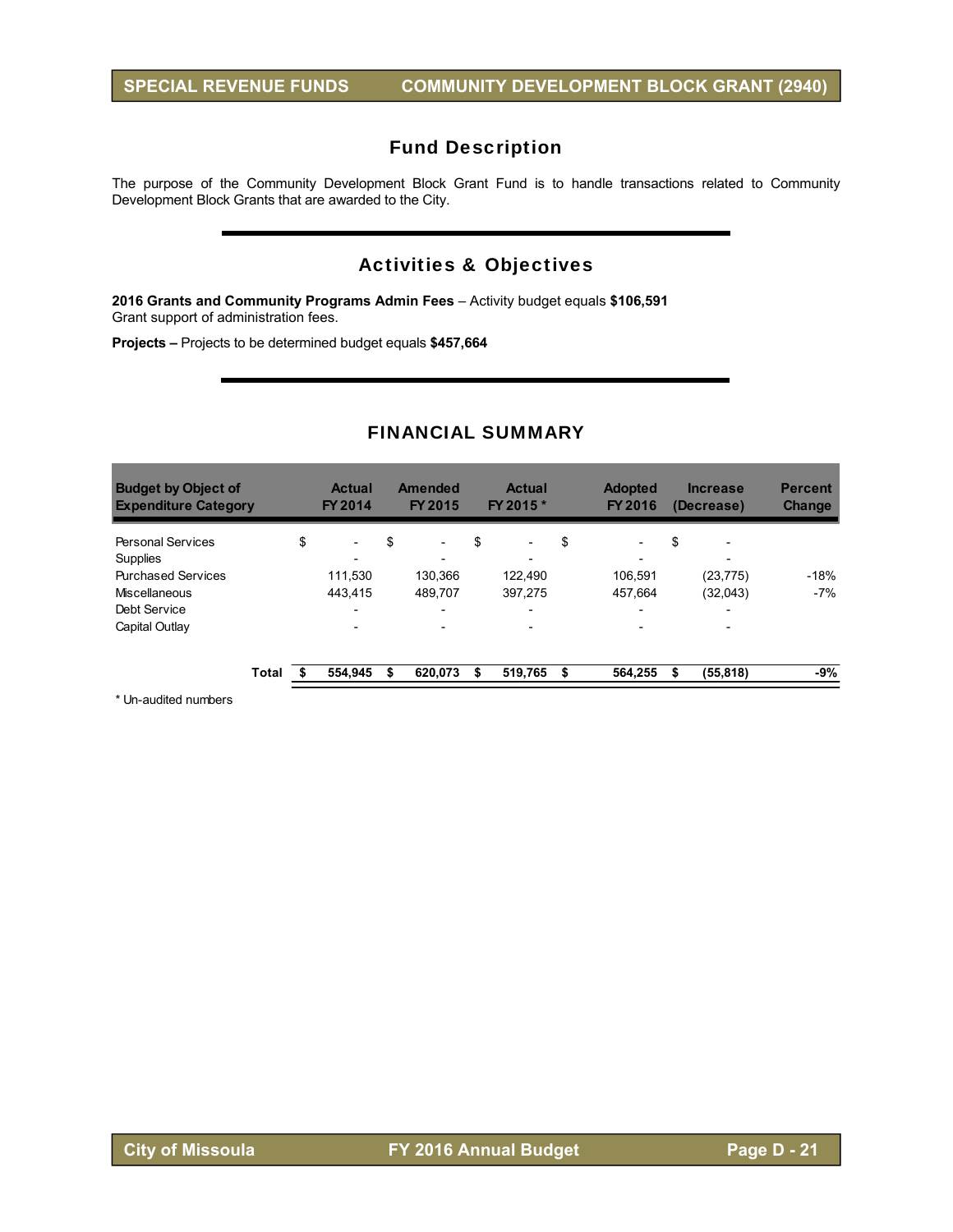The purpose of the Home Investment Partnership Program Fund is to handle transactions related to expanding the supply of decent, safe, sanitary and affordable housing for low-income households.

# Activities& Objectives

**GCP Admin Fees** – Activity budget equals **\$57,921**  Grant support of administration fees.

**Projects –** Projects to be determined budget equals **\$335,666**

## FINANCIAL SUMMARY

| <b>Budget by Object of</b><br><b>Expenditure Category</b> |       | <b>Actual</b><br><b>FY 2014</b> |    | <b>Amended</b><br>FY 2015 | <b>Actual</b><br>FY 2015 *     |    | <b>Adopted</b><br>FY 2016 | <b>Increase</b><br>(Decrease) | <b>Percent</b><br><b>Change</b> |
|-----------------------------------------------------------|-------|---------------------------------|----|---------------------------|--------------------------------|----|---------------------------|-------------------------------|---------------------------------|
| <b>Personal Services</b>                                  |       | \$<br>$\overline{\phantom{a}}$  | \$ | $\overline{\phantom{a}}$  | \$<br>$\overline{\phantom{a}}$ | \$ | $\overline{\phantom{0}}$  | \$<br>۰                       |                                 |
| Supplies                                                  |       | $\overline{\phantom{0}}$        |    |                           | $\overline{\phantom{0}}$       |    | $\overline{\phantom{0}}$  | ۰                             |                                 |
| <b>Purchased Services</b>                                 |       | 52.218                          |    | 352.009                   | 59.305                         |    | 57,921                    | (294, 088)                    | $-84%$                          |
| Miscellaneous                                             |       | 120.000                         |    | $\overline{\phantom{0}}$  | 734.450                        |    | 335.666                   | 335.666                       |                                 |
| Debt Service                                              |       | $\overline{\phantom{0}}$        |    | $\overline{\phantom{0}}$  | $\overline{\phantom{0}}$       |    | $\overline{\phantom{a}}$  | $\overline{\phantom{0}}$      |                                 |
| Capital Outlay                                            |       | $\overline{\phantom{0}}$        |    |                           |                                |    | $\overline{\phantom{0}}$  |                               |                                 |
|                                                           | Total | 172,218                         | S  | 352.009                   | 793.754                        | S  | 393,587                   | 41,578                        | 12%                             |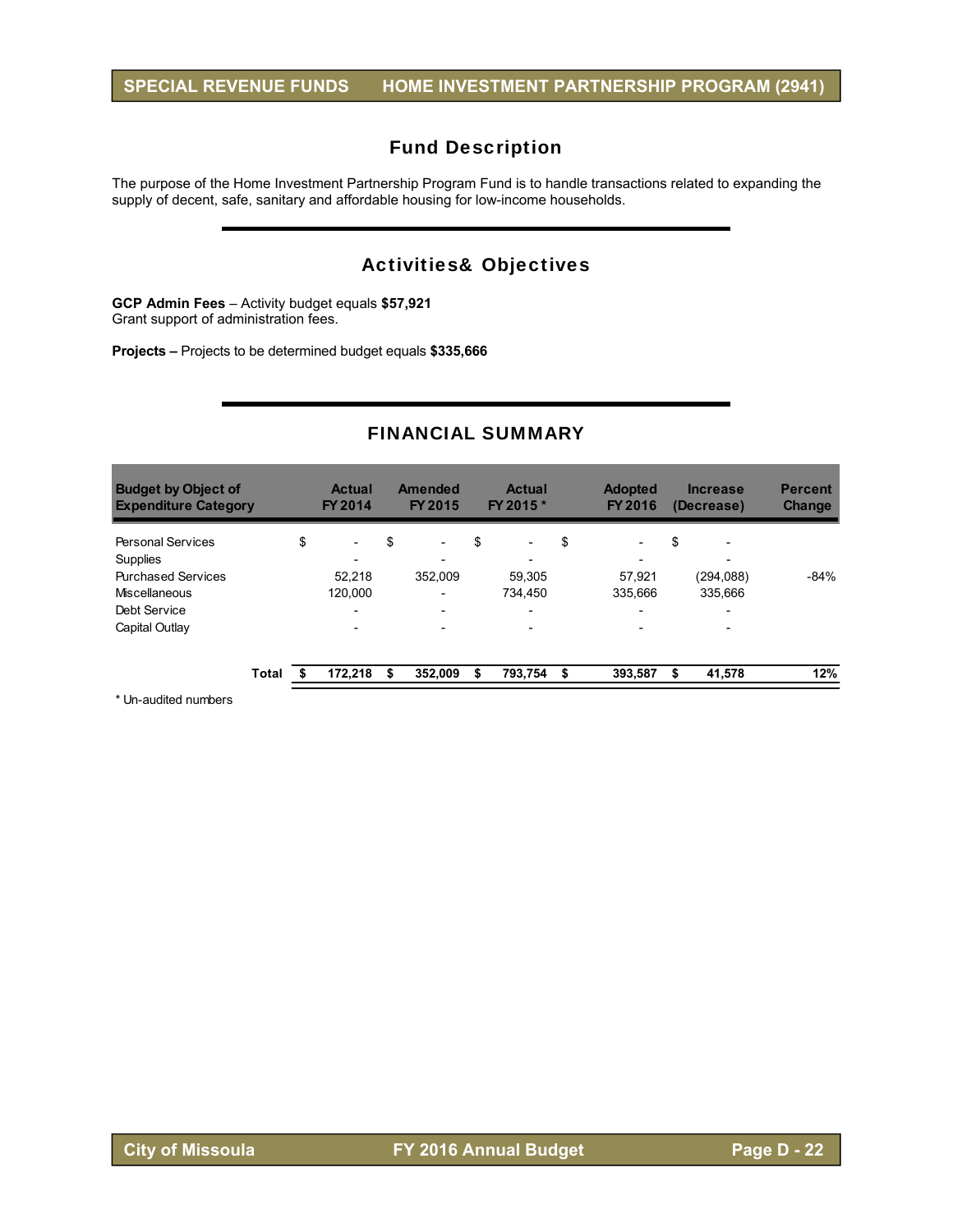The purpose of the American Dream Down-payment Initiative, ADDI Program Fund, is to assist low-income households to achieve first-time home ownership in the City of Missoula.

# Activities & Objectives

The ADDI funds are to be used specifically for down payment and closing cost assistance for first-time homebuyers, though a portion of the funds may also be used to rehabilitate homes that are being purchased. Only the minimum amount of assistance needed to enable the participant to purchase a home will be provided.

| <b>Budget by Object of</b><br><b>Expenditure Category</b> |       | <b>Actual</b><br>FY 2014       | Amended<br>FY 2015             |    | <b>Actual</b><br>FY 2015 * | <b>Adopted</b><br>FY 2016      | <b>Increase</b><br>(Decrease) | <b>Percent</b><br><b>Change</b> |
|-----------------------------------------------------------|-------|--------------------------------|--------------------------------|----|----------------------------|--------------------------------|-------------------------------|---------------------------------|
| <b>Personal Services</b>                                  |       | \$<br>$\overline{\phantom{0}}$ | \$<br>$\overline{\phantom{0}}$ | \$ |                            | \$<br>$\overline{\phantom{a}}$ | \$                            |                                 |
| Supplies                                                  |       |                                |                                |    |                            | $\overline{\phantom{a}}$       |                               |                                 |
| <b>Purchased Services</b>                                 |       |                                | $\overline{\phantom{0}}$       |    |                            | 12,846                         | 12,846                        |                                 |
| Miscellaneous                                             |       |                                | 12,243                         |    |                            | $\overline{\phantom{a}}$       | (12,243)                      | $-100%$                         |
| Debt Service                                              |       | $\overline{\phantom{0}}$       | $\overline{\phantom{0}}$       |    |                            | $\overline{\phantom{a}}$       | $\overline{\phantom{0}}$      |                                 |
| Capital Outlay                                            |       | $\overline{\phantom{0}}$       | $\overline{\phantom{0}}$       |    |                            | $\overline{\phantom{0}}$       | $\overline{\phantom{0}}$      |                                 |
|                                                           | Total | ٠                              | 12,243                         | S  |                            | 12,846                         | \$<br>603                     | 5%                              |

## FINANCIAL SUMMARY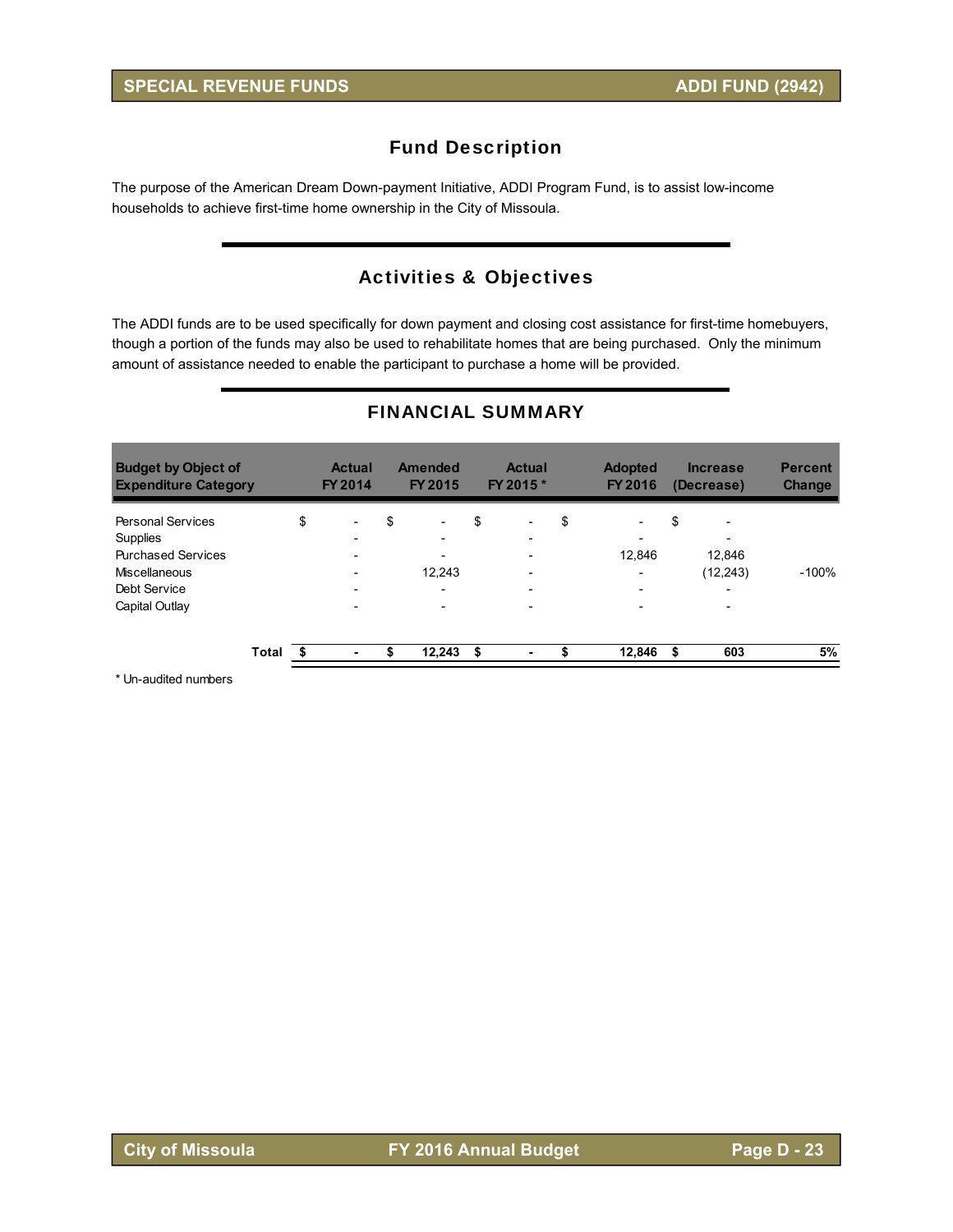This program derives its funding from the repayment of loans provided to low- and moderate-income homebuyers for down payment, homebuyer education and closing cost assistance, as well as repayment of loans and the interest on those loans to organizations providing housing through funds provided by the City's HOME program.

# Activities & Objectives

This fund is used to provide funds for any housing activities allowed by the federal HOME program, including but not limited to acquisition, construction or rehabilitation of housing, down payment assistance and other related costs or tenant-based rental assistance.

| <b>FINANCIAL SUMMARY</b> |  |
|--------------------------|--|
|--------------------------|--|

| <b>Budget by Object of</b><br><b>Expenditure Category</b> |       | <b>Actual</b><br>FY 2014       | <b>Amended</b><br>FY 2015      |    | <b>Actual</b><br>FY 2015 * | <b>Adopted</b><br>FY 2016      | <b>Increase</b><br>(Decrease) | <b>Percent</b><br><b>Change</b> |
|-----------------------------------------------------------|-------|--------------------------------|--------------------------------|----|----------------------------|--------------------------------|-------------------------------|---------------------------------|
| <b>Personal Services</b>                                  |       | \$<br>$\overline{\phantom{0}}$ | \$<br>$\overline{\phantom{a}}$ | \$ | $\overline{\phantom{a}}$   | \$<br>$\overline{\phantom{0}}$ | \$                            |                                 |
| Supplies                                                  |       | -                              |                                |    |                            | $\overline{\phantom{0}}$       | ۰                             |                                 |
| <b>Purchased Services</b>                                 |       | $\overline{\phantom{0}}$       | 35.500                         |    | 31.549                     | 31.500                         | (4,000)                       | $-11\%$                         |
| <b>Miscellaneous</b>                                      |       | $\overline{\phantom{0}}$       | $\overline{\phantom{0}}$       |    | $\overline{\phantom{0}}$   | $\overline{\phantom{0}}$       | ۰                             |                                 |
| Debt Service                                              |       | $\overline{\phantom{0}}$       |                                |    |                            | $\overline{\phantom{0}}$       |                               |                                 |
| Capital Outlay                                            |       | $\overline{\phantom{0}}$       |                                |    |                            | $\overline{\phantom{0}}$       |                               |                                 |
|                                                           | Total |                                | \$<br>35,500                   | S  | 31,549                     | \$<br>31,500                   | \$<br>(4,000)                 | $-11%$                          |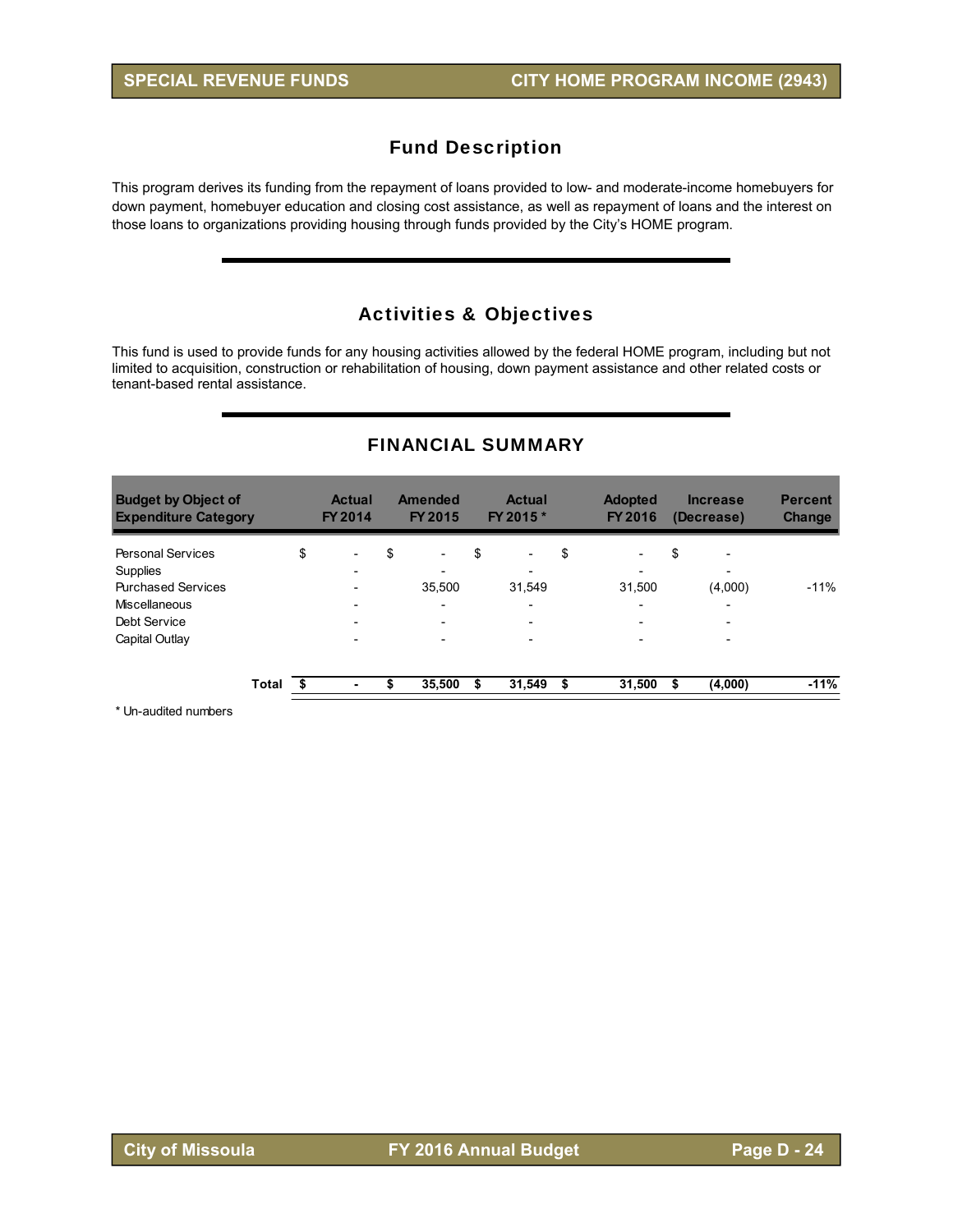Every six years, the United States Congress considers a transportation funding bill. This fund was created to accept Federal CMAQ, STPU, and CTEP grant funds set aside for the City of Missoula along with any matching money from other City Funds. These funds are expended for projects identified by the City's Capital Improvement Program (CIP) and approved by the State.

## Activities & Objectives

#### **Missoula Active Transportation Plan –** Activity budget equals **\$386,689**

Create, expand and enhance trails along Milwaukee Railroad, Bitterroot Branch Trail (BBT) and the Clark Fork River corridors. Corridor acquisition is the #1 priority of the adopted 2001 Non-motorized Plan. This project enables a coordinated effort to acquire access to land, through purchases or easements. Development of selected areas would follow acquisition.

#### **Kim Williams – Bicycle Commuter Network –** Activity budget equals **\$375,500**

The existing Kim Williams Trail is a Missoula icon that connects the University district to the natural resources and trails in Hellgate Canyon. It is currently the eastern most leg of the City's main east-west Primary Commuter Trail and will become a vital link for non-motorized transportation for residents of current or future subdivisions planned in the Deer Creek Road area. Acquisition of trail right-of-way on MRL property has been secured. This acquisition will allow for the expansion of the trail between its current eastern terminus and the existing public trail at Canyon River Golf Course – a significant connection. An encroachment permit on MDT right-of-way has been acquired. This project will complete the acquisition and design processes and construct the trail.

CTEP is the major funding source for this project. Funds have been dedicated to this project in prior years.

| <b>Budget by Object of</b><br><b>Expenditure Category</b> |       | <b>Actual</b><br>FY 2014 |     | Amended<br>FY 2015       | <b>Actual</b><br>FY 2015 * | <b>Adopted</b><br>FY 2016      | <b>Increase</b><br>(Decrease)  | <b>Percent</b><br><b>Change</b> |
|-----------------------------------------------------------|-------|--------------------------|-----|--------------------------|----------------------------|--------------------------------|--------------------------------|---------------------------------|
| <b>Personal Services</b>                                  |       | \$<br>1.278              | -\$ |                          | \$<br>4.608                | \$<br>$\overline{\phantom{0}}$ | \$<br>$\overline{\phantom{0}}$ |                                 |
| Supplies                                                  |       | $\overline{\phantom{0}}$ |     | $\overline{\phantom{0}}$ | $\overline{\phantom{0}}$   | $\overline{\phantom{0}}$       | $\overline{\phantom{0}}$       |                                 |
| <b>Purchased Services</b>                                 |       |                          |     | $\overline{\phantom{0}}$ | $\overline{\phantom{0}}$   | $\overline{\phantom{0}}$       | $\overline{\phantom{0}}$       |                                 |
| Miscellaneous                                             |       | $\overline{\phantom{0}}$ |     |                          | 227                        | $\overline{\phantom{0}}$       | $\overline{\phantom{0}}$       |                                 |
| Debt Service                                              |       |                          |     | $\overline{\phantom{0}}$ | -                          | $\overline{\phantom{0}}$       | $\overline{\phantom{0}}$       |                                 |
| Capital Outlay                                            |       | 142.026                  |     | 1.632.318                | 1,117,315                  | 762.189                        | (870, 129)                     | $-53%$                          |
|                                                           | Total | 143.303                  |     | 1,632,318                | \$<br>1,122,150            | \$<br>762.189                  | \$<br>(870, 129)               | $-53%$                          |

## FINANCIAL SUMMARY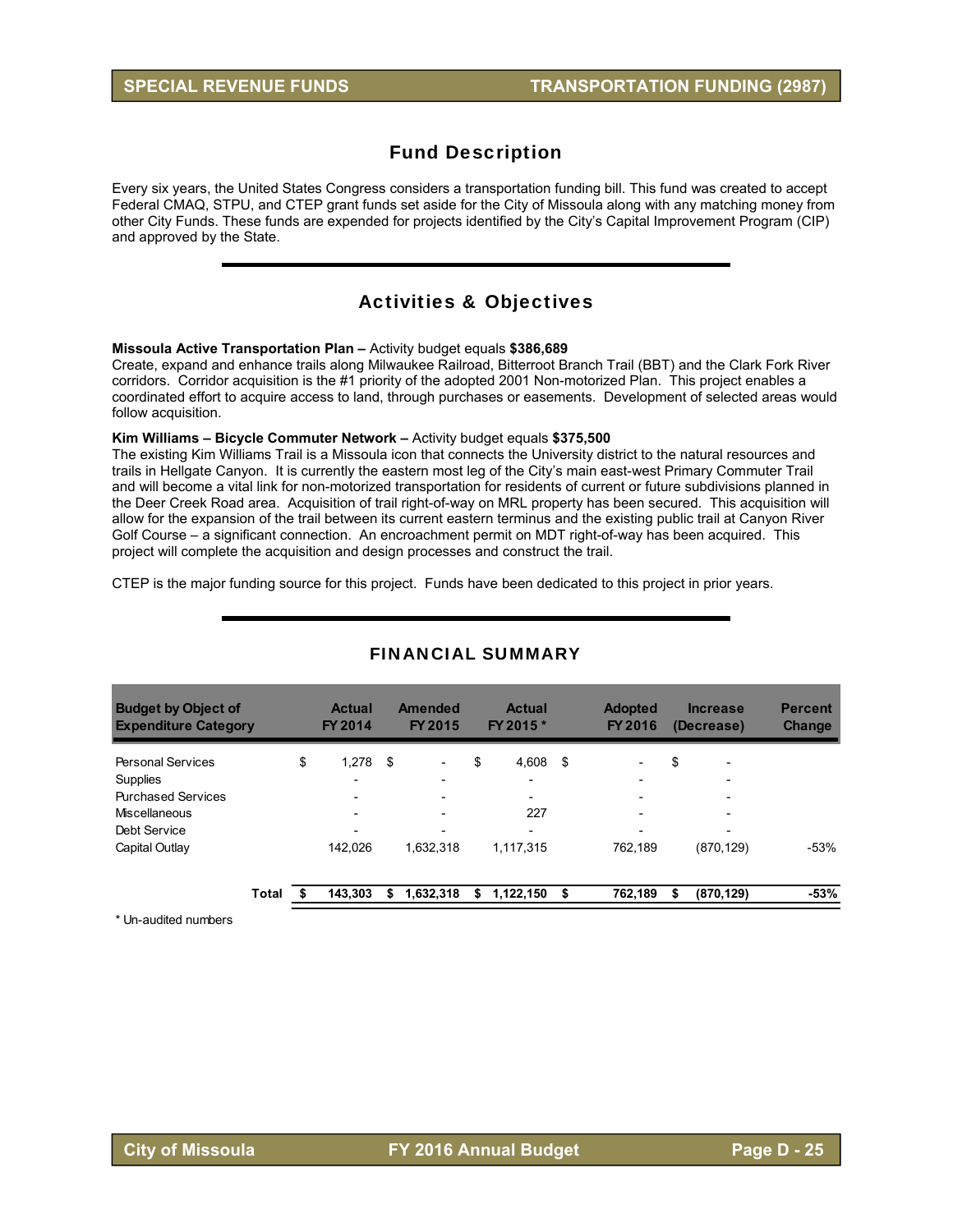This fund exists to receive and expend a variety of grant and donation funds.

## Activities & Objectives

#### **Miscellaneous Grants and Donations** - Activity budget equals **\$ 40,000**

The \$ 40,000 is for an appropriation and spending authority for any donations that the City receives.

#### **Miscellaneous Fire Donations** – Activity budget equals **\$ 6,000**

#### **COPS Technology and COPS Technology X2** – Activity budget equals **\$ 993,592**

Fund provided by the Department of Justice, COPS Office enable the Missoula Police Department to increase its effectiveness and efficiency. It also enhances the technological capacity of our department to assist in problem solving and other community policing activities.

#### **Anti-Graffiti** – Activity budget equals **\$5,000**

Funds provided by grants and donations provided to Missoula Police Department enable the volunteer program to purchase supplies needed to paint over graffiti.

#### **BIAS Crime Campaign** – Activity budget equals **\$10,903**

The Missoula Police Department and Communications Office formed partnerships with community organizations and businesses on a public campaign to encourage people who believe they are victims of crimes based in bias and discrimination to report those crimes. The first phase focused on sexual orientation. Subsequent phases of the campaign will focus on other minorities.

#### **ICAC Grant**- Activity budget equals **\$ 30,438**

Internet Crimes Against Children (ICAC) provides funding to help local law enforcement agencies enhance their investigative response to offenders who use the Internet, online communication systems, or other computer technology to sexually exploit children.

#### **Bulletproof Vest Grant** - Activity budget equals **\$ 10,500**

This program provides for a fifty (50%) percent reimbursement of bullet proof vests for law enforcement officers through the Bulletproof Vest Grant Partnership Program.

#### **County DUI Task Force Grant** – Activity budget equals **\$5,000**

Funds provided by the Missoula County DUI Task Force enable officers to work overtime shifts in the enforcement of impaired driving laws. Funds also provide equipment and training to enhance the department's ability to enforce impaired driving laws.

#### **Traffic Safety Grants (Seat Belts and Capital Outlay)** - Activity budget equals **\$60,000**

The City has applied to receive a grant from the State of Montana to purchase equipment. The City has applied for a traffic safety grant to enforce seatbelt safety. This will also be used to cover overtime costs for seatbelt enforcement as well as fuel for vehicles.

#### **Drug Task Force Grant (HIDTA) -** Activity budget equals **\$299,498**

The City of Missoula is the fiscal agent for a Federal, State, County and Municipal task force called the High Intensity Drug Trafficking Area Task Force. This task force has been in existence since FY'03.

#### **Fire Explorers Program** - Activity budget equals **\$1,650**

The Fire Explorer Program, in conjunction with the Boy Scouts of America, offers young adults real life experiences, training and exposure to the career opportunities available in the fire service.

#### **Combat Challenge** - Activity budget equals **\$4,092**

The Scott Firefighter Combat Challenge attracts hundreds of U.S. and Canadian municipal fire departments each year at more than 25 regional competitions worldwide. The Challenge seeks to encourage firefighter fitness and demonstrate the profession's rigors to the public - wearing full bunker gear breathing apparatus, pairs of competitors simulate the physical demands of real-life firefighting by performing a linked series of five tasks including: climbing the 5-story tower, hoisting, chopping, dragging hoses and rescuing a life-sized, 175 lb. "victim" as they race against themselves, their opponent and the clock. MFD has been competing in the Firefighter Combat Challenge since 1994 - a combined Missoula Fire Department & Missoula Rural Fire District team won the world championship in 1997 and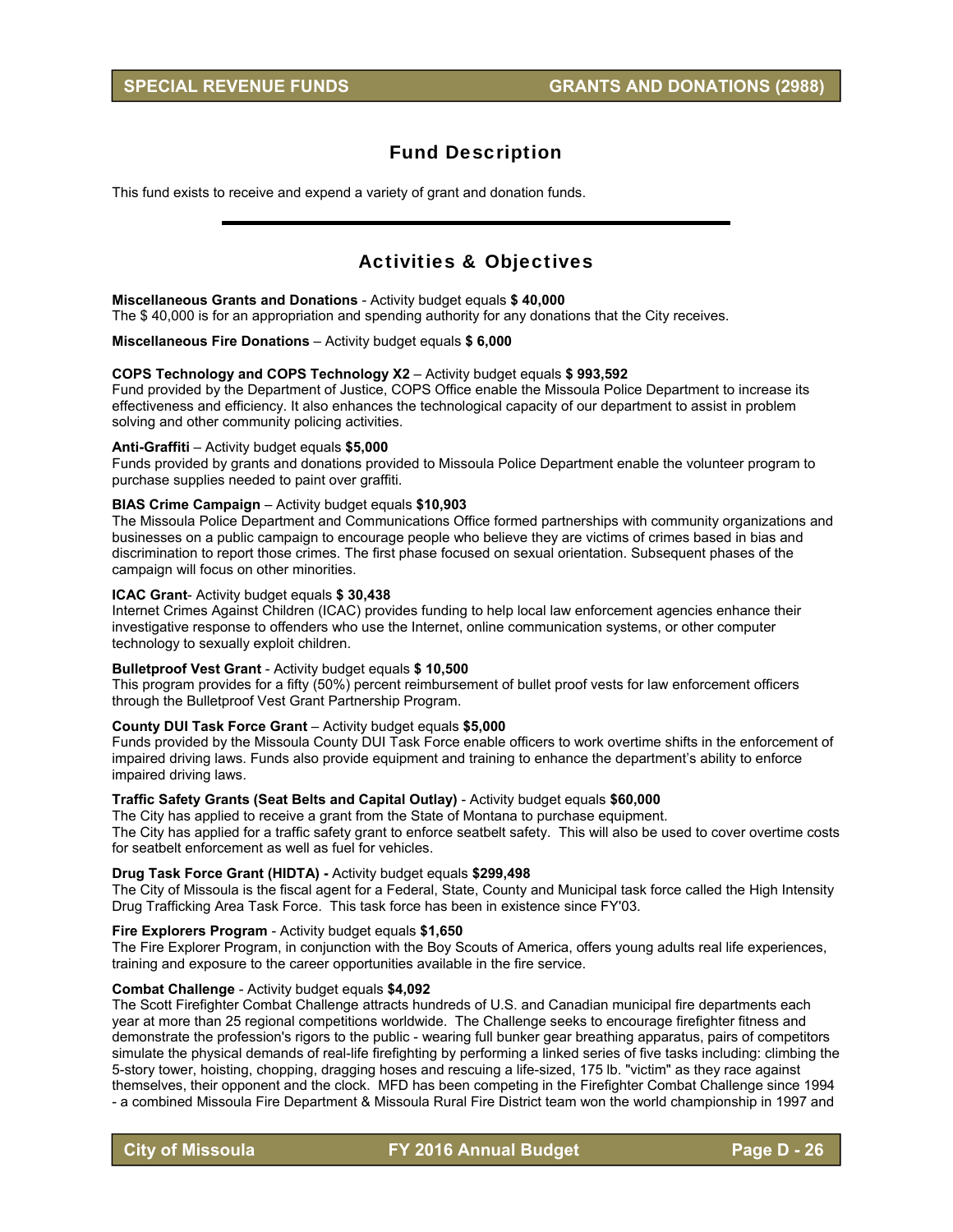MFD won the title again in 2001. MFD's 2001 team time (4:19.33) still stands as the current World Record. These donated funds provide the Missoula Fire Department Combat Challenge team the opportunity to train and travel to compete in a regional competition and, if the team qualifies, at the World Championship.

#### **Fort Missoula Roads** - Activity budget equals **\$24,822**

As a condition of accepting responsibility for maintaining the infrastructure at Fort Missoula, the U.S. Army provided the City with these funds to improve the condition of the roads at Fort Missoula.

#### **Brownfield's Cleanup RLF** - Activity budget equals **\$587,106**

This Environmental Protection Agency grant is matched with \$200,000 from the Missoula Community Development Corporation, and will enable the City to make cleanup loans and a limited number of cleanup grants to eligible owners of Brownfield's sites within Missoula County.

#### **State – Equipment Grant –** Activity budget equals **\$10,338**

| <b>Budget by Object of</b><br><b>Expenditure Category</b> |       | <b>Actual</b><br><b>FY 2014</b> |    | Amended<br>FY 2015       | <b>Actual</b><br>FY 2015 * | <b>Adopted</b><br>FY 2016 | <b>Increase</b><br>(Decrease) | <b>Percent</b><br><b>Change</b> |
|-----------------------------------------------------------|-------|---------------------------------|----|--------------------------|----------------------------|---------------------------|-------------------------------|---------------------------------|
| <b>Personal Services</b>                                  |       | \$<br>145.808                   | \$ | 203.660                  | \$<br>231.132 \$           | 144,708                   | \$<br>(58, 952)               | $-29%$                          |
| <b>Supplies</b>                                           |       | 32.728                          |    | 101.933                  | 30.434                     | 77.824                    | (24, 109)                     | $-24%$                          |
| <b>Purchased Services</b>                                 |       | 82.134                          |    | 119.885                  | 57.129                     | 121.619                   | 1.734                         | 1%                              |
| Miscellaneous                                             |       | 169.344                         |    | 609.915                  | 174.539                    | 716.036                   | 106.121                       | 17%                             |
| Debt Service                                              |       | $\overline{\phantom{0}}$        |    | $\overline{\phantom{0}}$ | $\overline{\phantom{0}}$   | $\overline{\phantom{0}}$  | $\overline{\phantom{0}}$      |                                 |
| Capital Outlay                                            |       | 591.005                         |    | 58.822                   |                            | 1.028.752                 | 969.930                       | 1649%                           |
|                                                           | Total | 1.021.020                       | S  | 1.094.215                | 493.235                    | \$<br>2,088,939           | \$<br>994.724                 | 91%                             |

## FINANCIAL SUMMARY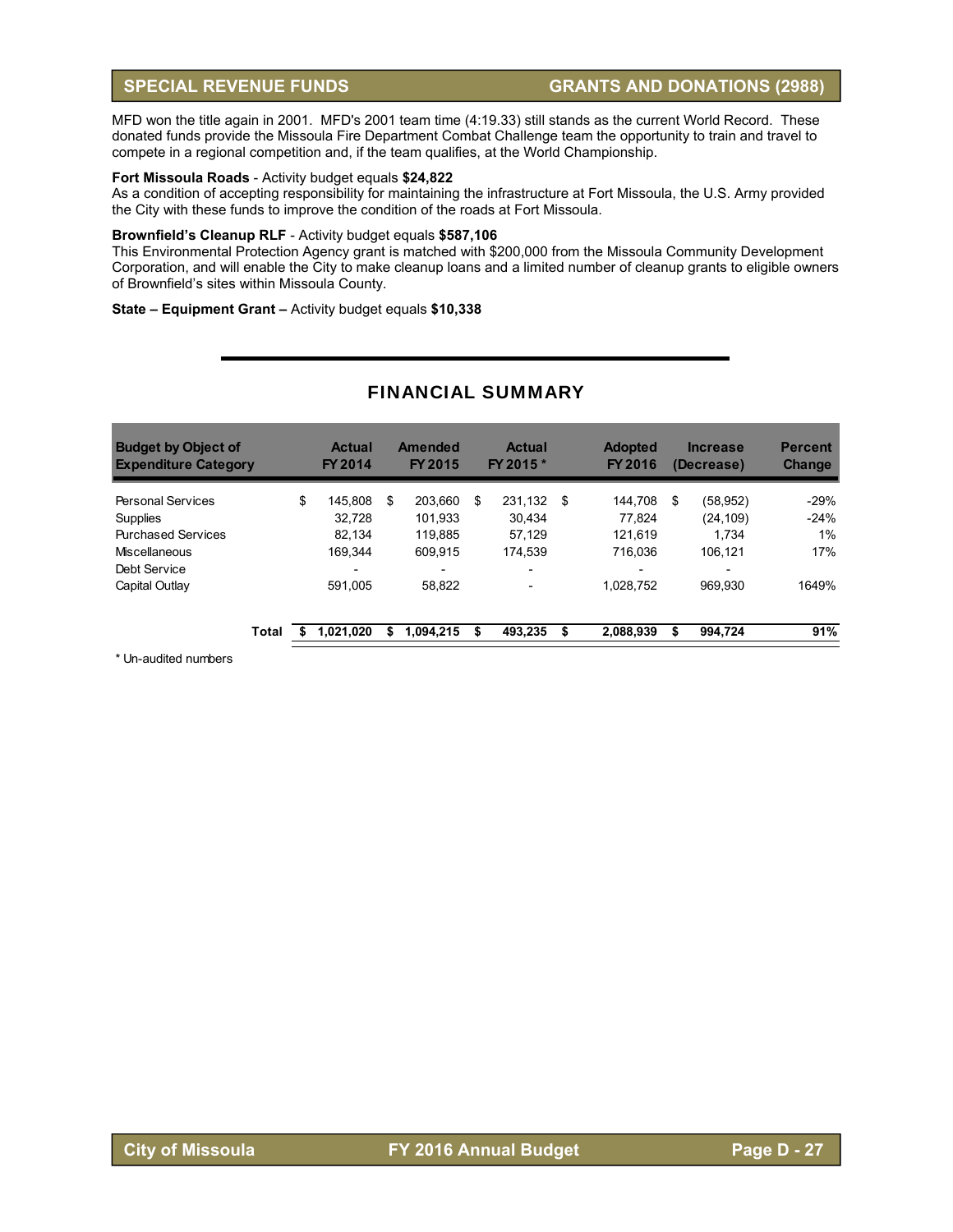The City Planning section manages Growth Policy requirements and legislative initiatives of the City Council and Administration as they relate to that policy. The section facilitates a long-range vision for the community that is implemented through adopted plans, policies, code, the historic preservation program and partnerships.

# Activities & Objectives

Goal #1: Funding and Service

- Strategy: We will maintain or improve the level of service to citizens.
	- o Enhance the methods of communication to improve the citizen's understanding of development and planning issues and access to information, procedures and processes through the "Our Missoula City Growth Policy Planning Process" as well as additional opportunities for presentations of planning basics.
	- $\circ$  Continue to maintain the City zoning code and subdivision regulations.
	- o Provide assistance to area neighborhoods as needed;
	- o Provide oversight regarding the historic preservation ordinance, assistance with historic resources and coordinate with the Historic Preservation Commission
- Strategy: We will work with public and private sector partners in greater numbers to find new ways to enhance and diversify Missoula's economy.
	- o Explore partnerships with other organizations to gather information and provide recommendations about key community elements such as industrial lands, housing and community design.

Goal #2: Harmonious Natural and Built Environment

- Strategy: We will reflect values of sustainability in transportation and building design.
- Strategy: We will make sure that our natural and built environments continue to represent Missoula's values of clean water and clean air.
	- $\circ$  Review and update planning policies to ensure that they adequately reflect the need for a sustainable balance between the natural and built environment and reflect community values through the development of an updated City Growth Policy (anticipated to be completed at the end of the calendar year 2015) and assistance with additional sub-area planning efforts.

Goal #3: Quality of Life for all Citizens

- Strategy: We will work to provide affordable housing for the work force of Missoula.
	- o Review planning policies, analyze needs and propose land use and zoning tools that enhance opportunities for affordable housing.
- Strategy: We will support plans and programs that promote a healthy lifestyle for Missoula's citizens.
	- o Enhanced coordination between transportation and planning will be reflected in future community planning processes including the upcoming Long Range Transportation Plan Update, in order to promote a healthy lifestyle for Missoula's citizens.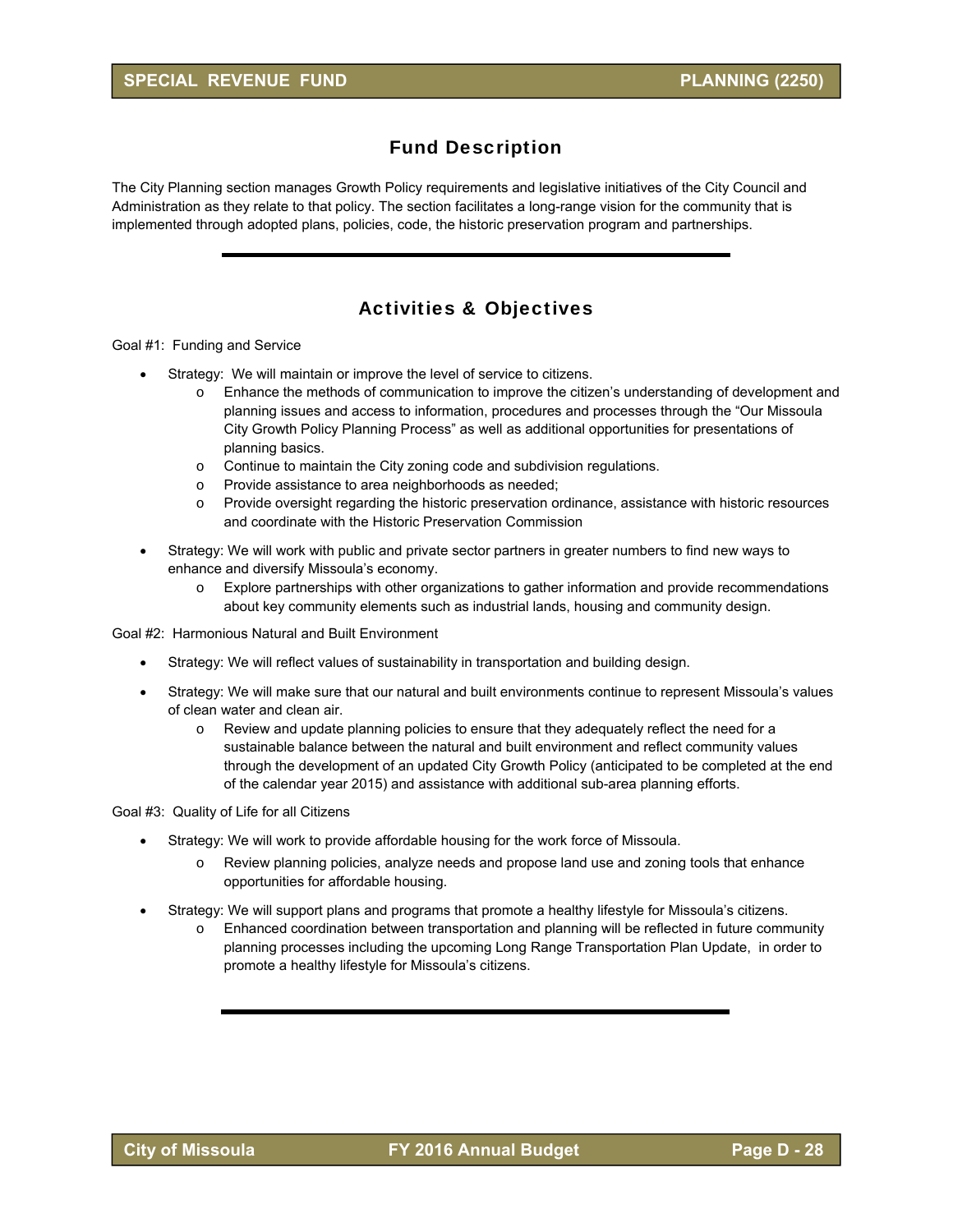| <b>Budget by Object of</b><br><b>Expenditure Category</b> |       |    | <b>Actual</b><br>FY 2014 | Amended<br><b>FY 2015</b> | <b>Actual</b><br>FY 2015 * | <b>Adopted</b><br><b>FY 2016</b> | <b>Increase</b><br>(Decrease) | <b>Percent</b><br><b>Change</b> |
|-----------------------------------------------------------|-------|----|--------------------------|---------------------------|----------------------------|----------------------------------|-------------------------------|---------------------------------|
| <b>Personal Services</b>                                  |       | \$ | $\overline{\phantom{0}}$ | \$<br>387.365             | \$<br>371.259              | \$<br>346.484                    | \$<br>(40, 881)               | $-11%$                          |
| <b>Supplies</b>                                           |       |    | $\overline{\phantom{0}}$ | 3.850                     | 3.784                      | 3.850                            | -                             | $0\%$                           |
| <b>Purchased Services</b>                                 |       |    | $\overline{\phantom{0}}$ | 128.901                   | 77,753                     | 78.300                           | (50,601)                      | $-39%$                          |
| Miscellaneous                                             |       |    |                          | 173.604                   | 24.174                     | 24.000                           | (149,604)                     | $-86%$                          |
| Debt Service                                              |       |    | $\overline{\phantom{0}}$ | $\overline{\phantom{0}}$  | -                          | $\overline{\phantom{0}}$         | $\overline{\phantom{0}}$      |                                 |
| Capital Outlay                                            |       |    |                          |                           | $\overline{\phantom{0}}$   | $\overline{\phantom{0}}$         | $\overline{\phantom{0}}$      |                                 |
|                                                           | Total | Ŝ. | ۰                        | \$<br>693.720             | \$<br>476.970              | \$<br>452.634                    | \$<br>(241, 086)              | $-35%$                          |

## FINANCIAL SUMMARY

\* Un-audited numbers

 $^{\wedge}$  Budget was created in FY15

# STAFFING SUMMARY

| <b>Title</b>                         | <b>Actual</b><br><b>FY 2013</b> | <b>Actual</b><br><b>FY 2014</b> | <b>Actual</b><br><b>FY 2015</b> | <b>Adopted</b><br><b>FY2016</b> |
|--------------------------------------|---------------------------------|---------------------------------|---------------------------------|---------------------------------|
| <b>PLANNING MANAGER</b>              |                                 |                                 | 1.00                            | 1.00                            |
| <b>HISTORIC PRESERVATION OFFICER</b> |                                 |                                 | 1.00                            | 1.00                            |
| <b>PLANNER II</b>                    |                                 |                                 | 0.50                            | 0.50                            |
| <b>GIS/PLANNER II</b>                |                                 |                                 | 1.00                            | 1.00                            |
| <b>SENIOR PLANNER</b>                |                                 |                                 | 1.00                            | 1.00                            |
| Total                                |                                 |                                 | 4.50                            | 4.50                            |

In prior fiscal years, these positions w ere funded in 1000.250 Development Services

# 2016 Budget Highlights

#### **Grant Program:**

The Historic Preservation Program is incorporated into the Planning section budget and the program expects continued "certified local government" funding through the State Historic Preservation Office to support implementation of the National Historic Preservation Act including outreach efforts, staffing of the Historic Preservation Commission and development of a comprehensive preservation plan. The funding cycle is from April 1 through March 31.

#### **Budget Changes:**

In FY14, the funding code for planning was 1000.250.411030, and in FY15/FY16 the code is 2250.250.411030. This budget also established fixed charges for use of other City Services.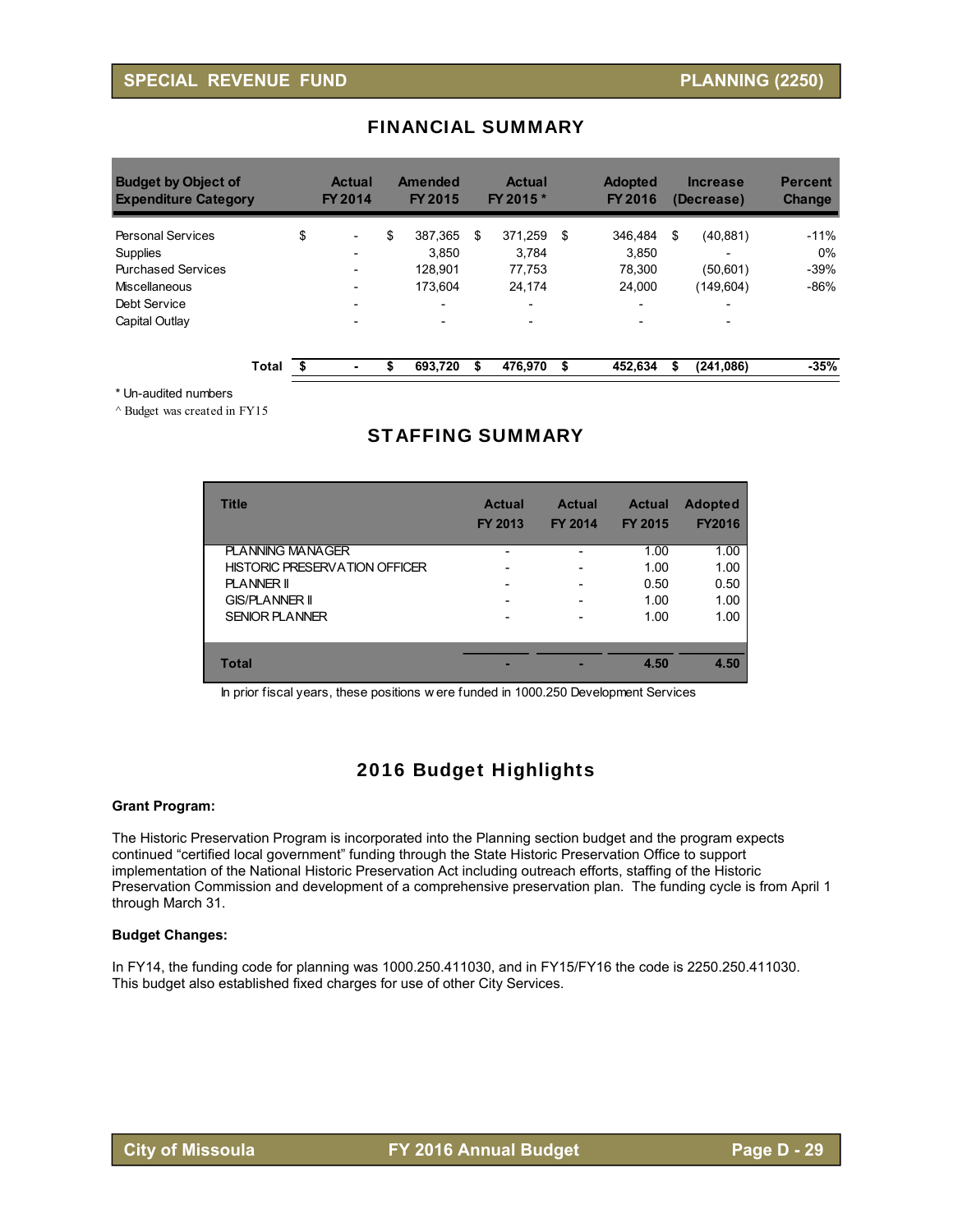# Performance Measures

## Performance Measures

|    | <b>Measure</b>                                                                                                                                                 | <b>Actual</b><br><b>FY2013</b> | <b>Actual</b><br><b>FY2014</b> | <b>Actual</b><br><b>FY2015</b> | <b>Adopted</b><br><b>FY2016</b> |
|----|----------------------------------------------------------------------------------------------------------------------------------------------------------------|--------------------------------|--------------------------------|--------------------------------|---------------------------------|
| 1. | City Planning Division maintenance of Zoning code and<br>Subdivision regulations                                                                               |                                | 100%                           | 100%                           | 100%                            |
| 2. | City Planning Division provides annual<br>comprehensive tracking of<br>community services and natural resource impacts along with<br>new development patterns. |                                | 100%                           | 100%                           | 100%                            |

These performance measures w ere new for FY2014. Data for previous fiscal years is not available.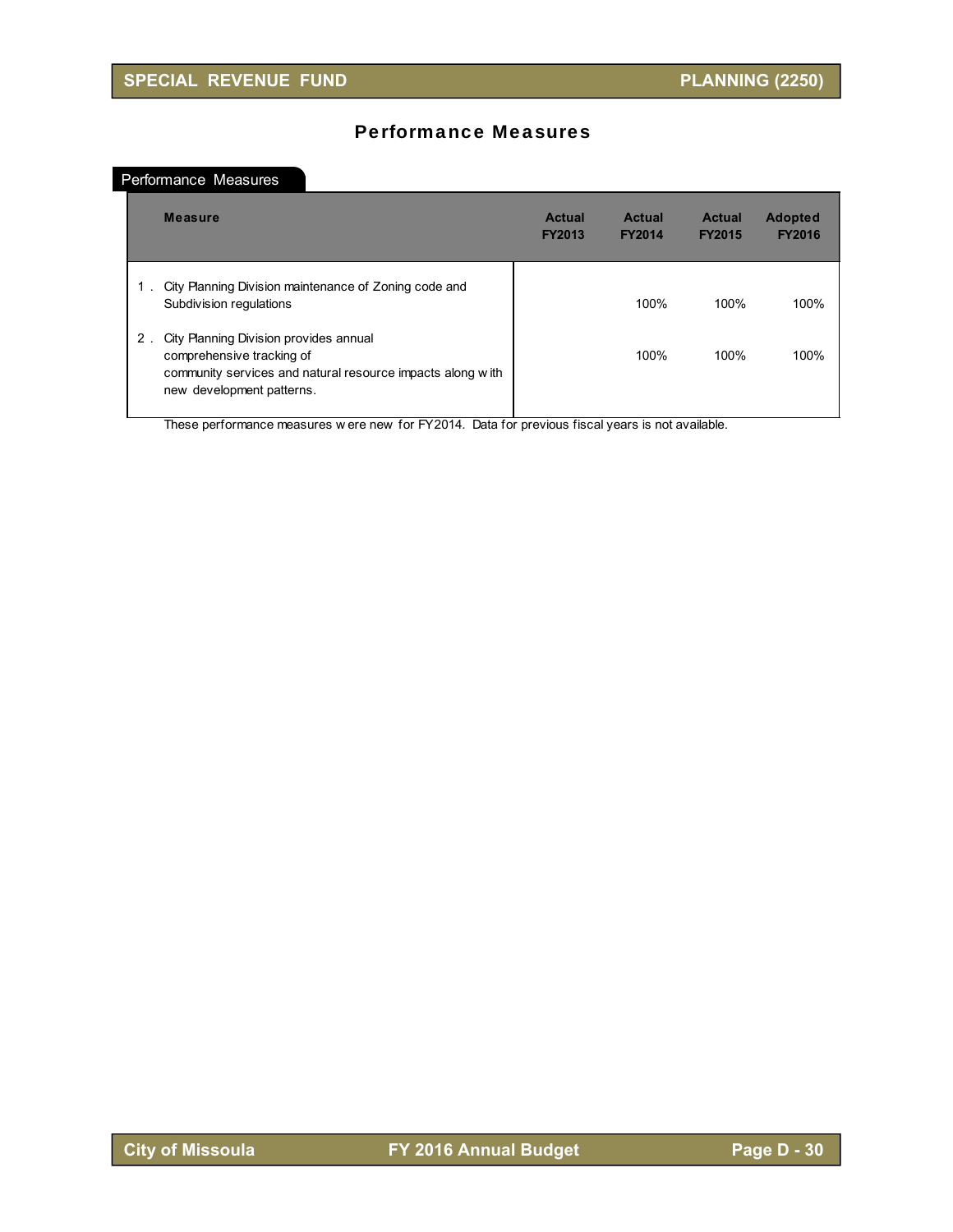## Program Description

The Building Inspection Division of the Development Services Department is certified by the State for the purpose of administering and enforcing building regulations in the City of Missoula. The regulations used are the codes which are adopted by the State Department of Commerce and the Missoula City Council.

# City Strategic Plan & Department's Implementation Strategy

Goal #1: Funding and Service

- Strategy: We will maintain or improve the level of service to citizens.
	- o Continue implementation of web-based Accela Automation permitting system to increase convenience and accessibility to customers.
- Strategy: We will work toward sustaining and diversifying fiscal resources.
	- o Annually perform fiscal balance review to ensure sustainability of revenue.

## FINANCIAL SUMMARY

| <b>Budget by Object of</b><br><b>Expenditure Category</b> | <b>Actual</b><br><b>FY 2014</b> |    | Amended<br>FY 2015       |    | <b>Actual</b><br>FY 2015 * | <b>Adopted</b><br><b>FY 2016</b> |      | <b>Increase</b><br>(Decrease) | <b>Percent</b><br><b>Change</b> |
|-----------------------------------------------------------|---------------------------------|----|--------------------------|----|----------------------------|----------------------------------|------|-------------------------------|---------------------------------|
| <b>Personal Services</b>                                  | \$<br>738.048                   | \$ | 868.820                  | \$ | 811.045                    | 863.267                          | \$   | (5,553)                       | $-1%$                           |
| Supplies                                                  | 21.680                          |    | 27.675                   |    | 32.707                     | 22.675                           | \$   | (5,000)                       | $-18%$                          |
| <b>Purchased Services</b>                                 | 53.052                          |    | 82.101                   |    | 75.023                     | 83.752                           | - \$ | 1,651                         | 2%                              |
| <b>Miscellaneous</b>                                      | 238.252                         |    | 259,008                  |    | 270.443                    | 325.710                          | \$   | 66.702                        | 26%                             |
| Debt Service                                              | $\overline{\phantom{0}}$        |    | $\overline{\phantom{0}}$ |    | -                          | -                                | \$   | $\overline{\phantom{0}}$      |                                 |
| Capital Outlay                                            | 43.601                          |    | $\overline{\phantom{a}}$ |    | 20.219                     | -                                | \$   | $\overline{\phantom{a}}$      |                                 |
| <b>Total</b>                                              | 1.094.633                       | S  | 1,237,604                | S  | 1,209,437                  | \$<br>1,295,404                  | \$   | 57,800                        | 5%                              |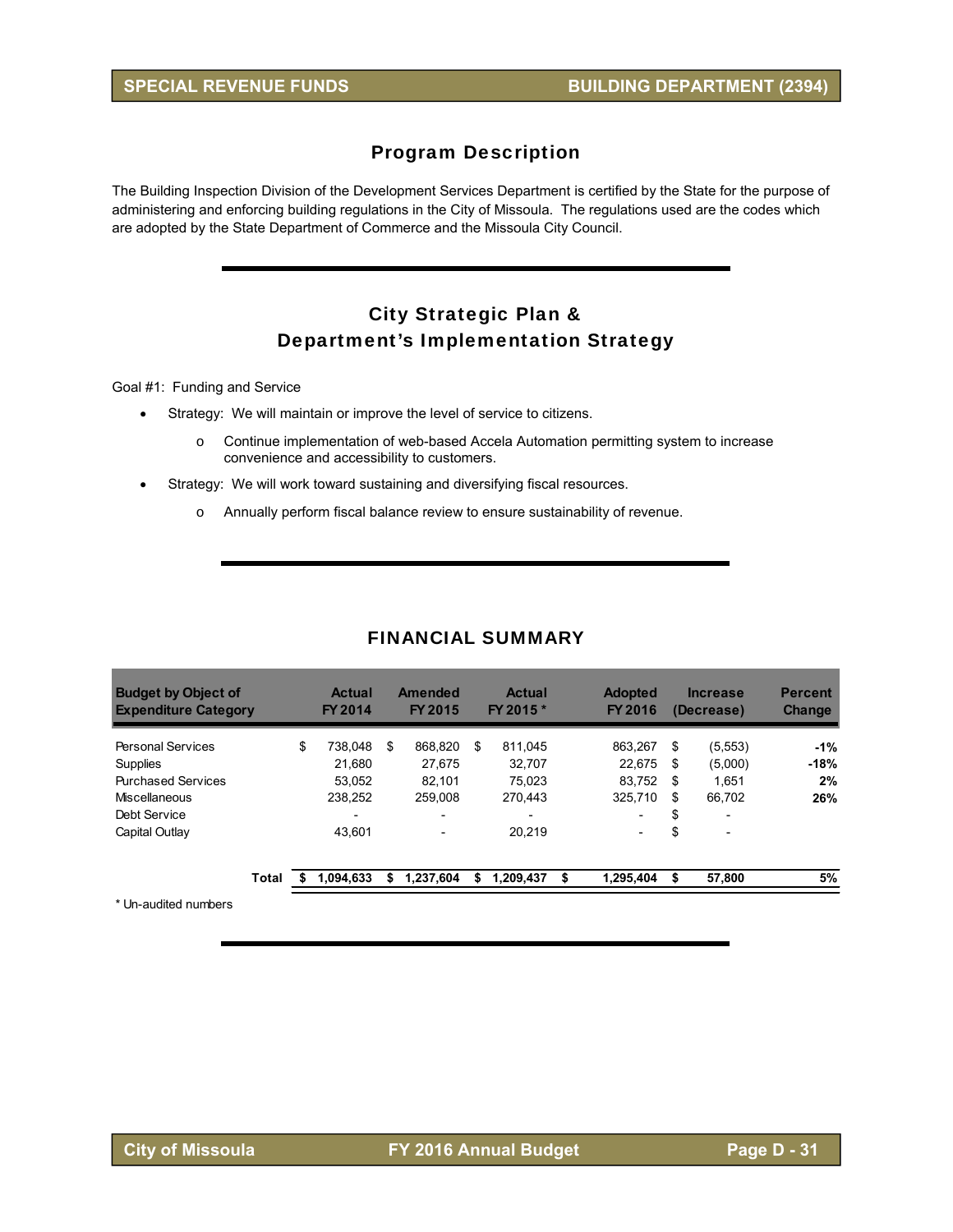# STAFFING SUMMARY

| <b>Title</b>                       | <b>Actual</b><br>FY 2013 | <b>Actual</b><br><b>FY 2014</b> | <b>Actual</b><br><b>FY 2015</b> | <b>Adopted</b><br><b>FY2016</b> |
|------------------------------------|--------------------------|---------------------------------|---------------------------------|---------------------------------|
| DIRECTOR OF DEVELOPMENT SERVICES   | 0.18                     | 0.18                            | 0.20                            | 0.20                            |
| <b>BUILDING OFFICIAL</b>           |                          |                                 |                                 |                                 |
| ASSIST DIRECTOR/BUILDING OFFICIAL  | 0.91                     | 0.91                            | 0.90                            | 0.90                            |
| SENIOR CONSTRUCTION PLANS EXAMINER | 1.00                     | 1.00                            | 1.00                            | 1.00                            |
| CONSTRUCTION PLANS EXAMINER        | 0.50                     | 0.50                            | 0.50                            | 1.00                            |
| COMBO/ELECTRICAL INSPECTOR         | 1.00                     | 1.00                            | 1.00                            | 1.00                            |
| COMBO/PLUMBING INSPECTOR           | 1.00                     | 1.00                            | 1.00                            | 1.00                            |
| COMBO/BUILDING INSPECTOR           | 1.00                     | 1.00                            | 1.00                            | 1.00                            |
| SENIOR COMBO/MECHANICAL INSPECTOR  | 1.00                     | 1.00                            | 1.00                            | 1.00                            |
| SENIOR COMBO/BUILDING INSPECTOR    | 1.00                     | 1.00                            | 1.00                            | 1.00                            |
| OFFICE MANAGER                     |                          |                                 |                                 |                                 |
| SENIOR BUILDING PERMIT SPECIAL IST |                          |                                 |                                 | $\overline{\phantom{a}}$        |
| PERMIT COORDINATOR SUPERVISOR      | 0.71                     | 0.71                            | 0.70                            | 0.70                            |
| PERMIT COORDINATOR I               | 0.66                     | 0.66                            | 0.60                            | 0.70                            |
| PERMIT COORDINATOR II              | 1.32                     | 1.32                            | 1.20                            | 1.40                            |
| ADMIN SRVS MGR/PROJECT CORDINATOR  | 0.22                     | 0.22                            | 0.20                            | 0.20                            |
| A DMIN SECRETARY                   | 0.39                     | 0.39                            | 0.80                            | 0.90                            |
| <b>SECRETARY</b>                   | 0.10                     | 0.10                            |                                 |                                 |
|                                    |                          |                                 |                                 |                                 |
| <b>Total</b>                       | 10.99                    | 10.99                           | 11.10                           | 12.00                           |

# 2016 Budget Highlights

## **New Operating Requests Funded:**

- New request to increase professional services budget to allow staff to continue working with IK Consulting to tailor the Accela Automation software for our use. We used them last year and it's been a very quick and cost-effective way of making minor system changes. We expect this will be a continuing expense until we have Accela fine-tuned.
	- Total request of \$9,300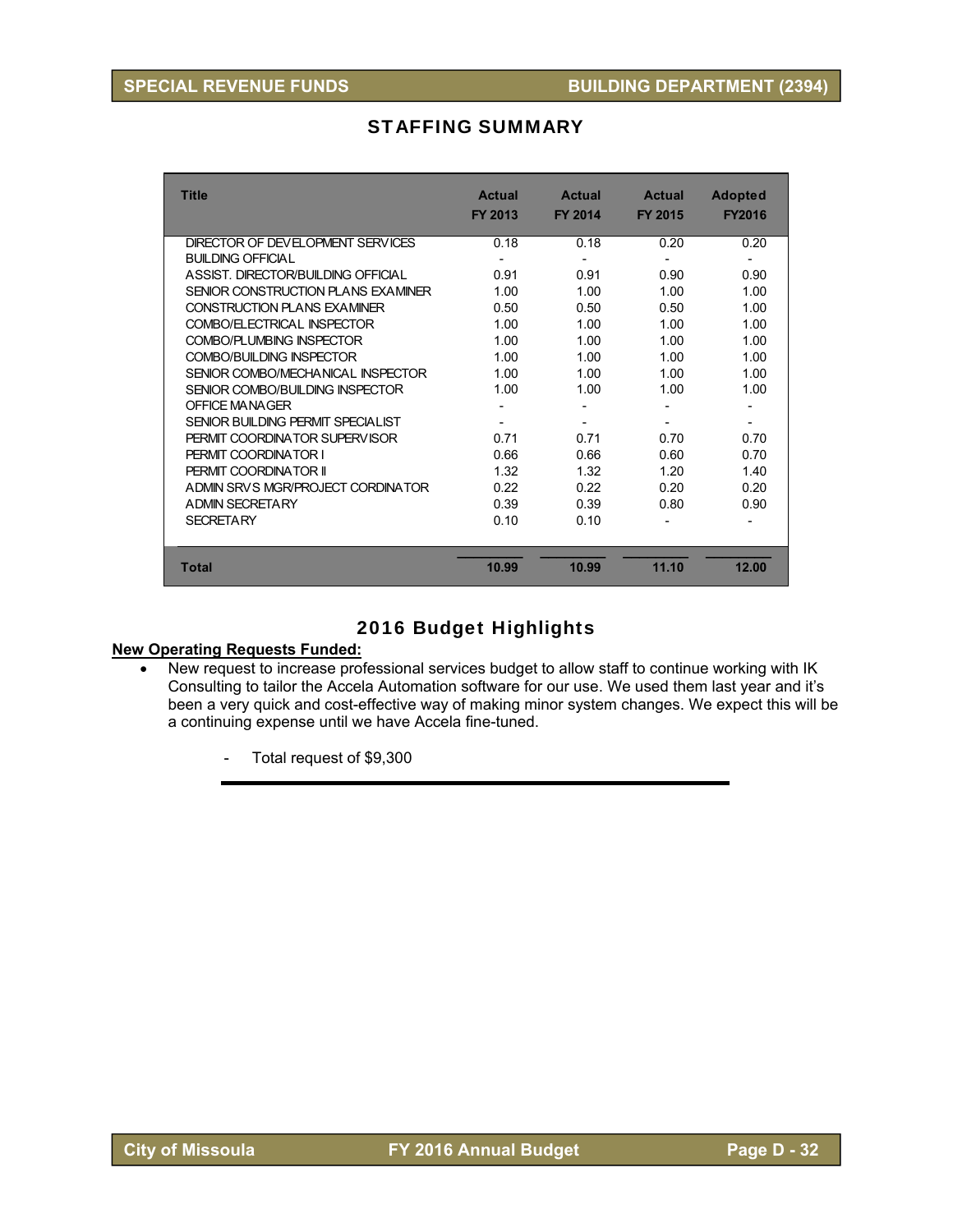# Performance Measures & Workload Indicators

## Performance Measures

|    | <b>Measure</b>                                                                                                                 | <b>Actual</b><br><b>FY 2013</b> | <b>Actual</b><br><b>FY 2014</b> | <b>Actual</b><br><b>FY 2015</b> | <b>Proposed</b><br>FY 2016 |
|----|--------------------------------------------------------------------------------------------------------------------------------|---------------------------------|---------------------------------|---------------------------------|----------------------------|
| 1. | Respond to all construction inspection requests<br>(building, electrical, mechanical and plumbing) within<br>one w orking day. | 100%                            | 100%                            | 100%                            | 100%                       |
| 2. | Make inspections to ensure code comliance with<br>approved plans and the requirements of the<br>appropriate code.              | 100%                            | 100%                            | 100%                            | 100%                       |

#### Workload Indicators

|       | <b>Indicator</b>                                     | <b>Actual</b><br><b>FY 2013</b> | <b>Actual</b><br><b>FY 2014</b> | <b>Actual</b><br><b>FY 2015</b> | <b>Proposed</b><br>FY 2016 |
|-------|------------------------------------------------------|---------------------------------|---------------------------------|---------------------------------|----------------------------|
|       | Number of building permits issued                    | 1,395                           | 1.290                           | 1.427                           | 1,100                      |
| $2$ . | Review residential plans within two weeks            | 95.0%                           | 95.0%                           | 99.0%                           | 99.0%                      |
| 3     | Review multi-family, commercial & instustrial within |                                 |                                 |                                 |                            |
|       | three weeks                                          | 96.0%                           | 96.0%                           | 99.0%                           | 99.0%                      |
| 4.    | Number of plans withdrawn                            | 15                              | 19                              | 2                               | 16                         |
|       |                                                      |                                 |                                 |                                 |                            |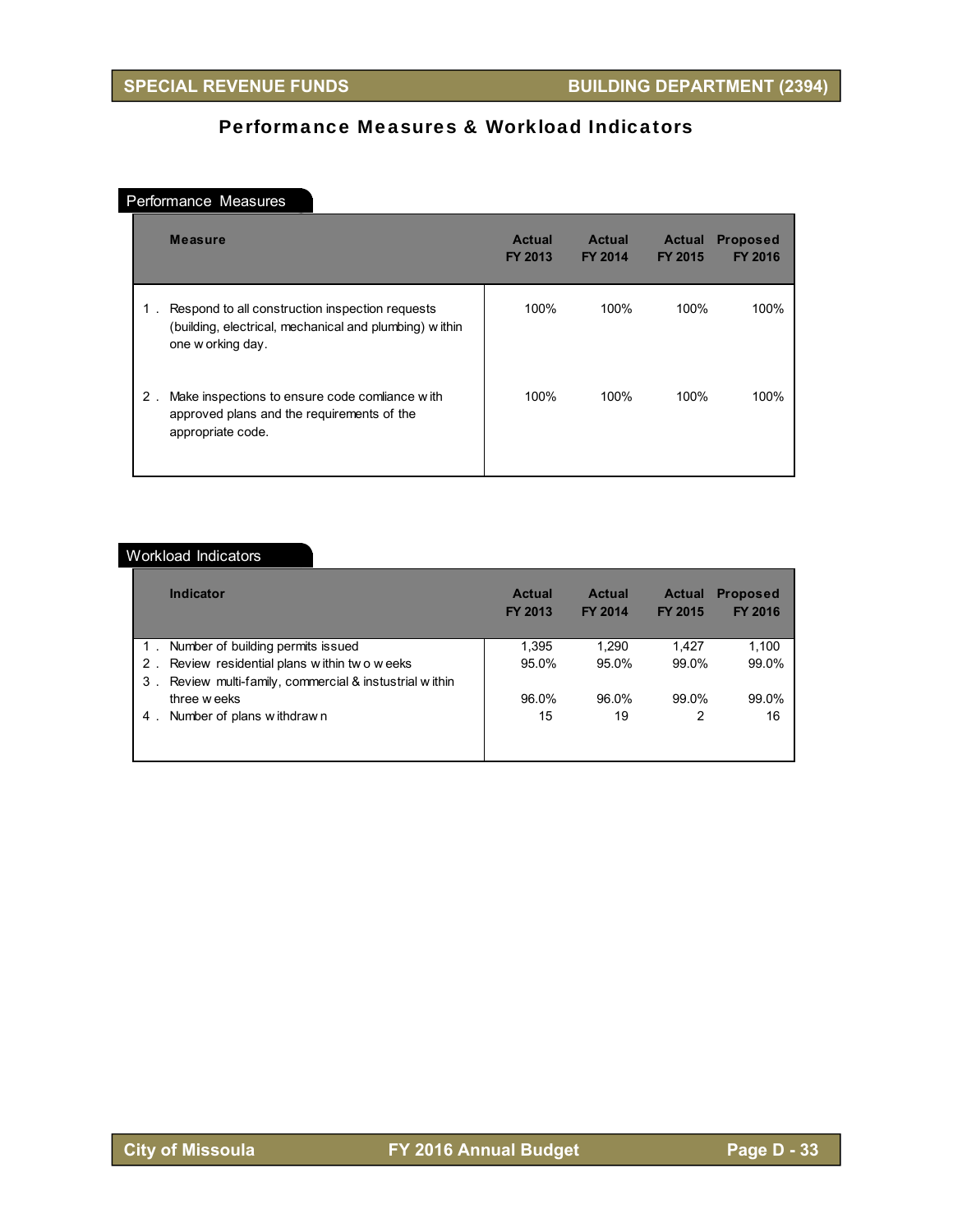# Program Description

This Transportation Planning Division provides transportation planning and alternative transportation services within three key areas and through various funding sources:

- Missoula Metropolitan Planning Organization (MPO) The MPO is funded through Federal transportation planning funds (PL funds) and Federal Transit Authority funds (5303 funds) and performs transportation planning for the Missoula region, including the urbanized areas of the City and County of Missoula. Each year, the MPO staff manages and administers grant funds; completes the annual Unified Planning Work Program and Transportation Improvement Program; supports the ongoing functions of the Transportation Policy Coordinating Committee and the Transportation Technical Advisory Committee; and coordinates with other agencies and organizations to support transportation planning efforts in the urbanized area. The MPO anticipates focusing on the development of the 2016 Long-Range Transportation Planning this fiscal year.
- Missoula in Motion (MIM) MIM is funded primarily through federal Congestion Mitigation and Air Quality (CMAQ) funds, with matching funds provided by local partners including the City General Fund and Missoula County. Each year, the staff manages and administers CMAQ grant funds; implements and supports a variety of projects and programs, including Sunday Streets Missoula, Bike Walk Bus Week, Momentum, and Way to Go Club; develops and deploys education and encouragement materials regarding sustainable transportation options; and collaborates with other Transportation Demand Management providers to advance initiatives and programs. MIM anticipates growing the Momentum Employer program and developing mobile accessible internet tools this fiscal year.
- Bicycle and Pedestrian Office the Bicycle and Pedestrian Office is funded primarily through CMAQ, as well as the City General Fund. The Bicycle and Pedestrian office manages and administers grant and General Funds to perform a variety of annual activities, including managing the Bicycle Ambassadors, Bicycle Parking, Bicycle Registration, Abandoned Bicycles and Bicycle Auction Programs. Additional ongoing activities include supporting ongoing functions of the Bicycle and Pedestrian Advisory Board, participating in and supporting events that encourage utilizing active transportation, engaging with other agencies and organizations regarding safety education and policy matters affecting bicycling and walking, and working with other city departments to implement bicycle and pedestrian infrastructure projects. The Bicycle and Pedestrian manager anticipates focusing on planning, policy, and infrastructure implementation work this fiscal year.

# City Strategic Goals & Department's Implementation Strategy

#### Goal #1: Funding and Service

- Strategy: We will maintain or improve the level of service to citizens.
	- o Continue to serve as a resource for citizens and other agencies by providing transportation data and information; enhance methods of communication to improve citizen understanding and involvement in transportation issues.
	- o Implement bicycle and pedestrian programs and outreach; develop progressive planning policies and documents to support bicycle and pedestrian projects that improve transportation system connectivity and safety.
	- o Implement innovative Transportation Demand Management programs, events, and projects that improve citizen access to the transportation system and transportation system efficiency and convenience.
	- o Continue to explore ways to diversify funding for transportation planning, outreach and encouragement, and infrastructure implementation.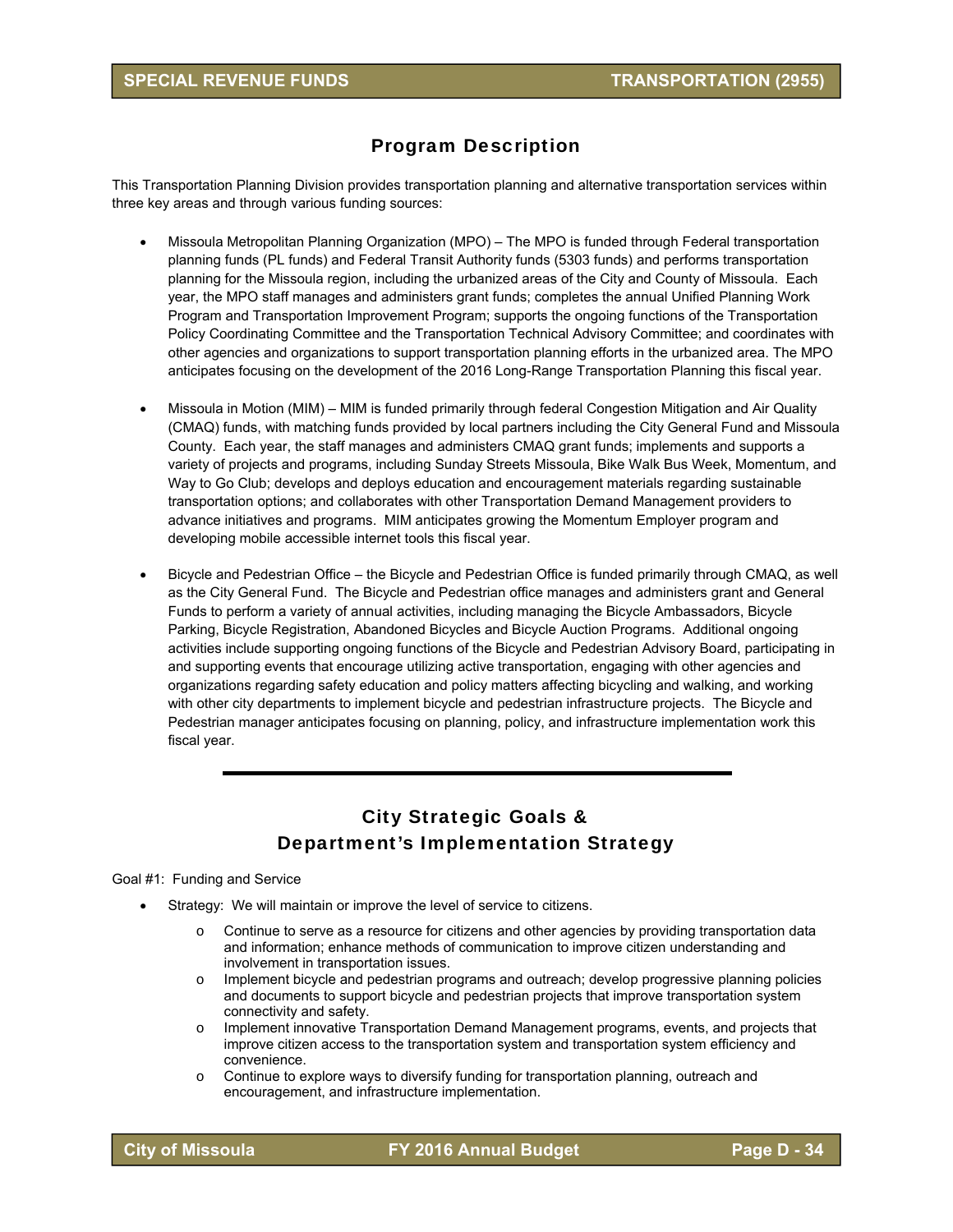## **SPECIAL REVENUE FUNDS TRANSPORTATION (2955)**

Goal #2: Harmonious Natural and Built Environment

- Strategy: We will reflect values of sustainability in transportation planning and building design.
	- o Review and update planning policies to ensure that they adequately reflect the need for a sustainable balance between the natural and built environment and reflect community values.
		- o Continue implementation of transportation demand management programs and multimodal transportation infrastructure that supports sustainable transportation options and improves air quality and traffic flow with cooperation with other City Departments and outside agencies.

Goal #3: Quality of Life for all Citizens

- Strategy: We will support plans and programs that promote a healthy lifestyle for Missoula's citizens. o Enhanced coordination between transportation and planning will be reflected in future community
	- planning processes in order to promote a healthy lifestyle for Missoula's citizens. o Continue to provide education and outreach programs that encourage the use of sustainable
	- transportation options that supports public health, as well as transportation system efficiency.

| <b>Budget by Object of</b><br><b>Expenditure Category</b> |       | <b>Actual</b><br>FY 2014       | Amended<br>FY 2015       | <b>Actual</b><br>FY 2015 * |     | <b>Adopted</b><br>FY 2016 | <b>Increase</b><br>(Decrease) | <b>Percent</b><br><b>Change</b> |
|-----------------------------------------------------------|-------|--------------------------------|--------------------------|----------------------------|-----|---------------------------|-------------------------------|---------------------------------|
| <b>Personal Services</b>                                  |       | \$<br>$\overline{\phantom{a}}$ | \$<br>585.905            | \$<br>511.890              | -\$ | 604.830                   | \$<br>18.925                  | 3%                              |
| Supplies                                                  |       | $\overline{\phantom{0}}$       | 25.535                   | 36.326                     |     | 42.587                    | 17.052                        | 67%                             |
| <b>Purchased Services</b>                                 |       |                                | 237.633                  | 77.858                     |     | 268.984                   | 31.351                        | 13%                             |
| Miscellaneous                                             |       |                                | 225.721                  | 245.485                    |     | 308.689                   | 82.968                        | 37%                             |
| Debt Service                                              |       |                                | $\overline{\phantom{0}}$ |                            |     | -                         |                               |                                 |
| Capital Outlay                                            |       |                                |                          | 4.900                      |     | -                         |                               |                                 |
|                                                           | Total |                                | \$<br>1.074.794          | \$<br>876,459              | \$  | 1.225.090                 | \$<br>150.296                 | 14%                             |

## FINANCIAL SUMMARY

\* Un-audited numbers

 $^{\wedge}$  Budget was created in FY15

## STAFFING SUMMARY

| <b>Title</b>                        | <b>Actual</b><br><b>FY 2014</b> | <b>Actual</b><br><b>FY2015</b> | <b>Adopted</b><br><b>FY 2016</b> |
|-------------------------------------|---------------------------------|--------------------------------|----------------------------------|
| BICY CLE/PEDESTRIAN PROGRAM MANAGER | 1.00                            | 1.00                           | 1.00                             |
| <b>PLANNER I</b>                    | 1.00                            | 1.00                           | 1.00                             |
| <b>PLANNER II</b>                   | 2.00                            |                                | 0.00                             |
| <b>PLANNER III</b>                  |                                 | 2.00                           | 2.00                             |
| <b>PROGRAM SUPERVISOR</b>           | 1.00                            | 1.00                           | 0.00                             |
| PROGRAM ASSISTANT                   | 0.75                            | 1.00                           | 1.00                             |
| TRANSPORTATION MANAGER              | 1.00                            | 1.00                           | 1.00                             |
| <b>PROGRAM SPECIALIST I</b>         |                                 | 1.00                           | 1.00                             |
| <b>PROGRAM SPECIALIST II</b>        |                                 |                                | 1.00                             |
| <b>BIKE AMBASSADOR</b>              | 0.40                            | 0.40                           | 0.29                             |
| <b>BIKE AMBASSADOR</b>              |                                 |                                | 0.28                             |
| PROGRAM VACANCY MIM                 | 1.00                            |                                | 1.00                             |
| <b>Total</b>                        | 8.15                            | 8.40                           | 9.57                             |

Prior to FY2015, these positions w ere funded in 1000.250 Development Services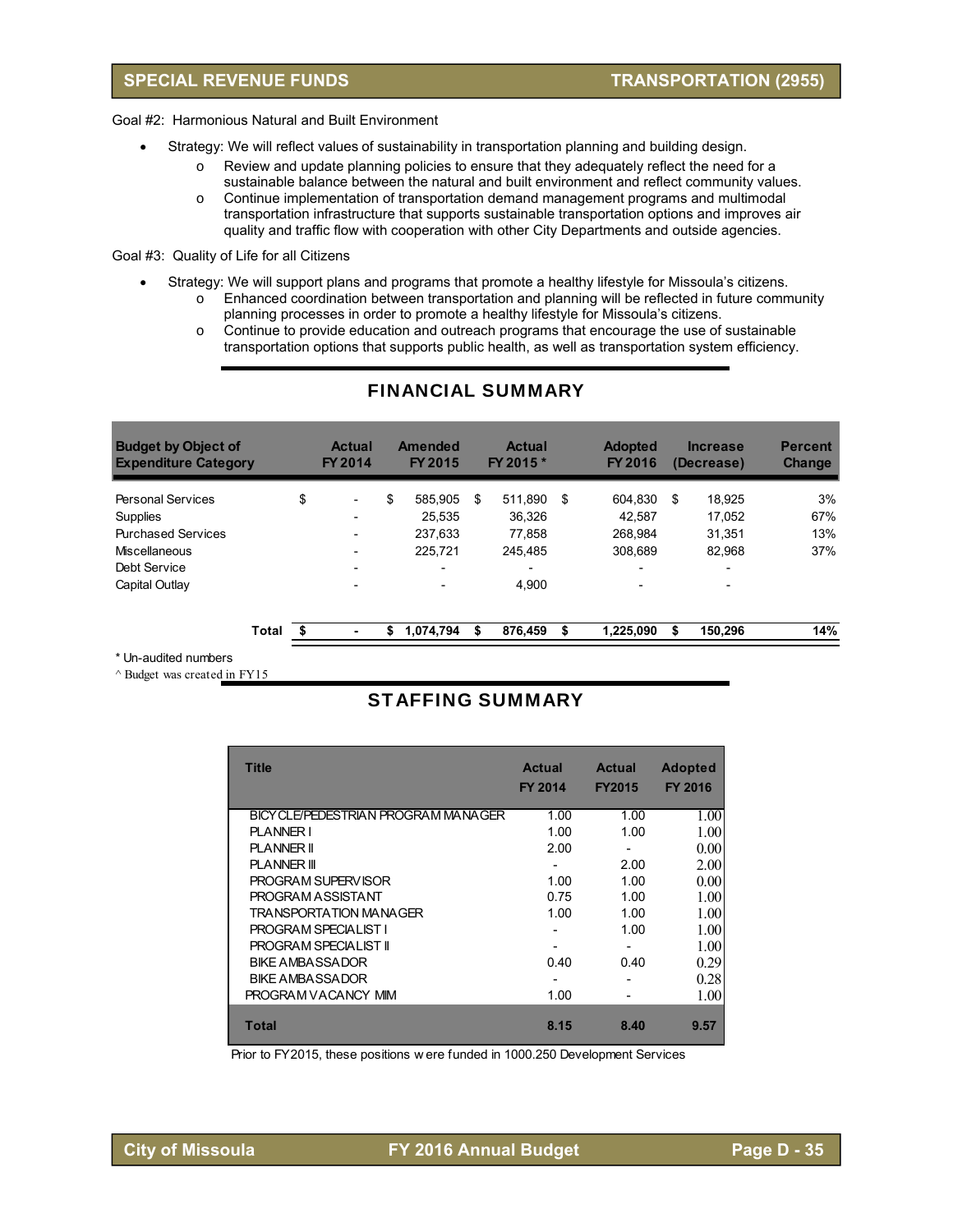# 2016 Budget Highlights

#### **New Requests**

• None

#### **Budget changes**

- The CMAQ grant budget for FY15 included an additional \$50,000 of revenue, which was allocated in the Transportation Improvement Program toward implementing/developing a city-wide Bike Share program. This additional CMAQ revenue was one time funding and will not be part of the FY16 grant budget.
- The Bicycle and Pedestrian Office did not receive a Safe Routes to School Grant for FY15 or FY16. Because the future funding of this program is unknown, it has been removed from the budget. This has no budgetary impact as those funds were previously passed through to local schools.

# Performance Measures & Workload Indicators

|       | <b>Measure</b>                                                                                                                                              | <b>Actual</b><br><b>FY 2014</b> | <b>Adopted</b><br>FY 2015 | <b>Actual</b><br>FY 2015 | <b>Adopted</b><br><b>FY 2016</b> |
|-------|-------------------------------------------------------------------------------------------------------------------------------------------------------------|---------------------------------|---------------------------|--------------------------|----------------------------------|
| 1.    | Complete required annual Unified Planning Work Program<br>Transportation Improvement Program and other<br>transportation planning document updates on time. | $0\%$                           | 100%                      | 100%                     | 100%                             |
| $2$ . | Fulfill the programmatic requirements of the Unified<br>Annual Planning Work Program                                                                        | $0\%$                           | 100%                      | 100%                     | 100%                             |
| 3.    | Maintain required MPO documents via amendments as<br>required                                                                                               | $0\%$                           | 100%                      | 100%                     | 100%                             |
| 4.    | Fulfill programmatic requirements of Federal Grants<br>including Congestion Mitigation Air Quality, PL, FTA5303                                             | $0\%$                           | 100%                      | 100%                     | 100%                             |

#### Performance Measures